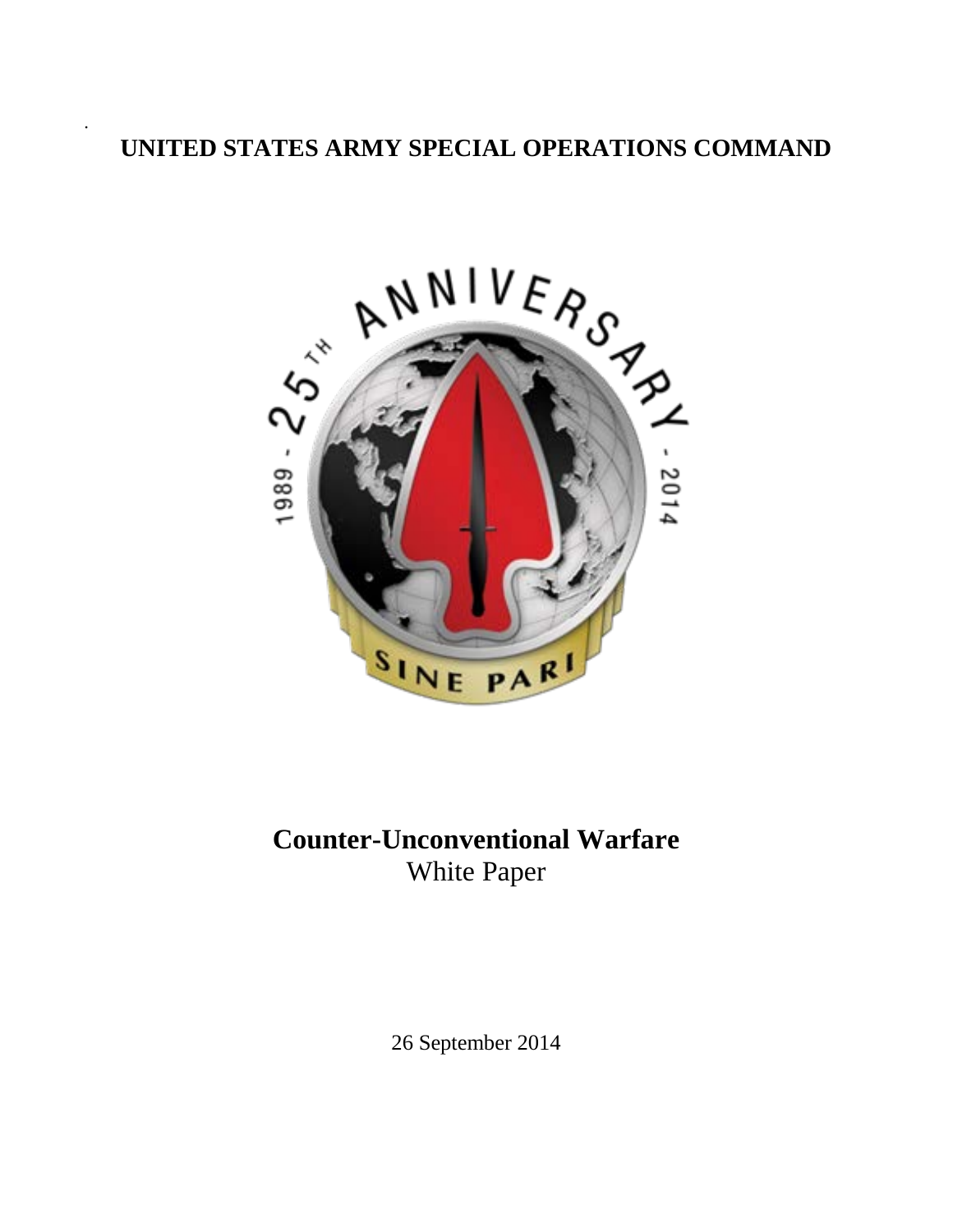# **Contents**

| Chapter 3 From UW Challenge of Hybrid Warfare to a Comprehensive C-UW Strategy 9      |  |
|---------------------------------------------------------------------------------------|--|
|                                                                                       |  |
|                                                                                       |  |
|                                                                                       |  |
| Appendix B US Major State Competitors Tactics, Techniques, and Procedures. Appendix-3 |  |
|                                                                                       |  |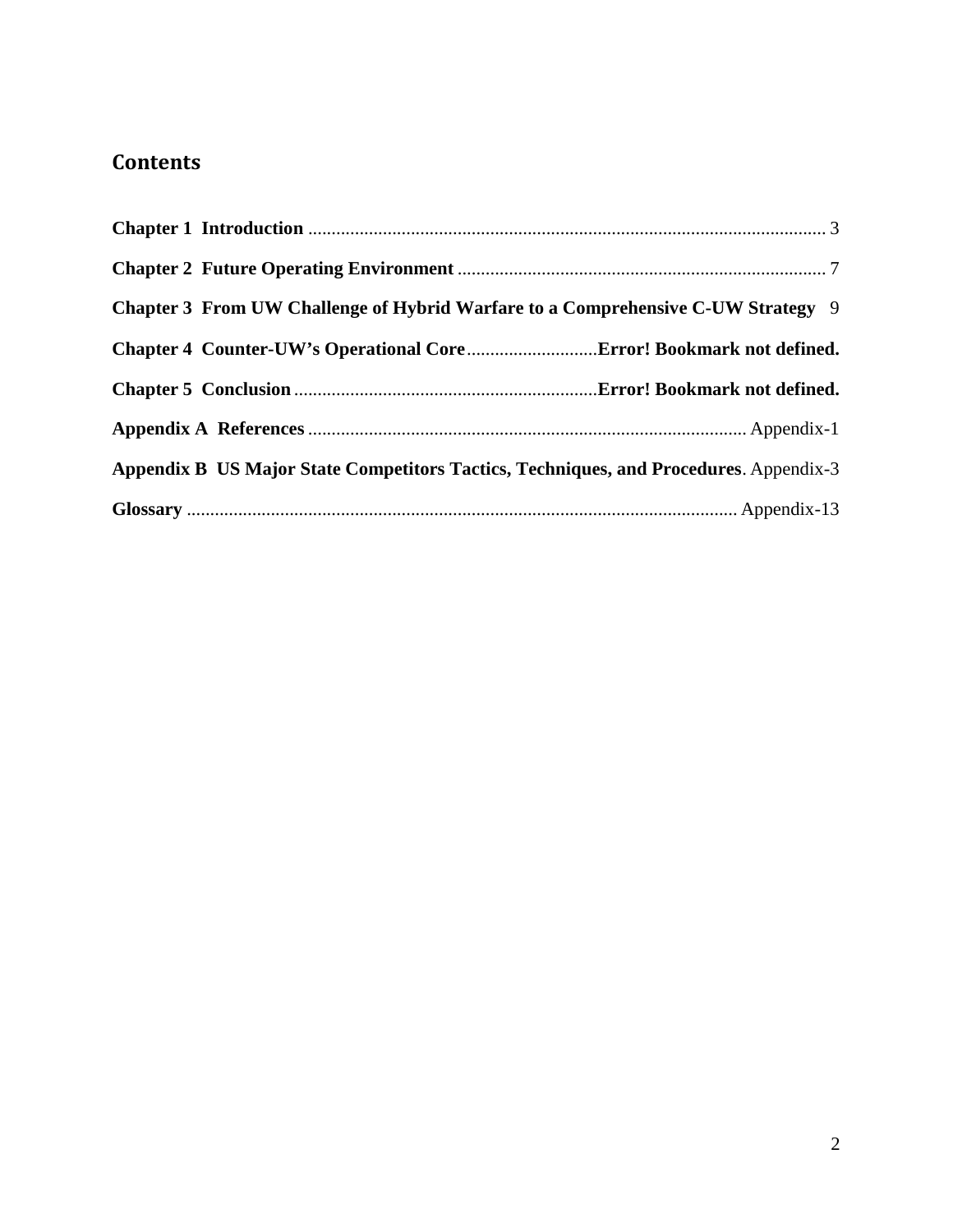# **Chapter 1 Introduction**

#### **Seizing the Unconventional Initiative to Counter Hybrid Threats**

During the last decade, the U.S. military, along with its interagency and international partners, has generated significant capability to counter the irregular threats presented by non-state terrorists, insurgents, and criminal groups. During these same years, a distinct challenge to America and its partners in NATO and beyond has arisen through an innovative mix of such irregular threats. This challenge is Hybrid Warfare combining conventional, irregular, and asymmetric means, to include the persistent manipulation of political and ideological conflict. Foreshadowed by Iranian actions throughout the Middle East and by Chinese "unrestricted warfare" strategists in the 1990s, Hybrid Warfare has now reached its most brazen form in Russia's support for separatist insurgents in Ukraine.

Hybrid Warfare involves a state or state-like actor's use of all available diplomatic, informational, military, and economic means to destabilize an adversary. Whole-of-government by nature, Hybrid Warfare as seen in the Russian and Iranian cases places a particular premium on unconventional warfare (UW). As such, a response capitalizing on America's own irregular and unconventional warfare skills, as part of a whole-of-government and multinational strategy, can best counter actions of emergent adversaries to destabilize global security. Counter-Unconventional Warfare (C-UW) should thus prove central to U.S./NATO security policy and practice over the next several decades.

#### **The Geopolitical Context: From Resurgent UW to Counter-UW**

C-UW is a relatively new term coined by veterans of global special operations, who have combined a keen grasp of emerging challenges to international security with lessons learned from our struggle against violent extremism from rising states and non-state actors. C-UW begins with an understanding of unconventional warfare (UW) itself, defined in Joint doctrine as "activities conducted to enable a resistance movement or insurgency to coerce, disrupt, or overthrow a government or occupying power by operating through or with an underground, auxiliary, and guerrilla force in a denied area."<sup>[1](#page-41-0)</sup> Central to Irregular Warfare (IW), UW involves external parties aiding indigenous actors against governments. Such aid can involve training, organizing, recruiting, operational advising, coordinated diplomatic support, and even use of kinetic action and logistical support to increase the advantage of indigenous insurgents or rebels.

Over the past decade, both states and non-state actors in Iraq, Syria, Afghanistan, Georgia, and other areas have conducted this kind of UW to coerce, disrupt, and overthrow established governments. Novel forms of UW persist even to the present moment. Among non-state actors,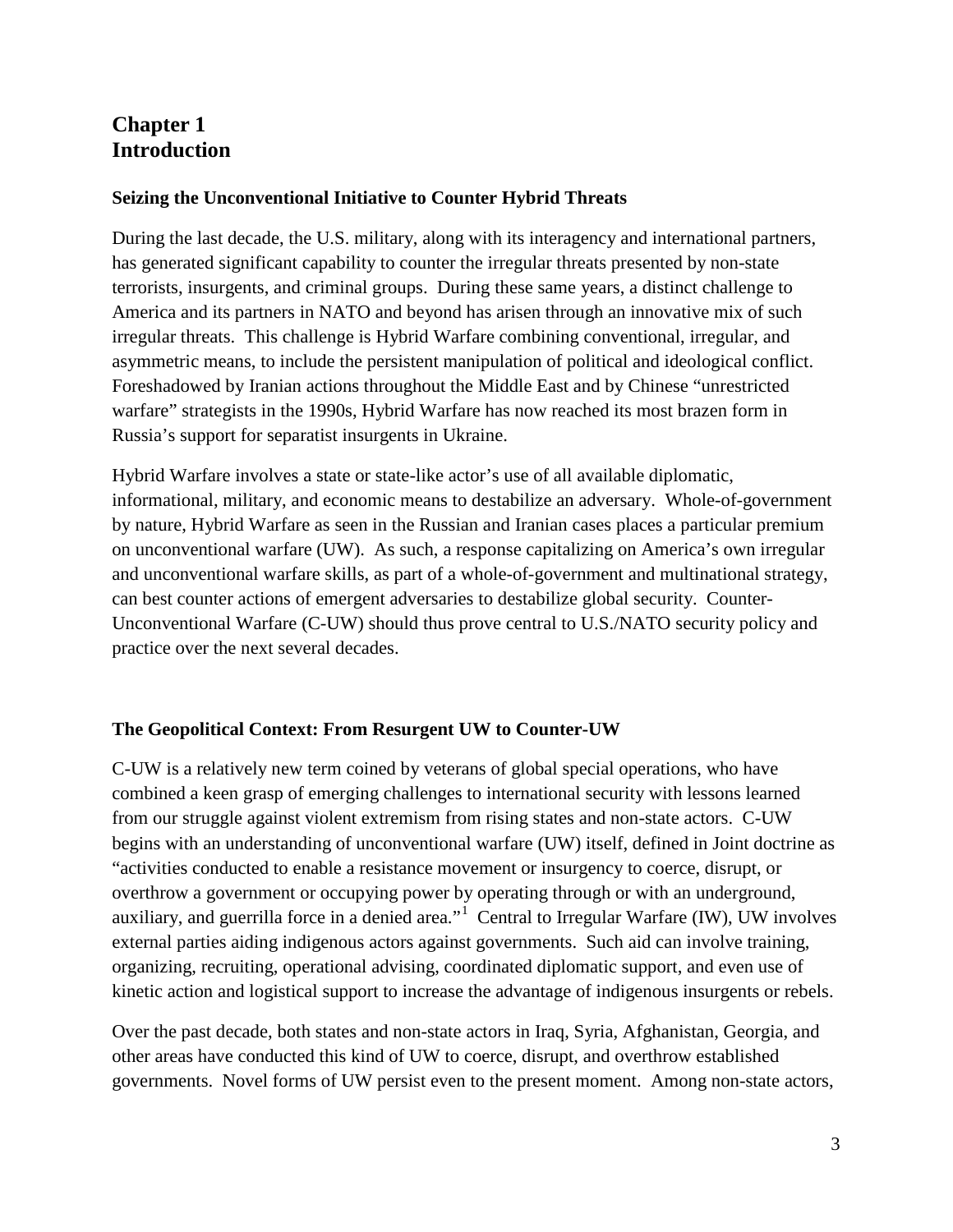Sunni Jihadi extremists claiming a boundless "Islamic State"[2](#page-42-0) now seek to overthrow national governments, local administrations, and social-political structures in a wide swathe from eastern Syria to northwestern Iraq, replacing them with a Muslim Caliphate across the region.

Among state actors and on the very frontiers of NATO, Russia's actions in Ukraine embrace UW fully. Russia currently employs special operations forces, intelligence agents, political provocateurs, and media representatives, as well as transnational criminal elements in eastern and southern Ukraine. Funded by the Kremlin and operating with differing degrees of deniability or even acknowledgement, the Russian government uses "little green men" for classic UW objectives. These objectives include causing chaos and disrupting civil order, while seeking to provoke excessive responses by the state's security organs—thus delegitimizing the Kiev government. Additionally, Russian elements have organized pro-Russian separatists, filling out their ranks with advisors and fighters. Russia's UW has also included funding, arming, tactical coordination, and fire support for separatist operations.<sup>[3](#page-42-1)</sup> While enabling a frequency of tactical success against Ukrainian forces putting the latter at a distinct strategic disadvantage, insurgency aided by Russian UW has gained local supporters, while intimidating dissenters into acquiescing to a separation from the government in Kiev. $4$ 

Russian UW is thus the central, most game-changing component of a Hybrid Warfare effort involving conventional forces, economic intimidation of regional countries, influence operations, force-posturing all along NATO borders, and diplomatic intervention. Sponsorship of separatist insurgency in Ukraine accords well with current Russian military doctrine and strategy, which embrace "asymmetrical actions… [including] special-operations forces and internal opposition to create a permanently operating front through the entire territory of the enemy state."<sup>[5](#page-42-3)</sup>

While the "Islamic State" crisis demonstrates just how cascadingly disruptive non-state UW can be, the brazen audacity of UW within Russian Hybrid Warfare has produced urgent concern among America's NATO and non-NATO partners that Russia may apply similar approaches to other regional countries in the region with dissenting Russophile populations, such as the Baltic States, Moldova, and Georgia (Refer to Appendix B for more details on Russian doctrine).

Together, examples of state- and non-state-sponsored UW over the past decade have highlighted the requirement for C-UW expertise to meet the challenges of insurgency, Hybrid Warfare, and the shocks to international security these produce. Among the concept's chief advocates, retired Special Forces COL David Maxwell describes counter-unconventional warfare as "operations and activities conducted by the U.S. Government and supported by SOF [special operations forces] against an adversarial state or non-state sponsor of unconventional warfare." These SOFsupported government initiatives can "decrease the sponsor's capacity to employ unconventional warfare to achieve strategic aims." As C-UW campaigns are likely "protracted and psychological-centric in nature" they should "comprehensively employ political, economic, military, and psychological pressure" in order to degrade both the will and capability of an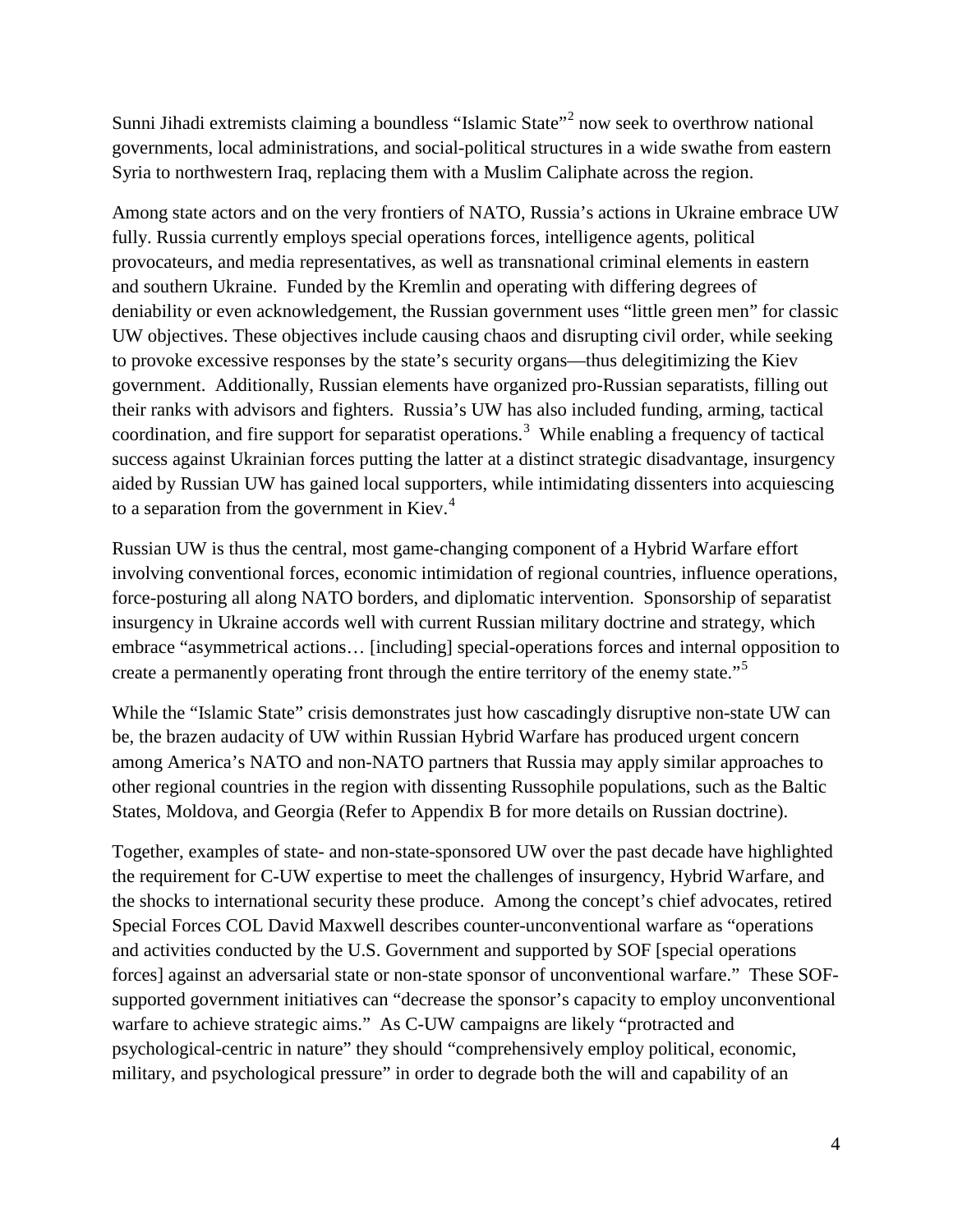adversary to sponsor unconventional warfare.<sup>[6](#page-43-0)</sup> The chief advantage of C-UW is thus its focus on decreasing an adversary's ability and will to persist in Hybrid Warfare or to support elements of a resistance or insurgency.<sup>[7](#page-43-1)</sup>

Given its "comprehensive" nature, effective C-UW calls for an adaptive, holistic U.S. Government approach embracing local partners. Successful C-UW will thus emerge from dedicated policies; strategies informed by a thorough grasp of UW itself; and operations implemented patiently through regional and global networks of Joint, Interagency, Intergovernmental, and Multinational (JIIM) partners.

Though not a traditional focus of the U.S., meeting the C-UW challenge is by no means beyond our capability. The past twelve years demonstrated the ability of the Joint Force, and SOF in particular, to adapt. During this time, our superiority in traditional warfare<sup>[8](#page-43-2)</sup> was evident during Operation Iraqi Freedom where U.S. and coalition conventional forces supported by SOF quickly overwhelmed Iraqi forces, defeating them at every turn. When extended conflict in Afghanistan and Iraq revealed a systemic U.S. deficiency in counterinsurgency (COIN) operations, senior leaders initiated the development of a new Field Manual (FM) 3-24 Counterinsurgency in 2006. This was accompanied by the subsequent U.S. Government Counterinsurgency Guide to provide interagency decision makers a broad framework and practical guidelines for a whole-of-government approach to COIN.<sup>[9](#page-43-3)</sup> Learning from Afghanistan, Iraq, and global counterterror operations has thus driven adaptation and improvement in COIN as well as certain core activities of irregular warfare  $(IW)$ ,  $^{10}$  $^{10}$  $^{10}$  including counterterrorism  $(CT)$  and stability operations (SO).

These capabilities gained by the Joint Force and broader U.S. government in COIN, CT, stability operations, and security sector assistance are remarkable. Yet, by themselves, these advances are not able meet the challenge of Russian conduct of UW in Ukraine. Though the U.S. government is able to help partners to contain domestic challenges to state sovereignty, the joint and interagency community has yet to present a credible strategic-level ability to interdict and roll back external sponsorship of insurgent and separatist movements. Yet, similar to Iranian support of Shiite militias in Lebanon and Iraq, the current challenge of Russian involvement in Ukraine demonstrates that it is this external sponsorship—UW by another name—which frequently provides the foundational motivation, resources, and support to elements destabilizing international security in regions of particular concern to the U.S.

When executed a part of a broader Hybrid Warfare campaign as is the case for Russia in Ukraine, UW will continue to frustrate the attainment of U.S. national security goals as long as we lack a C-UW approach linking policy, strategy, and operational implementation. Conversely, once possessed of a credible C-UW capability, the U.S. and its JIIM partners will be well-positioned to attrit and defeat those insurgent, separatist, and terrorist movements which rely on external support.<sup>[11](#page-43-5)</sup>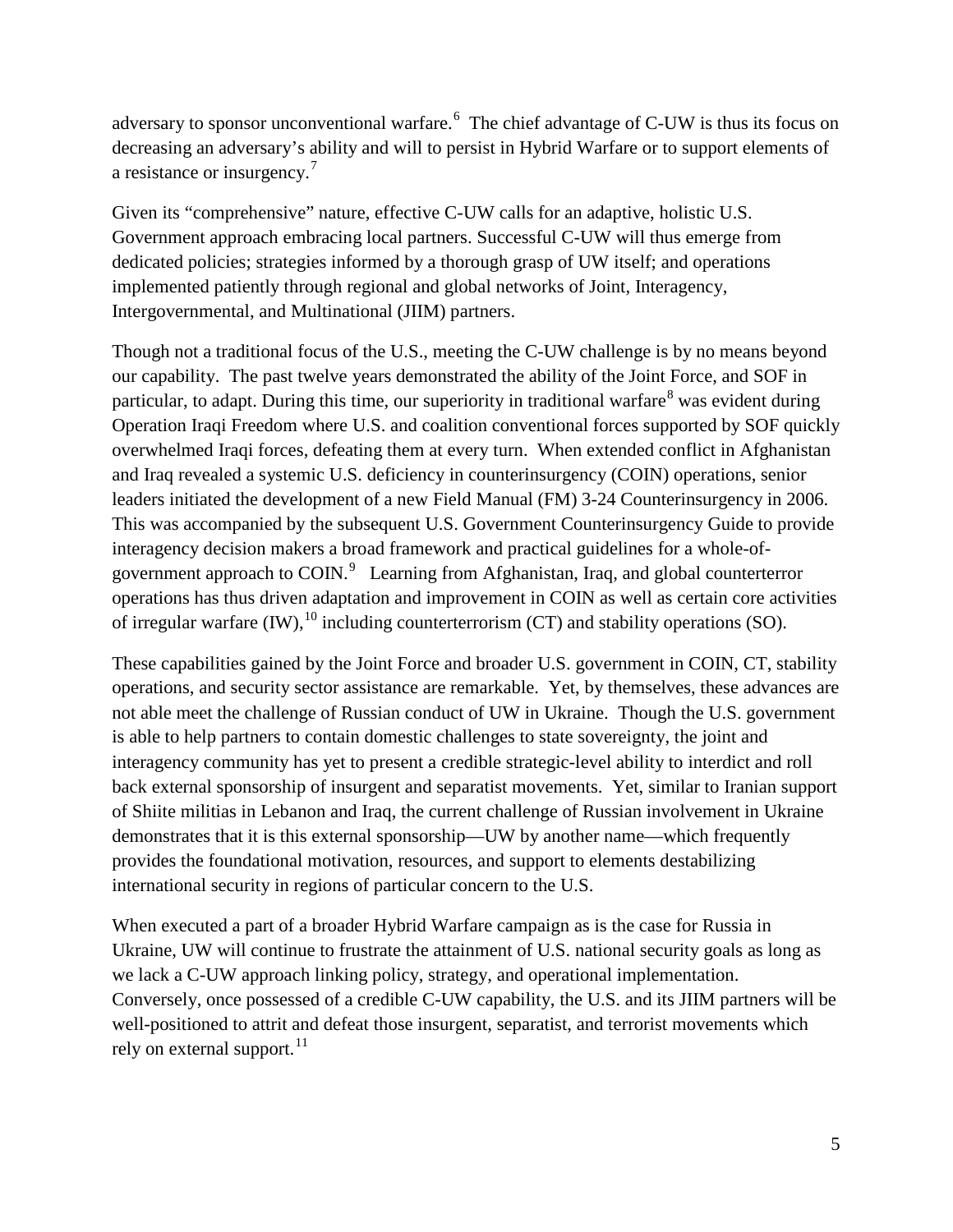Any conceptual framework for C-UW must therefore embrace a whole-of-government approach. This whole-of-government approach must bring focused capabilities to bear by employing diplomatic, informational, economic, financial, and legal instruments of national power alongside military instruments optimized for hybrid and irregular warfare. These instruments must function in coordinated synergy, in order to undermine the will of adversaries who sponsor resistance movements against American allies and partners. Through developing a coordinated, synergistic whole of government C-UW strategy, the organs of American government will provide our national leadership with a range of viable policy options to meet the challenges of the future operating environment.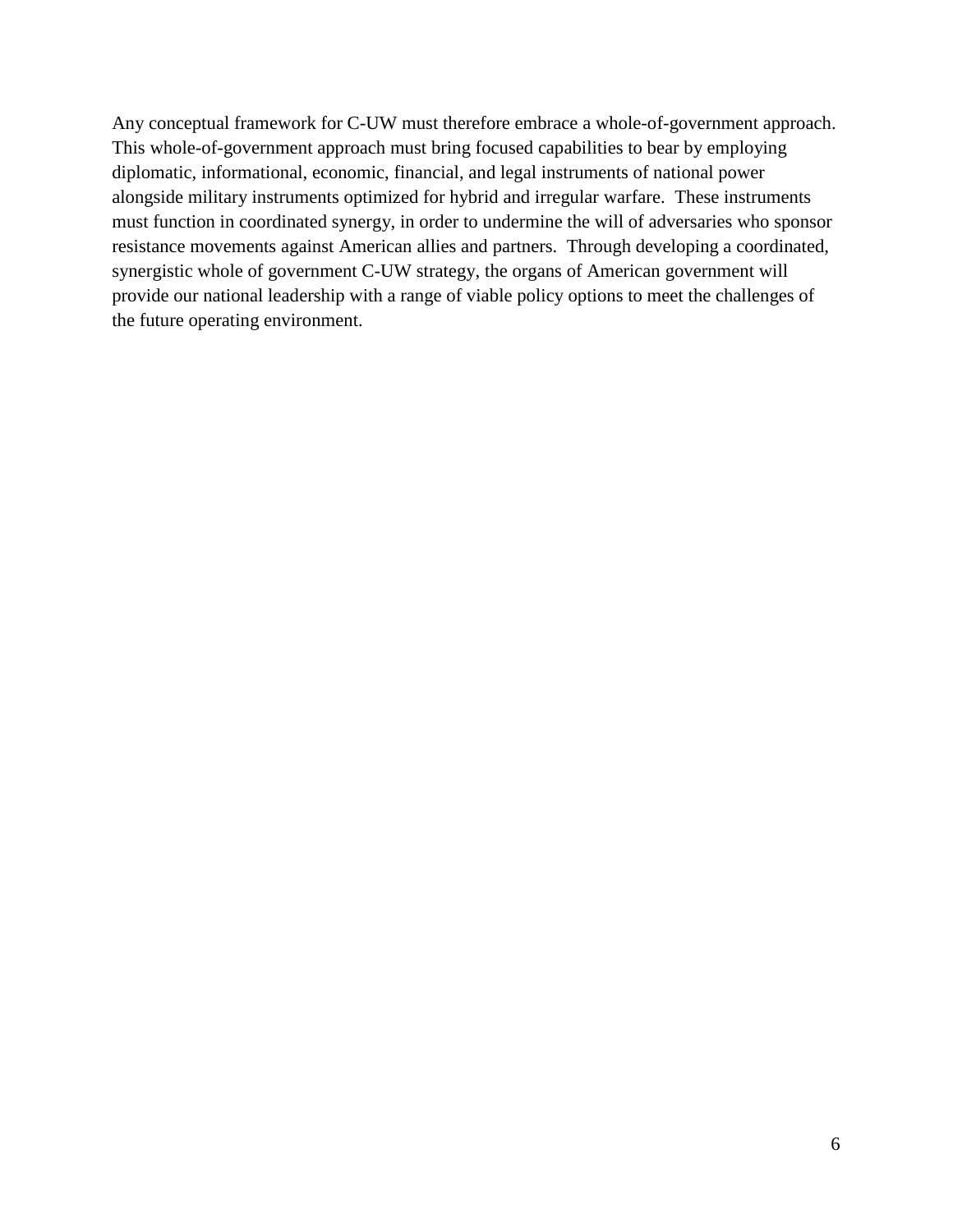# **Chapter 2 Future Operating Environment**

Over the next several decades, U.S. national security practitioners are likely to confront persistent global instability. Emerging from dynamics visible today, the future operating environment (FOE) will feature an increasing role for non-state actors; the diffusion of power manifested in a multipolar world; demographic shifts including accelerated urbanization; and increasingly adversarial competition for global resources. The spread of rapidly advancing information and weapons technologies will further enable this diffusion of power and adversarial competition, involving frequently changing combinations of state and non-state actors.<sup>[12](#page-44-0)</sup>

As such, while the two-century-old trend of increasing irregular conflict will likely continue,<sup>[13](#page-44-1)</sup> the threat of major state-on-state confrontation will endure. The U.S. Armed Forces must therefore further develop both its traditional and irregular warfare capabilities. As unconventional warfare (UW) will likely feature prominently in both forms of conflict, U.S. national security strategy must come to embrace Counter-UW, prosecuted against state and nonstate adversaries.

*Diffusion of Global Power.* The U.S. National Intelligence Council (NIC) currently projects a much greater diffusion of global power in the near future, with the resultant multipolarity driving geopolitical instability. According to the NIC, "by 2030, no country—whether the U.S., China, or any other large country—will be a hegemonic power."<sup>[14](#page-44-2)</sup> Rising regional states such as China, Russia, India, Brazil, Indonesia, Turkey and Iran will assert growing power and influence regionally and globally to secure their political, social, or economic interests. The U.S. national leadership will thus employ the elements of national power in an international environment where alliances change more frequently and adversarial relationships are more common than in the past.

*Increased Prominence for Non-State Actors*. The diffusion of global power will also manifest itself as an increasing role of non-state actors seeking greater influence from the local-to-global level. The rapid spread of ever-improving weapons and information technology will prove an enabler in this respect: "individuals and small groups will have greater access to lethal and

disruptive technologies (particularly precision-strike capabilities, cyber instruments, and bioterror weaponry), enabling them to perpetrate large-scale violence—a capability formerly the monopoly of states."<sup>[15](#page-44-3)</sup> Violent extremists

*Russia's campaign in Ukraine today is a prominent example of hybrid warfare. In the previous decade, however, during the 2008 Russia-Georgia conflict in the breakaway regions of Abkhazia and South Ossetia, both sides used combinations of regular forces, irregular forces, and criminal elements. Prior to the war, Russian military forces operating in Georgia as "peacekeepers" sustained a flourishing smuggling network in partnership with various Abkhaz, Ossetian, and Georgian criminal groups. Alongside Russian forces, this smuggling network moved into Georgia, while cooperating with separatist militias used by Russian forces to ethnically cleanse Georgians from the two breakaway regions. Similarly, Georgian military forces cooperated with guerillas operating in the area. Both sides thereby blurred the distinction between regular government forces, criminal elements, and militias.*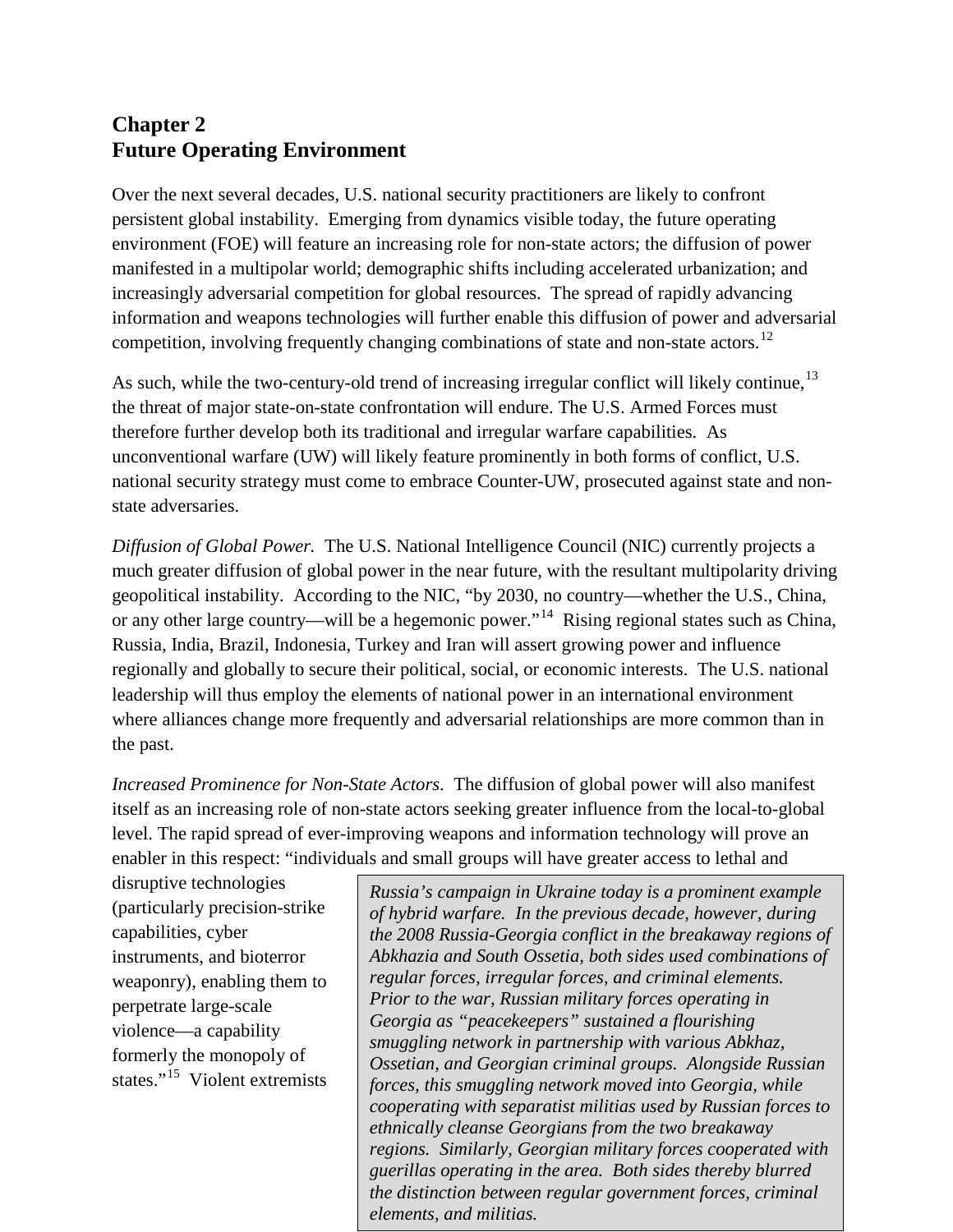as well as criminal organizations will to use these tools with little restraint in order to achieve their desired effects. Indeed, the cyber domain in particular will permit small groups and individuals to achieve truly disproportionate effects.

*Hybrid Threats*. For at least the past half-decade, Joint Force strategists have advocated for greater attention to hybrid threats emerging from states and other actors.<sup>16</sup> These hybrid threats constitute a diverse array of options through which America's adversaries will confront us and our global partners. Among the most pressing challenges to global security, future adversaries will employ proxies, while activating surrogates including terrorist and criminal networks. Iran, for example, employs an array of very capable proxy forces to extend and solidify its influence abroad, to include Hezbollah in Lebanon, Hamas in Gaza, and various groups in Afghanistan, Yemen, Iraq, and the Caucasus.<sup>[17](#page-45-1)</sup> Additionally, as Russia has amply shown in the Baltics, Central and Southern Europe, as well as in Central Asia, states will manipulate access to energy resources and markets, exploiting perceived economic and diplomatic leverage to disrupt the freedom and stability sought by the U.S. and her allies. Likewise, non-state actors such as Hezbollah, Hamas, and other violent groups will leverage operational concepts and high-end capabilities traditionally associated with state actors.

While the Joint Force must prepare for protracted conflict with increasingly powerful non-state actors, we must also counter state adversaries who use modern military technologies as well as proxies and surrogates,<sup>18</sup> Difficult to detect in a timely fashion via conventional methods, countering these hybrid threats will place a premium on broad-based intelligence efforts, rapid, coordinated innovation and adaptation, and a commitment to undermining the means and will of adversaries to persist in conduct inimical to U.S. and allied interests.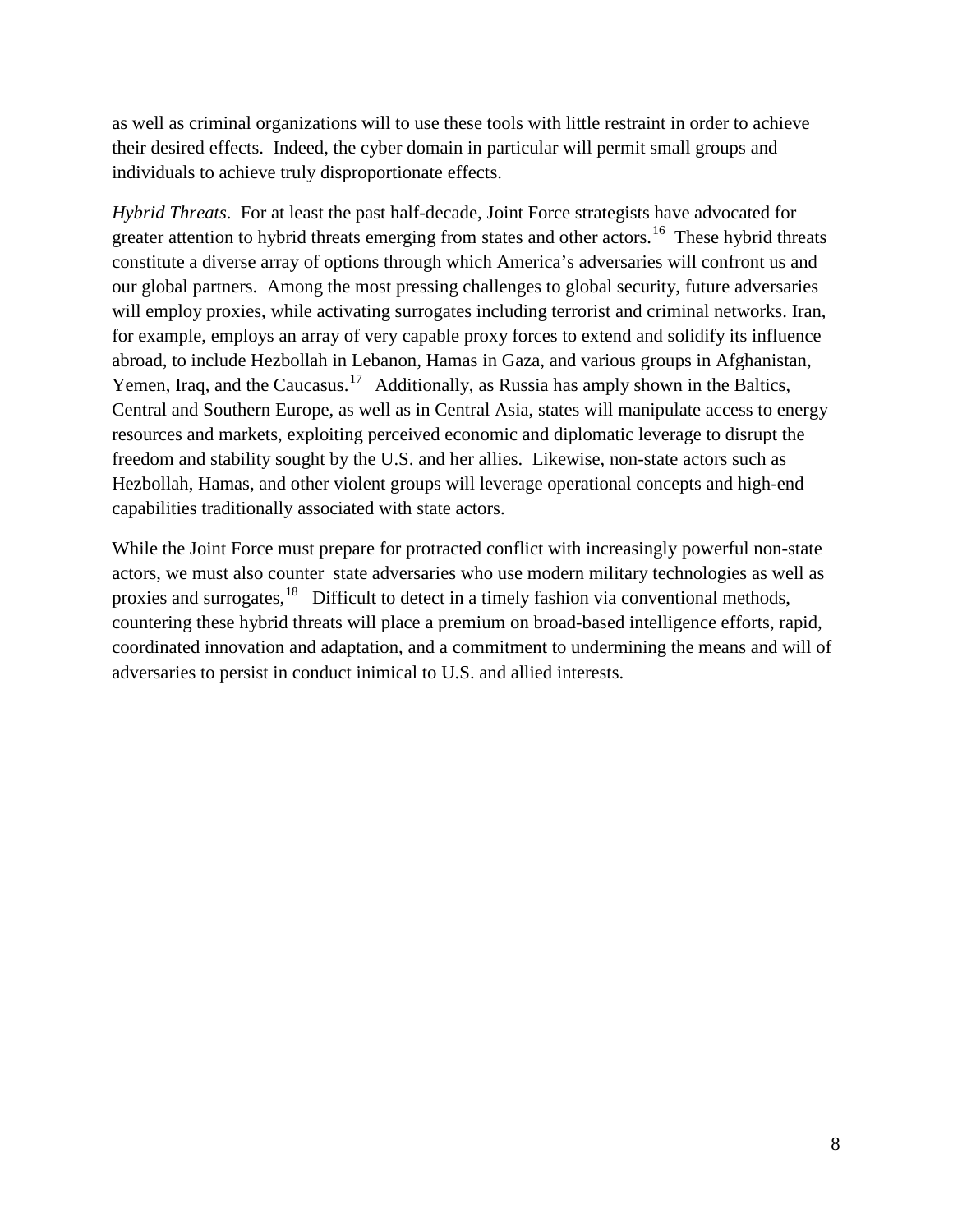# **Chapter 3 From the UW Challenge of Hybrid Warfare to a Comprehensive C-UW Strategy**

Given the centrality of foreign support to historical insurgences and the prominence of UW in hybrid warfare, the U.S. military must furnish national security leaders with a strategy and capability appropriate to countering our adversaries' UW efforts—anywhere in the world. In short, the Joint Force must generate the ability to design, plan, and execute a comprehensive C-UW approach, thereby providing our elected leaders with successful policy options for the future operating environment.

#### **The Basic Idea and Core Elements**

To prove successful, C-UW must be strategic in conception and scope. It therefore must encompass the whole-of-government while employing the full range of synchronized IW functions in order to defeat an adversary's unconventional warfare activities. Whole-ofgovernment C-UW through synchronized IW must also persistently integrate joint, interagency, intergovernmental, and multinational (JIIM) partner efforts.



Figure 3-1. Counter-UW Synchronization. *Counter UW synchronizes the effects of IW and our JIIM partners.*

Of course, at the core of the whole-of-government approach is cooperation among the various military and civilian organizations representing national power––and that is likely to present the most formidable challenge to attaining a credible C-UW capability. Parochial organizational interests tend to prevail unless national leadership enforces mutual cooperation. Yet, America has achieved whole-of-government national security collaboration in the past even outside a major war, including George Kennan's 1940s strategy to contain and defeat Communism (discussed below). More recently, effective coordination and cooperation among military and civilian agencies emerged after the 9/11 attacks. As part of the overall global war on terror (GWOT) strategy, the U.S. has fought terrorist organizations through economic and financial channels to identify and cut off their funding; through diplomatic means to isolate and punish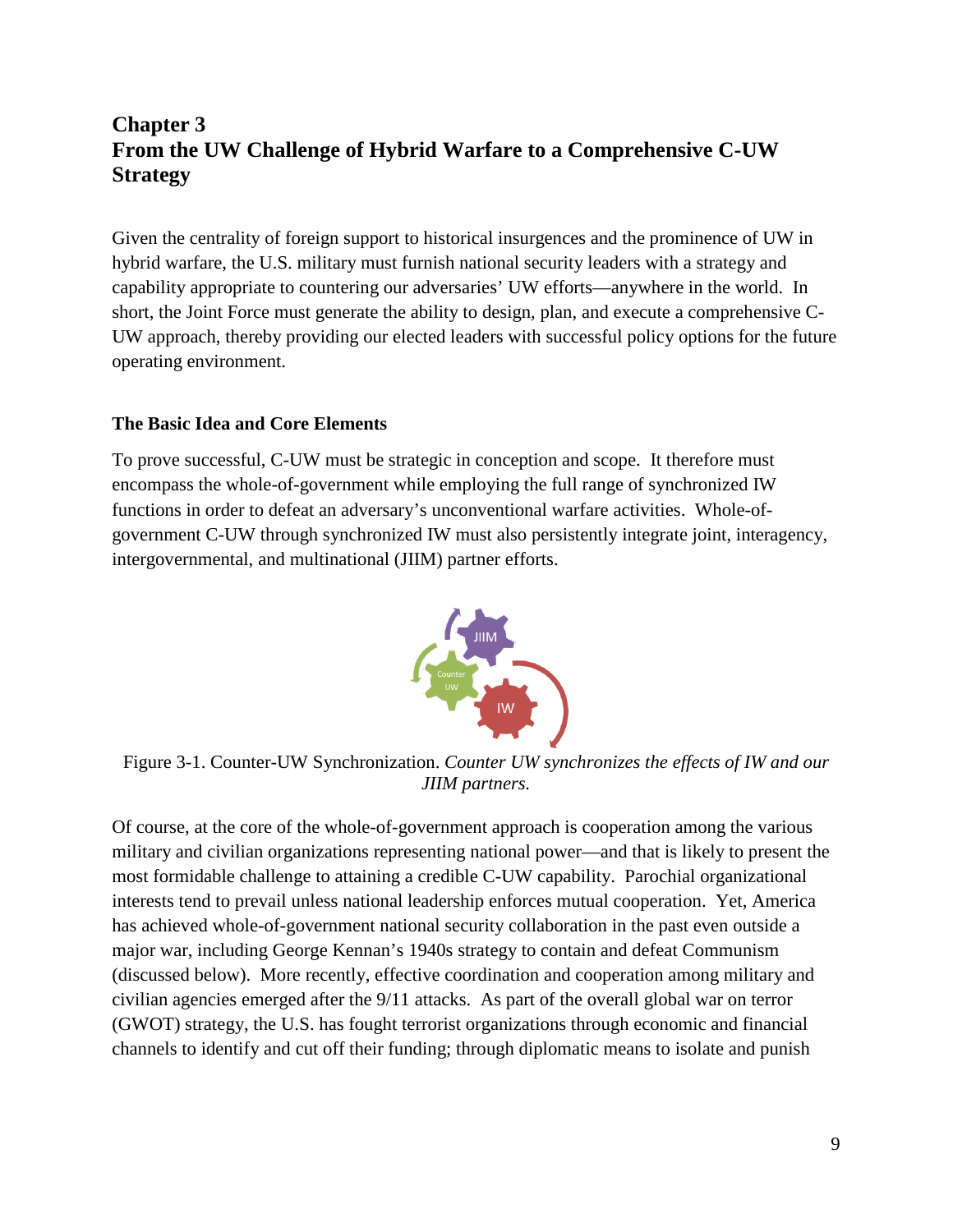state sponsorship; through refocused intelligence methods to identify leadership and infrastructure; and through surgical military strikes to eliminate leaders and operatives.<sup>[19](#page-45-3)</sup>

To capitalize on these recent gains, U.S. leaders need to ensure a coordinated whole-ofgovernment effort to facilitate successes in C-UW at a level equivalent to the success enjoyed in America's global CT operations. Successful C-UW is not, however, merely successful CT rebranded. While CT activities tend toward short-term operations which are reactive in nature, successful C-UW is both proactive and protracted, requiring patience to plan, execute, and coordinate activities. Likewise, where metrics were often relatively easy to find in CT operations (e.g., the terrorist leader was captured or killed), C-UW will struggle with the dilemma of reporting success in negative terms—such as the number of regions not under insurgent control compared to regions that would be dominated by insurgents if C-UW activities had not been conducted. Though the difficulty in measuring success typically makes it hard for U.S. leaders to persist in protracted undertakings, they and the American people were able to do so for over forty years while spearheading and international alliance during the Cold War.

An initial step towards enabling proactive and protracted C-UW as a national security policy option is to develop a framework providing a common lexicon, thought process, communications procedures, and operational guidance for SOF and JIIM partners.<sup>[20](#page-45-4)</sup> With this framework and processes, the Joint Force will employ scalable IW mission command structures that integrate JIIM and other partners into the planning and coordinated execution of C-UW campaigns anywhere in the world, to include across Geographical Combatant Command (GCC) lines. Likewise, in order to plan and execute effective C-UW campaigns, IW mission command structures require tools and methodologies optimized for analyzing the "human domain," so critical to C-UW success.<sup>[21](#page-45-5)</sup> In this fashion, C-UW will unify the required constellation of SOF and JIIM partners in a strategy to achieve regional and global effects.

In the C-UW context, IW's operations and activities are integral to a holistic approach reducing the effectiveness and will behind an adversary's sponsorship of armed elements among neighbors. This is evident in Table 3-1, which describes the five IW operations and activities in terms of primary actors and the U.S. contribution.

| Description      | Prime Mover          | U.S. Role           | Footprint | Low       |
|------------------|----------------------|---------------------|-----------|-----------|
|                  |                      |                     |           | Signature |
| Unconventional   | Insurgent            | Advisory            | Small     | Yes       |
| Warfare          |                      |                     |           |           |
| Foreign Internal | <b>HN</b> Government | Advisory with the   | Small to  | Possibly  |
| Defense          |                      | exception of "Armed | Very      |           |
|                  |                      | FID <sup>522</sup>  | Large     |           |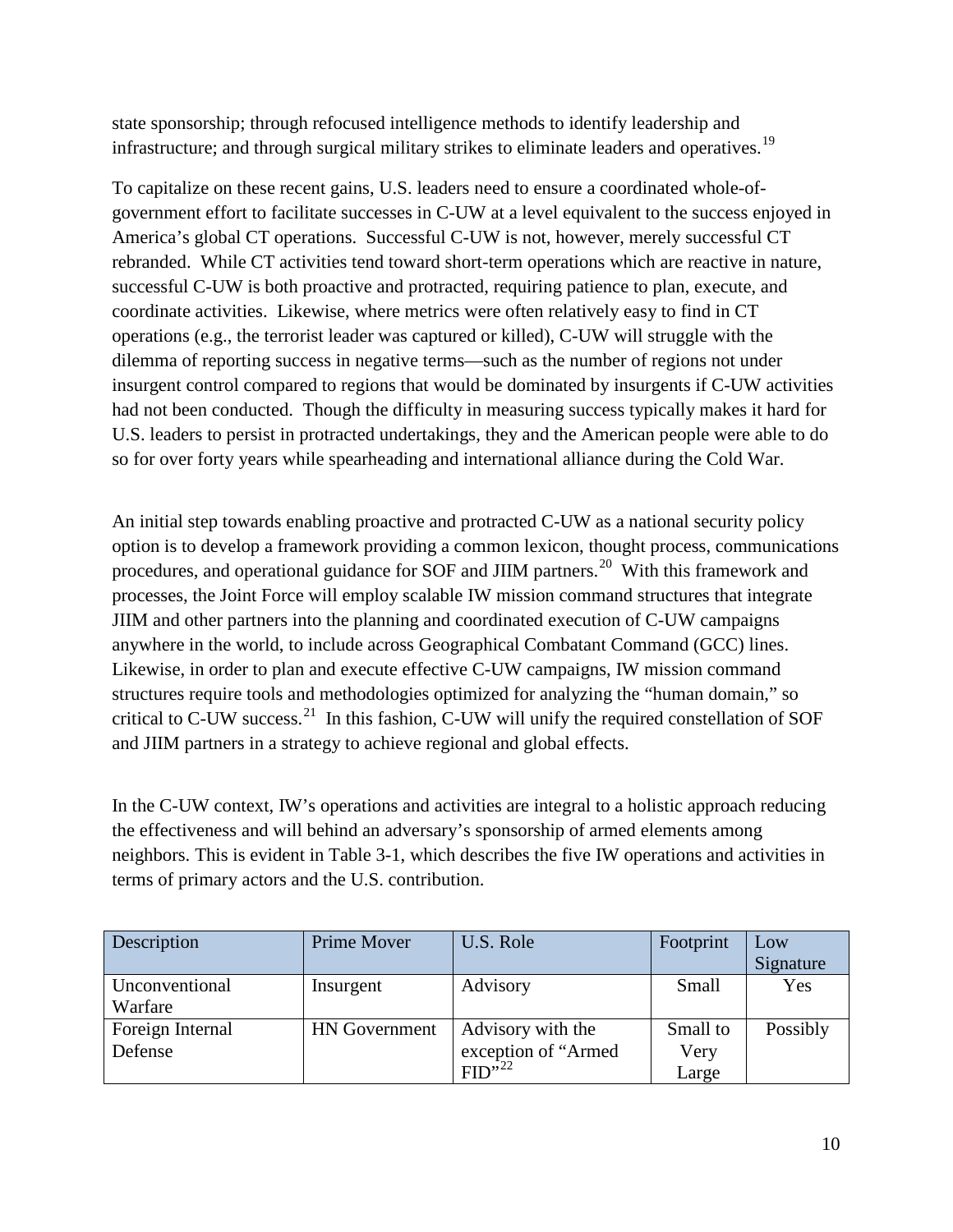| Counterinsurgency           | U.S. Government      | Support to HN         | Large to | N <sub>o</sub> |
|-----------------------------|----------------------|-----------------------|----------|----------------|
|                             |                      | Government countering | Very     |                |
|                             |                      | an insurgency         | Large    |                |
| <b>Stability Operations</b> | <b>HN</b> Government | Stabilize an unstable | Small to | N <sub>0</sub> |
|                             |                      | <b>HN</b> Government  | Very     |                |
|                             |                      |                       | Large    |                |
| Counterterrorism            | U.S. Government      | Disrupt clandestine   | Small    | Yes            |
|                             | or HN                | networks which employ |          |                |
|                             | Government           | terror as a tactic    |          |                |

Table 3-1. The Operations and Activities of IW—A Comparison

The pillars of IW are also interrelated. During Operation Iraqi Freedom, for example, SOF enabled the Kurdish Peshmerga resistance to liberate large areas of Northern Iraq in a classic UW operation. Later, as a new Iraqi government began to emerge, the U.S. fought a bitter and protracted COIN campaign. After the new Iraqi Government became a reality, the U.S. engaged in an SO campaign, restoring infrastructure, training the Iraqi government and military while battling insurgents. Finally, in 2012 U.S. forces transitioned to Foreign Internal Defense (FID) in a purely advisory capacity. This interrelationship among IW activities amounts can energize C-UW holism.

#### **C-UW's Critical Components and Supporting Concepts**

An effective C-UW strategy features certain critical components and supporting concepts. At base, C-UW practitioners must understand the UW approaches of the adversary itself. Next they must assess current organizational structures to ensure appropriate capabilities are dedicated to countering adversary actions the right capacity and capability. Finally, those responsible for conducting C-UW must seek adequate capacity and resources for these dedicated capabilities at the strategic, operational, and tactical levels.

Additionally, integrating allies and other partners for C-UW success requires a global network, as well as CONUS-based elements operationalized to support mission execution. Finally, the high likelihood of operations in politically sensitive, hostile, and denied environments necessitates comprehensive assessments of current authorities and permissions across the range of military operations to ensure long-term C-UW campaigns are not hampered by legal gaps.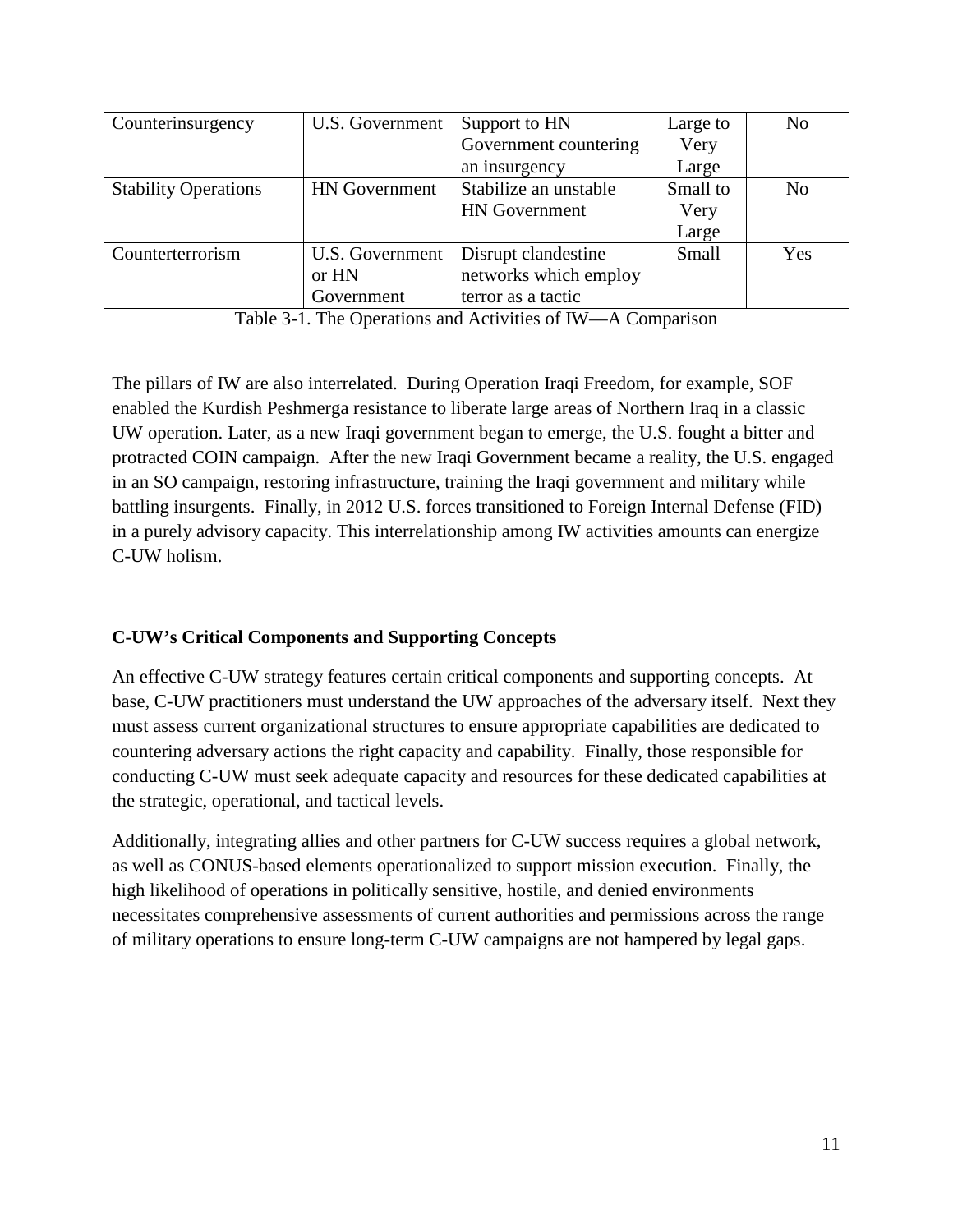*Develop Strategies and Policies***.** We have seen that the future operating environment will feature state competition for regional and global influence, frequently in the form of ideological

battles in the human domain. Russia, China, and Iran currently conduct political warfare activities to further their individual goals. By contrast, the U.S. has "gotten out of the habit of waging political warfare since the end of the Cold War" focusing instead on "public diplomacy aimed at 'telling America's story."<sup>23</sup> C-UW should thus be scoped as a strategy enabling the U.S. to influence local struggles in a positive direction, and policies should be developed assigning political warfare as a core mission of

*Political warfare is the logical application of Clausewitz's doctrine in time of peace. In broadest definition, political warfare is the employment of all the means at a nation's command, short of war, to achieve its national objectives. Such operations are both overt and covert. They range from such overt actions as political alliances, economic measures (as ERP [the Marshall Plan]), and "white" propaganda to such covert operations as clandestine support of "friendly" foreign elements, "black" psychological warfare and even encouragement of underground resistance in hostile states.* George Kennan "Policy Planning Memorandum," May 4, 1948

government agencies responsible for C-UW doctrines and capabilities.<sup>[24](#page-45-8)</sup> Several synergistic initiatives serve this goal:

1) Establish Political Warfare Strategies. George Kennan's definition of political warfare emphasizes both overt and covert activities "short of war." There are many such activities applicable to countering adversary strategies. The following comprises a sampling:

- Economic sanctions against countries, groups, and individuals, as well as coercive trade policies
- Diplomacy, including boycotting international events, establishing treaties or alliances to counter adversary UW, severing diplomatic relations, or excluding offending states from membership in international forums
- Support for "friendly" insurgent groups to coerce, disrupt, or overthrow an adversary regime,
- Support for friendly governments to counter adversary political warfare activities,
- Support for foreign political actors and parties opposing adversarial regimes
- Strategic communications and information operations to expose adversary activities.

2) Designate a Lead Organization to Coordinate and Synchronize Efforts. Whole-ofgovernment political warfare efforts must have a designated lead organization to coordinate and synchronize planning and execution to achieve unified action. Presidential Policy Directive (PPD) 23 *U.S. Security Sector Assistance Policy* advocates strengthening allies and partner nations to build their own security capacity. To do that, officials must "foster United States Government policy coherence and interagency collaboration." Further,

Transparency and coordination across the United States Government are needed to integrate security sector assistance into broader strategies, synchronize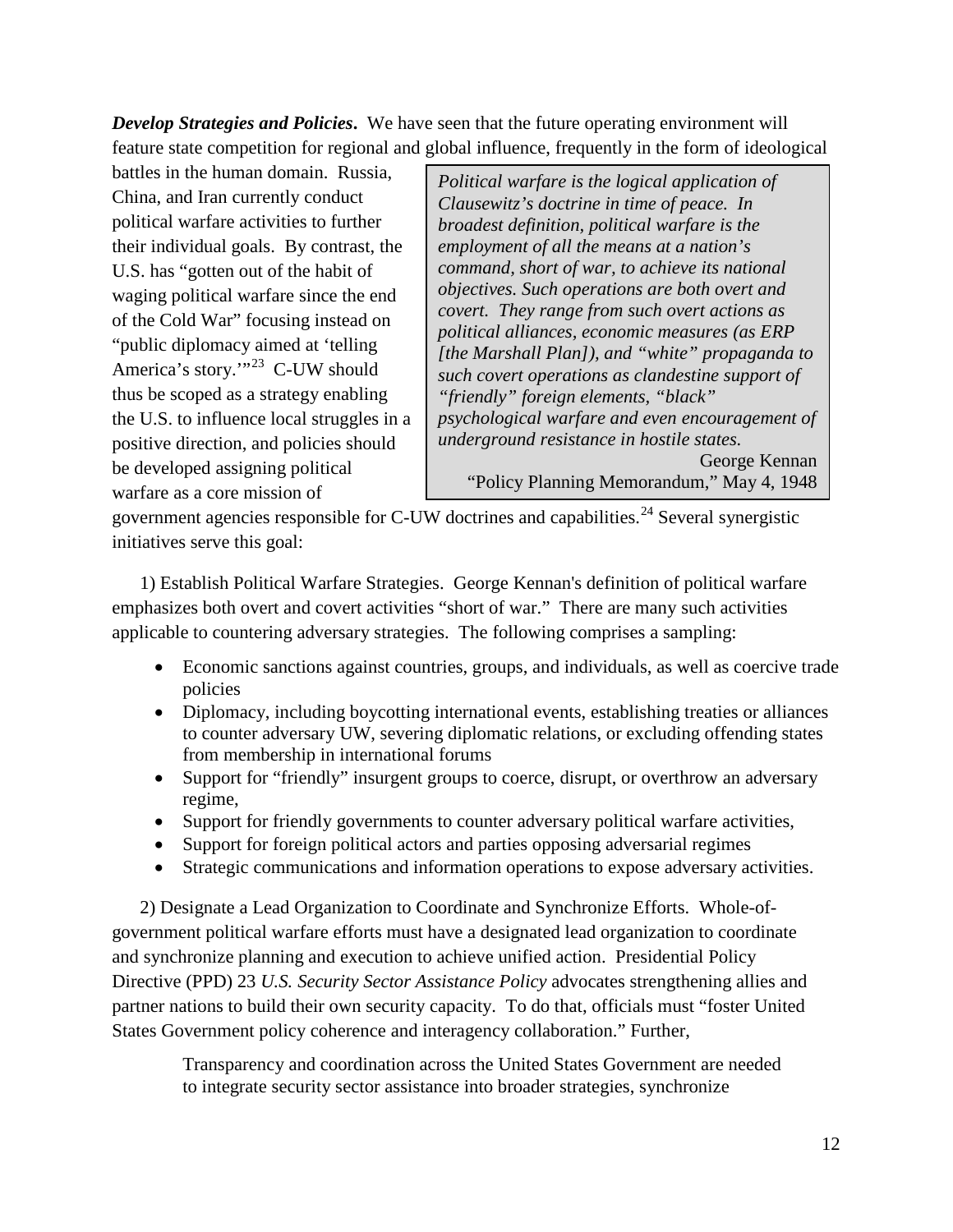agency efforts, reduce redundancies, minimize assistance-delivery timelines, ensure considerations of the full range of policy and operational equities, improve data collection, measure effectiveness, enhance and sustain the United States Government's security sector assistance knowledge and skills, and identify gaps.  $25$ 

Related to this Directive, the Council on Foreign Relations recommends the current counterterrorism apparatus as a useful example of what might serve for political warfare. It suggests the following key points at the strategic level:

- Assign a political warfare coordinator in the National Security Council (NSC),
- Create a strategic hub—an interagency coordinating body that pulls all of the local efforts together—in the State Department, and
- Create political warfare career tracks in the Department of State (DOS), Department of Defense (DOD), U.S. Agency for International Development (USAID), and the Central Intelligence Agency (CIA). $^{26}$  $^{26}$  $^{26}$

3) Develop Political Warfare and C-UW Strategies Nested across Multiple Echelons. Political warfare and C-UW strategies and policies must be planned, coordinated, and synchronized from the strategic national level down to the tactical level. Kennan is again suggestive in this regard. At the strategic level, he recommended a covert political warfare operations directorate or board under the NSC Secretariat, with the director designated by and responsible to the Secretary of State. In this approach, the directorate's staff would be divided equally between State Department and Defense Department representatives selected by the Secretaries, and the directorate would have complete authority over covert political warfare operations.[27](#page-45-11)

Taking an approach inspired by Kennan's suggestions, an NSC director for political warfare or C-UW activities should oversee development of policies and directives; prioritize efforts and manage interagency concerns; coordinate activities and funding across the government; and provide oversight for the implementation of Presidential Policies or Directives. The Department of State would be the lead for political warfare and C-UW activities, with other Departments and Agencies in a supporting role.

Given State Department leadership in C-UW, in appropriate countries, The U.S. Country Team, , should be the focal point to plan, coordinate, and synchronize political warfare and C-UW activities. Led by the Ambassador, The Country Team will develop specific country plans and strategies for U.S unilateral activities, integrating host nation activities to obtain mutual objectives.

The National Security Council system would then ensure the coordination and synchronization of strategic political warfare and C-UW policies and directives among theater and operational level organizations. In turn, the Geographical Combatant Command would coordinate and synchronize political warfare and C-UW activities within a region. This would occur through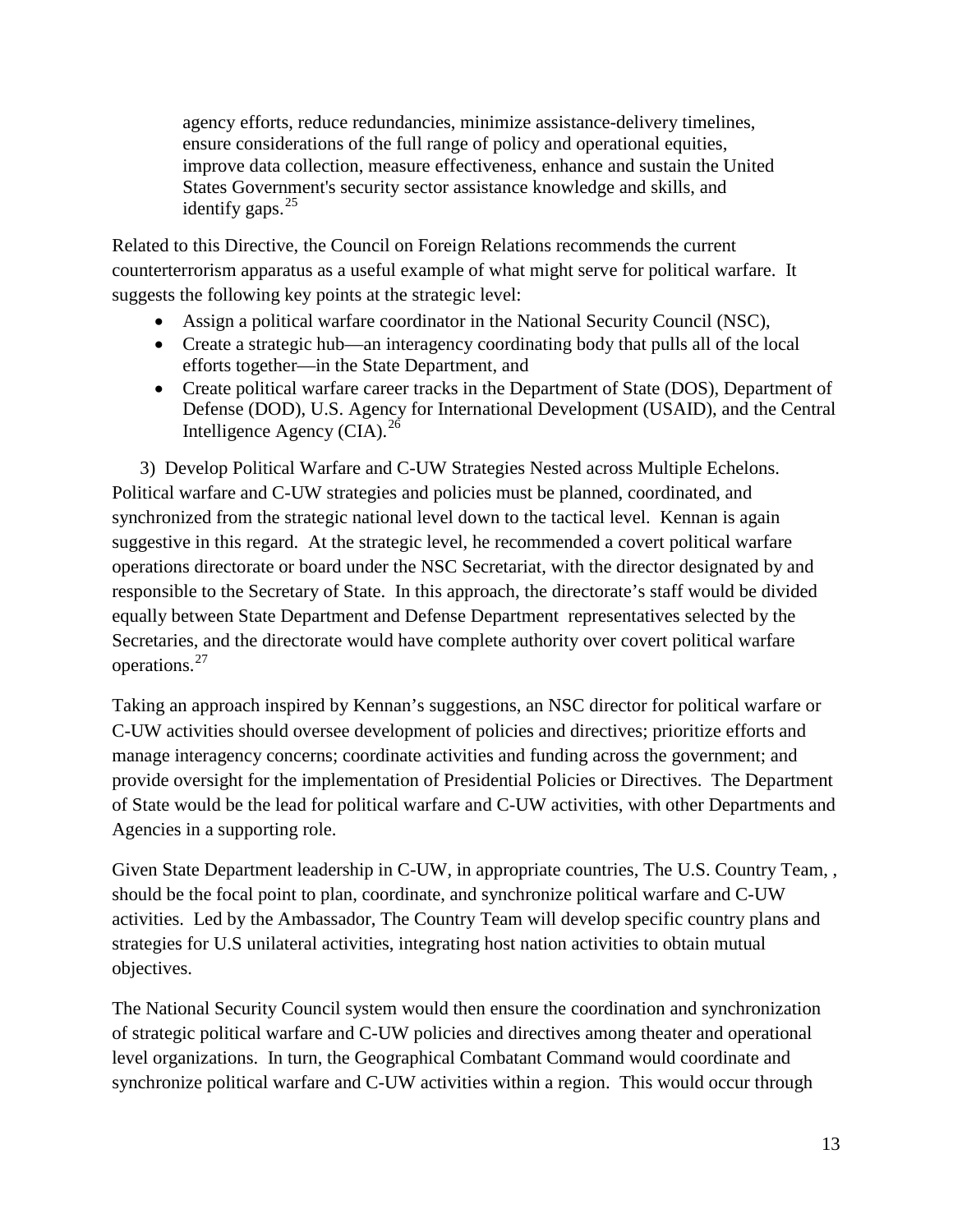the Joint Interagency Coordination Group (JIACG), staffed with DOD personnel and representatives of other Departments and Agencies who collaborate, plan, and synchronize interagency efforts to achieve U.S. objectives.<sup>28</sup> Properly staffed and resourced, the JIACG can be the regional hub for political warfare and C-UW activities. The JIACG construct provides for more effective planning, coordination, and integration of partner efforts to achieve objectives, and features leveraging expertise and capabilities of each participating organization through a reach back capability to Departments and Agencies.<sup>[29](#page-45-13)</sup>

At the lower tactical level of command or task force level, the interagency coordination can be exercised through Liaison Officers (LNOs) dispatched from selected Departments or Agencies for specific mission purposes. Recently, Joint Interagency Task Force West (JIATF West) provided a successful example of JIIM coordination and execution to achieve mutual objectives. Including approximately 166 active duty, reserve, DOD civilian, contractor, and U.S. and foreign law enforcement agency personnel, JIATF West is the U.S. Pacific Command Executive Agent for DOD support to law enforcement for counterdrug and drug-related activities.<sup>[30](#page-45-14)</sup>

4) Leverage SOF Special Warfare and Surgical Strike Capabilities. Within DOD, SOF is a key component of political warfare activities because of their ability to conduct low visibility, low-footprint operations. The United States Special Operations Command (USSOCOM) will plan, coordinate, and synchronize global SOF political warfare supporting campaigns with interagency partners, Geographic Combatant Commands, and Theater Special Operations Commands. The Geographic Combatant Command will design regional campaigns for the military instrument of national power to support political warfare in their respective regions. The Theater Special Operations Command (TSOC) will plan SOF's support to their GCCs theater campaign plan.

ARSOF will be a key supporting component of the TSOC's plan as ARSOF units are manned, trained, and equipped to conduct IW operations and activities to support political warfare objectives. ARSOF's two critical capabilities—special warfare and surgical strike—provide lethal and nonlethal skill sets instrumental to achieving political warfare objectives. ARSOF can provide scalable force packages ranging from single operators, to small teams, to regimental size forces. ARSOF can achieve political warfare objectives by unilaterally executing operations in a covert or clandestine manner, or through and with indigenous personnel in politically sensitive or hostile environments.

*Gain the Initiative.* Unlike the current counterterrorism apparatus, political warfare and C-UW strategies must be proactive rather than reactive. Strategists must identify trouble areas early in order to pinpoint problems that an adversary could exploit. They must also accurately identify current adversary activities and apply a strategy to address them. The keys to political warfare and C-UW strategies are patience and long-term thinking. The goal is a long-term change in the environment to a state more amenable to U.S. interests.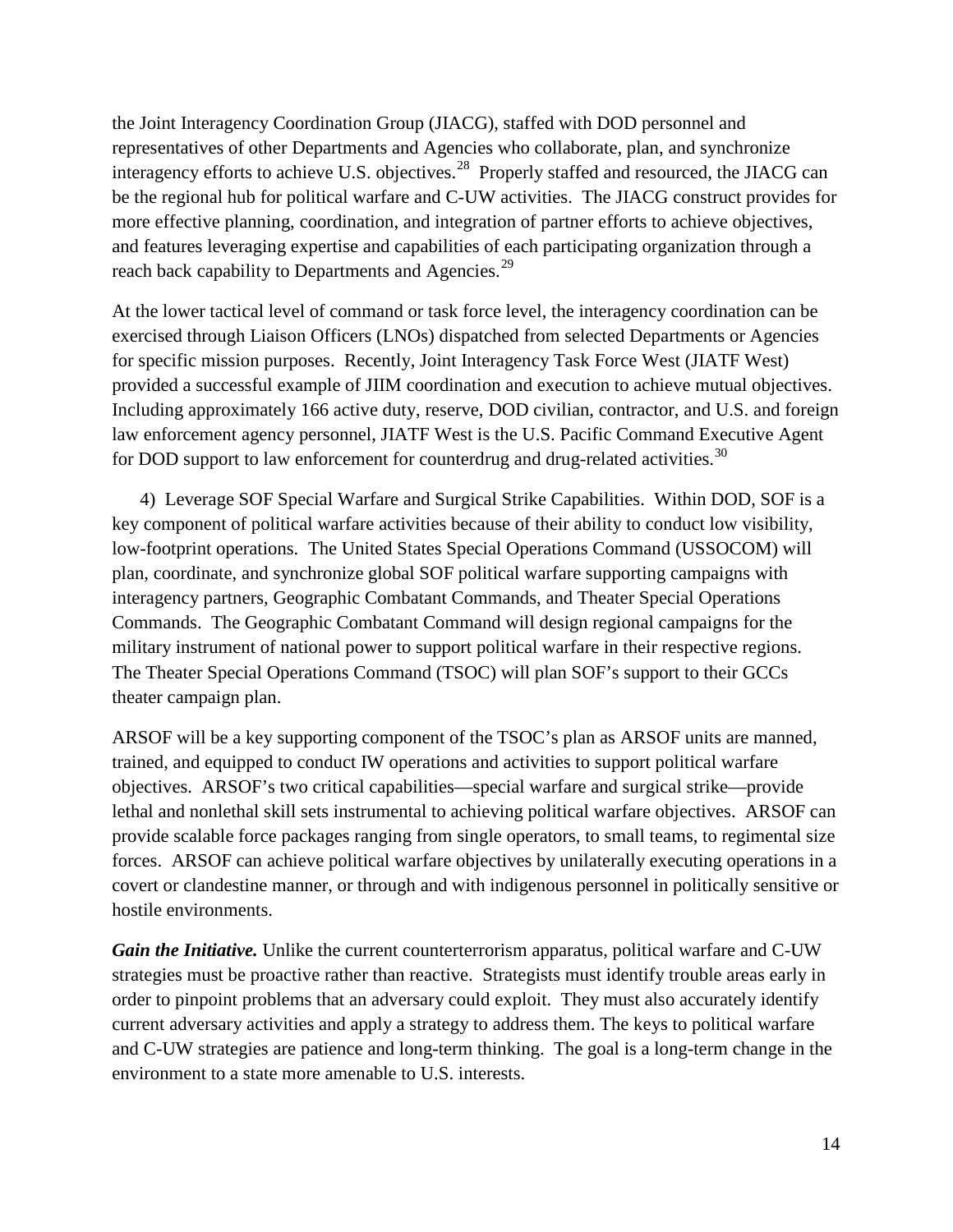*Develop Hybrid Structures with Regional and Global Focus.* Joint forces understand how to establish mission command structures from the Combatant Command down to the tactical level of war. Operation Desert Storm and Operation Iraqi Freedom demonstrated the effectiveness of U.S. mission command structures in executing traditional warfare—state versus state military operations. The transition from traditional to irregular warfare activities in Operation Iraqi Freedom—due in no small part to Iranian proxy efforts in Iraq<sup>31</sup>— spotlighted significant challenges to the ability of traditional warfare command structures to synchronize objectives in a JIIM environment. Both in Iraq and Afghanistan, a lack of unity of effort between conventional and special operations forces characterized the operational and tactical levels.<sup>[32](#page-45-16)</sup> This suggests the need for a joint force mission command structure specifically designed to plan and execute IW campaigns and C-UW operations.

A C-UW-optimized IW mission command structure should be hybrid in nature, led by a SOF or conventional commander. It should also include SOF, CF, and other partners based on the capabilities required to execute the C-UW campaign. The headquarters component should also be hybrid, as well as flexible and scalable from small elements up to a large Joint Task Force (JTF), adapting both to the scope of the effort and to partner capabilities. Hybrid structured headquarters must manage transitions of staff personnel as the command adds or subtracts JIIM partners for the campaign.

Thus structured, hybrid mission command allows the right capabilities and expertise to come together for effective application to a problem, enabled by a common operating picture generated through interoperable communications and information management. The seamless integration of all partners is critical to a successful IW campaign. In particular, countering adversary UW activities requires expertise across the U.S. government and partners to achieve objectives by shortening planning and execution timelines, reducing time needed to access effects and feedback, and increasing the speed to adjust plans and actions to meet new objectives.

As such, a Hybrid IW headquarters conducting C-UW must establish communication and information sharing mechanisms. Since not all partners need to share equally in all information, Foreign Disclosure Officers will need to determine the substance and procedures for information sharing with multinational partners. Likewise, the headquarters must develop techniques and procedures to communicate with and control proxies or surrogates supporting the campaign.

SOF is a logical choice to form the core of a hybrid-structured headquarters to counter IW threats. The unique special warfare and surgical strike capabilities resident in United States Army Special Operations Forces (ARSOF) encompass IW activities. Additionally, ARSOF possess unique expertise in the human domain, FID, UW, and the practical mechanics of working through and with indigenous partners. Further, ARSOF operators have cultivated an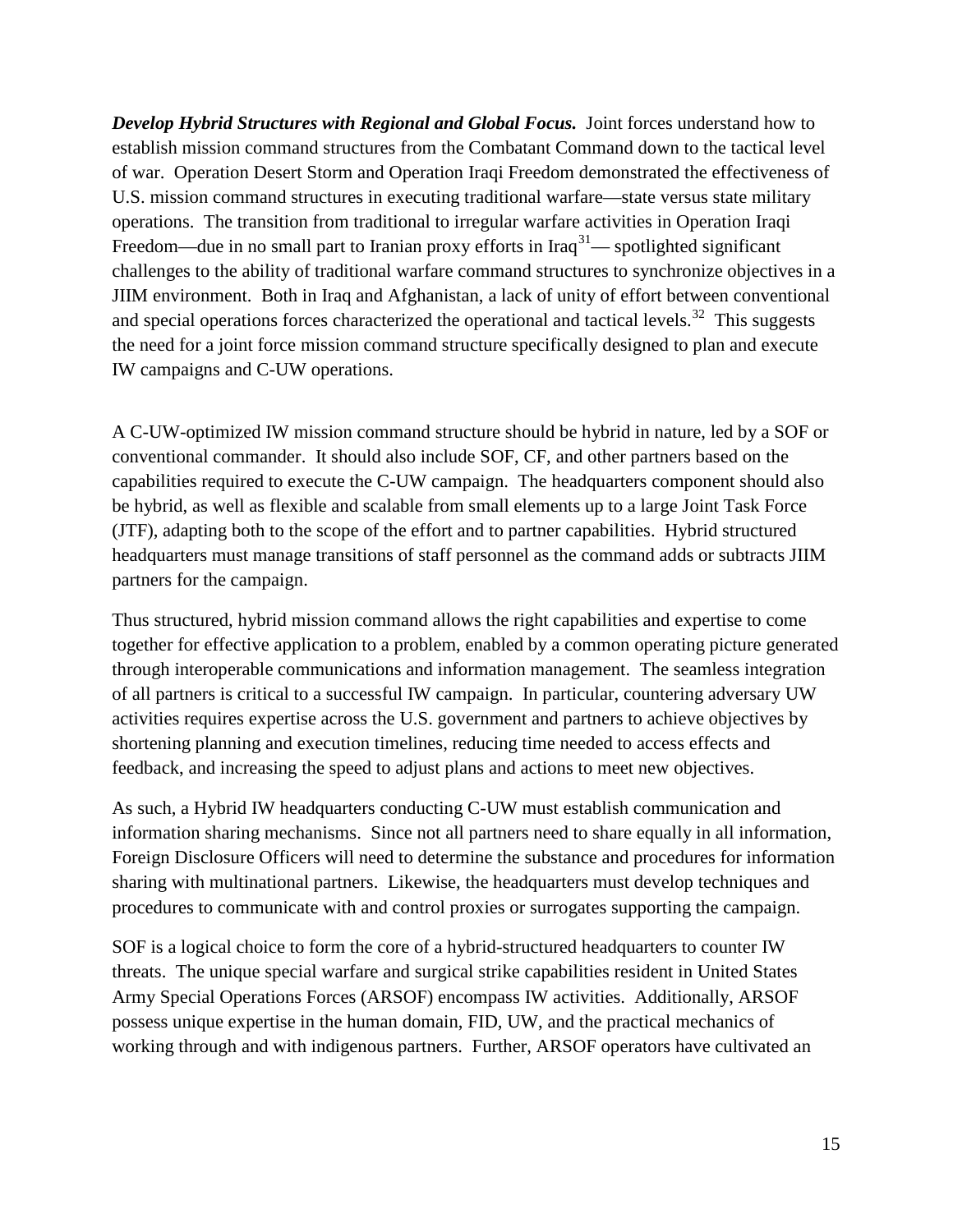intimate understanding of the interagency. ARSOF can also deploy scalable mission command elements capable of providing the core for a hybrid structured headquarters.<sup>[33](#page-45-3)</sup>

This kind of headquarters may need to integrate and synchronize a C-UW campaign that crosses GCC boundaries. For example, countering Russia's UW activities might entail global C-UW activities across the European, Central and Pacific Combatant Commands. This kind of C-UW necessitates maintaining both a regional and global focus. As scalable headquarters well suited for mission command of IW campaigns, a Special Operations Task Force (SOTF) or Special Operations Joint Task Force (SOJTF) would be able to maintain such a focus due to streamlined command and control relationships with theater-level commands.

*Facilitate a JIIM C-UW Complexion.* As the above discussion of C-UW mission command hybridity implies, the U.S. must maintain current partner relationships and expand the pool of global partners. Partners can provide information and intelligence, financial support, forces, and sustainment support for C-UW operations. To benefit from such advantages, the U.S. must embrace a long-term approach optimized for building both the capabilities and capacity of partners while simultaneously aiding the preservation of the latters' stability. Additionally, any U.S. C-UW force must recognize that solving any problem in a JIIM environment requires patience, flexibility, and adaptability to reconcile various partners' differing goals, objectives, and methods.

*Counter-Organize to Defeat the Adversary UW Campaign***.** Effective C-UW campaigns require an understanding of how the adversary organizes and operates across the strategic-to-tactical continuum. SOF must understand the adversary's UW organizational structure and counterorganize to defeat it. A full understanding of how the adversary recruits, and how it establishes intelligence, transportation, logistical, and propaganda cells and guerilla forces helps to develop

indicators and templates for determining potential areas that may be used as future sanctuaries. Furthermore, understanding adversary UW methods allows a C-UW organization to determine whether it possesses the right capabilities and capacity itself—and whether it is

*It seems that rebellion must have an unassailable base, something guarded not merely from attack, but from fear of it.* T.E. Lawrence

organized appropriately—to overcome the adversary. In this regard, identifying gaps is integral to developing the means to defeat that adversary UW. Improved means could include additional capabilities within current structures, reorganizing current capabilities to optimize efficiency, or programming new capabilities to fill gaps.<sup>[34](#page-45-4)</sup>

A capabilities-based analysis of this sort should adopt a whole-of-government perspective to ensure Departments and Agencies can support a comprehensive approach to countering adversarial UW activities. The analysis could lead to a restructuring of Departments and Agencies according to the principles of hybrid-type organizations to more effectively apply capabilities to counter adversaries through holistic C-UW.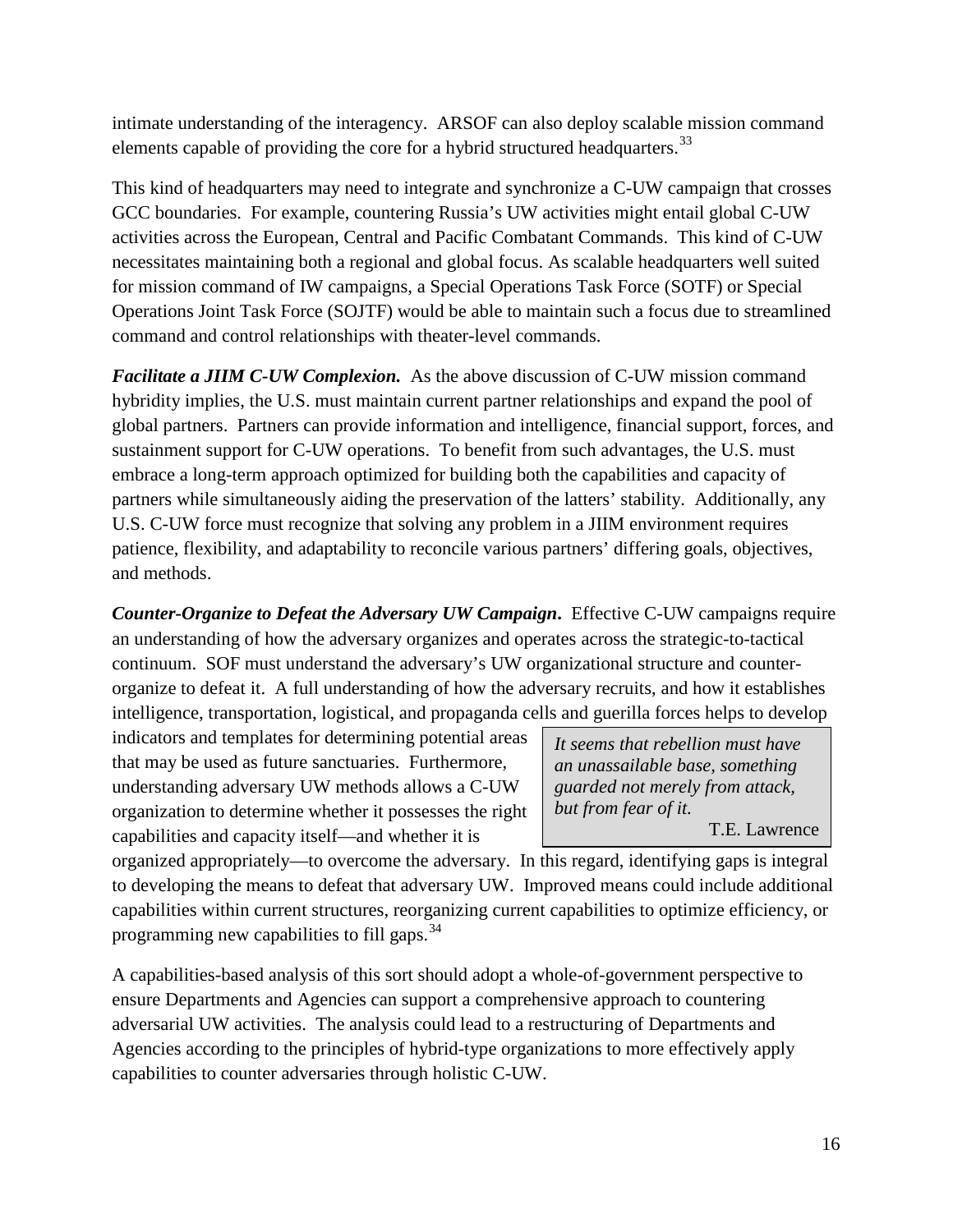*Improve SOF Operational Art and Campaign Planning***.** Though current Joint Force methods of planning and decision-making are proven military-centric systems for traditional warfare campaigns and operations,<sup>[35](#page-45-17)</sup> they are ill-suited for planning and executing long-term IW campaigns. SOF planners and doctrine-writers thus need to work with CF counterparts to develop and inculcate a new kind of dedicated IW planning process. The latter should feature a detailed analysis of the human domain, and then drive complex IW operations integrating unified action partners. To accommodate such an IW planning process, the Joint Force will need to refocus operational art and design on IW itself, thereby enhancing the effectiveness of C-UW operations and activities.

Integral to this refocused optional art is influence. Indeed, Kennan's political warfare definition emphasizes psychological warfare and encouraging underground resistance movements in hostile states. Aligned with Kennan's emphasis, ARSOF's Military Information Support Operations (MISO) personnel are trained and equipped to conduct influence operations against a foreign target audience and can support State Department strategic communications plans. Furthermore, ARSOF's Special Forces are skilled at integrating activities with MISO and civil affairs (CA) operations to achieve desired effects particular to working through and with resistance movements in politically sensitive and hostile environments.

In addition to influence, operational art and campaign planning must account for hybrid command structures. Taking advantage of lessons learned from today's joint and interagency task forces, operational art and campaign design can meet the challenges of long-term irregular warfare campaigns. Likewise, best practices learned over the past decade of war should serve as a template to build processes and procedures based on the premise of hybrid mission command, in order to ensure effective planning with reduced friction in an environment with diverse JIIM partners.

*Operationalize the CONUS Base.* ARSOF's deployable command element<sup>[36](#page-45-18)</sup> possesses regionally expert components to provide continuous, proactive support to forward deployed forces and personnel, in addition to a coordination center leveraging expertise from other government agencies, the private sector, and academia. By establishing mechanisms and leveraging technology, C-UW efforts can further operationalize CONUS-based expertise through the following initiatives:

• The Military Information Support Operations Command Effects Group (MEG) and the Unconventional Warfare Social Theory Academy (UWSTA) provide regional MISO expertise to deployed forces. The MEG integrates and synchronizes long duration, whole-of-government influence efforts, and can enable TSOC/GCC initiatives by pulling forward intellectual, technical and organizational capabilities as part of a broader influence network. The effects group also collaboratively develops innovative solutions to specialized problems at the request of TSOCs and GCCs. The UWSTA conducts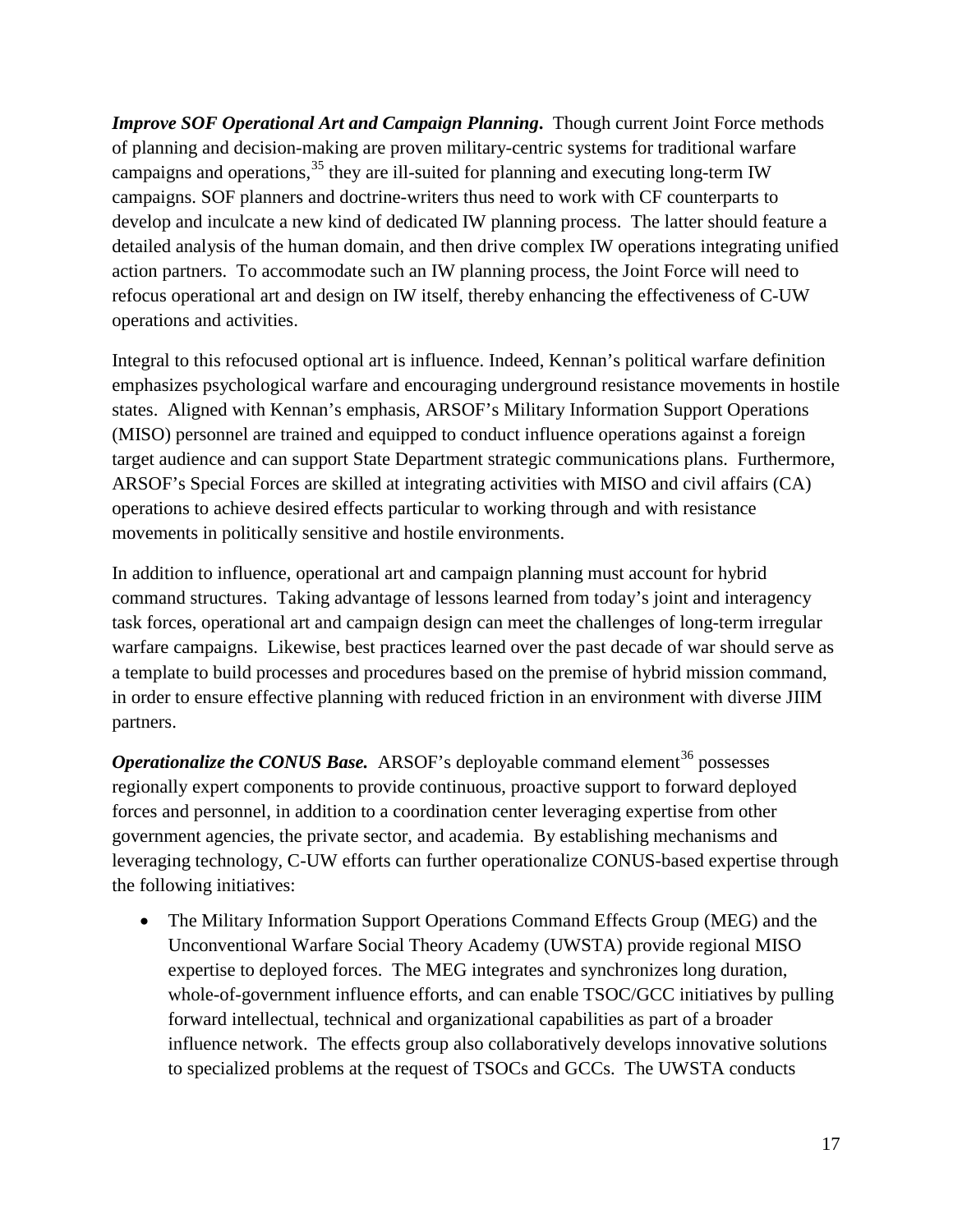research, theory development, testing, and policy formulation for the use of the Internet, social media, and emergent communication technologies and capabilities.<sup>[37](#page-45-19)</sup>

- CONUS-based force packages deployable as tailored Special Warfare Task Forces provide a capability to support national-level influence operations.<sup>38</sup> Special warfare planning teams can be deployed to provide their expertise in support of GCCs, TSOCs, and Country Teams to better integrate special operations capabilities.
- The Civil Military Advisory Group (CMAG) coordinates and leverages civilian U.S. government expertise through a global Civil-Military Operations Center.<sup>[39](#page-45-21)</sup> By leveraging expertise across the government, private sector, and academia, CMAG support includes operational reach back for GCCs, TSOC, Country Teams, and deployed forces; analysis and fusion of country-by-country civil information; and advisory and planning support to Ambassadors and military commanders.

*Strengthen Alliances and Coalition Partners to Defeat UW Activities Abroad.* Presidential Policy Directive 23 recognizes the need for allies and partners to work collaboratively in order to counter the complex threats to U.S. interests.<sup>[40](#page-45-22)</sup> The collaboration necessary for C-UW will drive the need for long term relationships with our strategic partners. The U.S. should develop

strategic agendas for cooperative action with other main centers of global power. In concert with like-minded states and international organizations, the U.S. will be better capable of waging C-UW against state-sponsored and non-state aggressors.

*… The United States must improve its ability to enable partners in providing security and justice for their own people and responding to common security challenges.*

Presidential Policy Directive 23

The U.S. will seek to maintain current relationships and

build new relationships through the Global SOF Network embedded in the broader Global Landpower Network (GLN). The GLN concept envisions a "framework of relationships between governments, organizations, and relevant state and non-state actors, where a geographic or appropriate functional combatant commander can leverage resources to foster partnership creation, build partner capability and capacity, and promote interoperability and alignment. In times of crisis, the network can be leveraged to provide strategic options to U.S. and partner leadership, and increase the speed of a coherent unified response."<sup>[41](#page-45-23)</sup> The development of these enduring global networks will contribute to countering adversary UW proactively.

Trust takes time to develop and cannot be surged in a crisis. To deter or prevent conflict, the U.S. must engage early to develop networked relationships to shape the environment of potential trouble areas. These networks will allow the U.S. to leverage partner capabilities to rapidly employ U.S. and partner assets for global contingency operations. The U.S. can sustain and build such networked relationships through security cooperation activities, security assistance programs, and exchange programs. The resulting partnerships will enable U.S. freedom of action by providing access to forward basing, airspace, sustainment of forces, and partners prepared to employ forces for mutually supporting objectives.<sup>[42](#page-45-7)</sup> The wars in Afghanistan and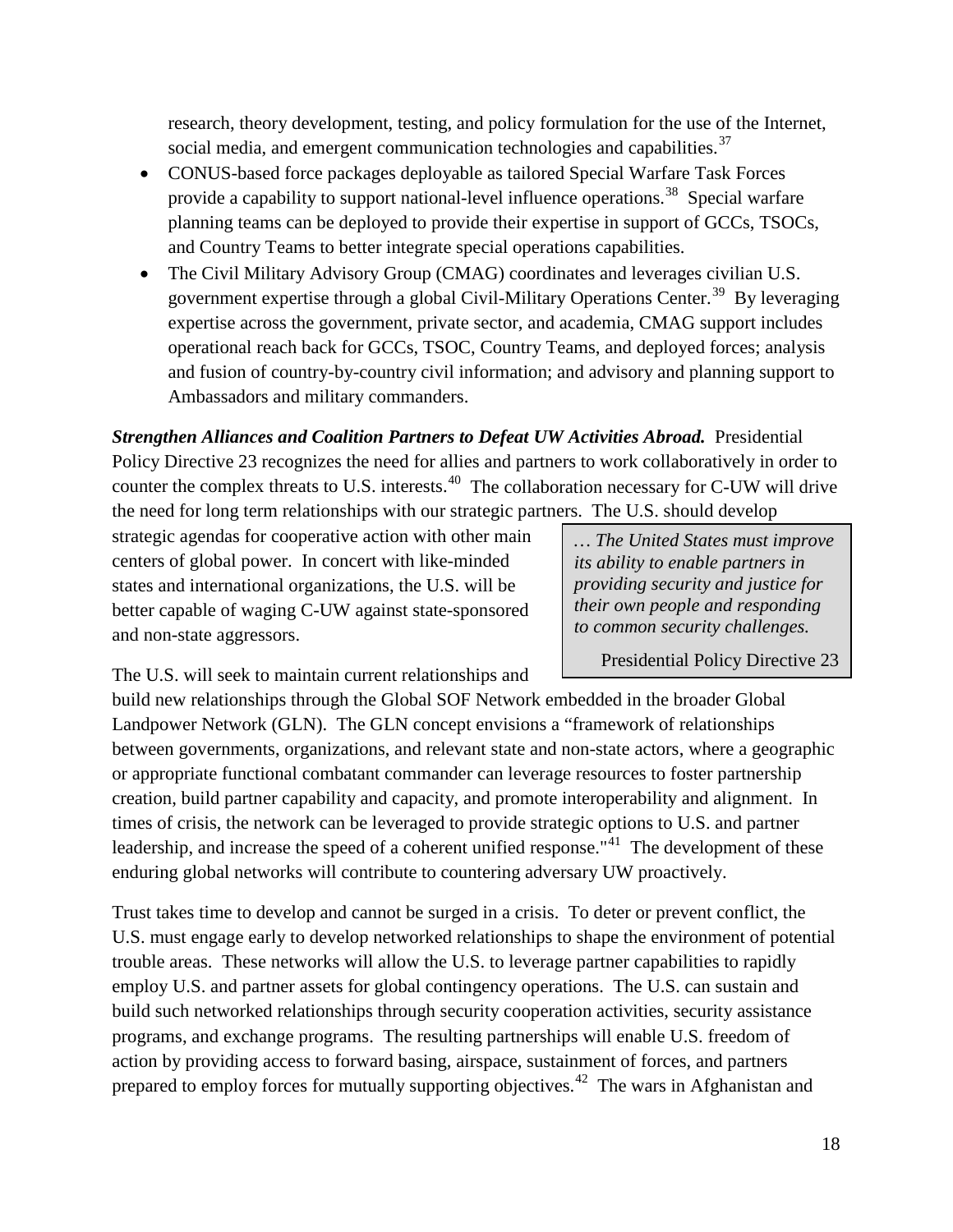Iraq furnish an example of how the U.S. assembled a coalition of forces to achieve mutual security objectives. In this respect, ARSOF's deployable mission command element is specifically organized, manned, trained, and equipped to build partnerships with indigenous elements in politically sensitive and hostile environments by working through the Theater Special Operations Command (TSOC).

*Expose and Attack Adversary UW Strategy.* In many cases, merely publicizing an ongoing adversary UW campaign can significantly curtail its effectiveness. Enhanced awareness can enable regional partners, coalition governments, and non-governmental agencies to undermine the effectiveness of an adversary UW effort. Exposing adversary UW operations and activities requires a thorough understanding of the environment and of the adversary's UW methodologies. This necessitates a broad range of information and intelligence which Joint and ARSOF preparation of the environment can furnish.<sup>[43](#page-45-24)</sup> To be fully effective, the U.S must fuse intelligence from Joint and ARSOF preparatory activities with insights from JIIM partners.<sup>[44](#page-45-9)</sup> Once the fused intelligence identifies the adversary strategy, the U.S. and JIIM partners can develop plans to attack the strategy augmented by additional international support against the adversary through a strategic communications and information operations campaign that exposes the adversary's activities.

*Conduct Remote Area Operations.* Remote area operations normally involve the use of host nation (HN) regular, specially trained paramilitary, or irregular forces in insurgent-controlled or contested areas. These forces can establish pockets of popular support for the HN government and to deny support to insurgents.<sup>[45](#page-45-25)</sup> Remote area operations may establish bases in sparsely populated, minority-populated, or unpopulated areas where insurgent forces have staging, training, and rest areas, in addition to logistic facilities or command posts. Such regions may be in the interior of the HN or near border areas where major infiltration routes exist. The precise composition of the forces employed depends on the objective, regional characteristics, local attitudes, political considerations, and the equipment and logistical support available.

Operations in remote areas may include civil military operations, intelligence, population and resources control, and advisory assistance operations.[46](#page-45-26) Remote area operations require a mission command structure that thoroughly understands the adversary's strategy and tactics in the context of the local environment; it must also integrate unified action partner tools.

SOF are trained and equipped to support remote area operations to interdict insurgent activity, destroy insurgent base areas in the remote area, and demonstrate that the HN government has not conceded control to the insurgents. They also collect and report information concerning insurgent intentions in more populated areas. In this case, SOF teams advise and assist HN irregular forces operating in a manner similar to the insurgents themselves, but with access to superior combat enablers and sustainment forces.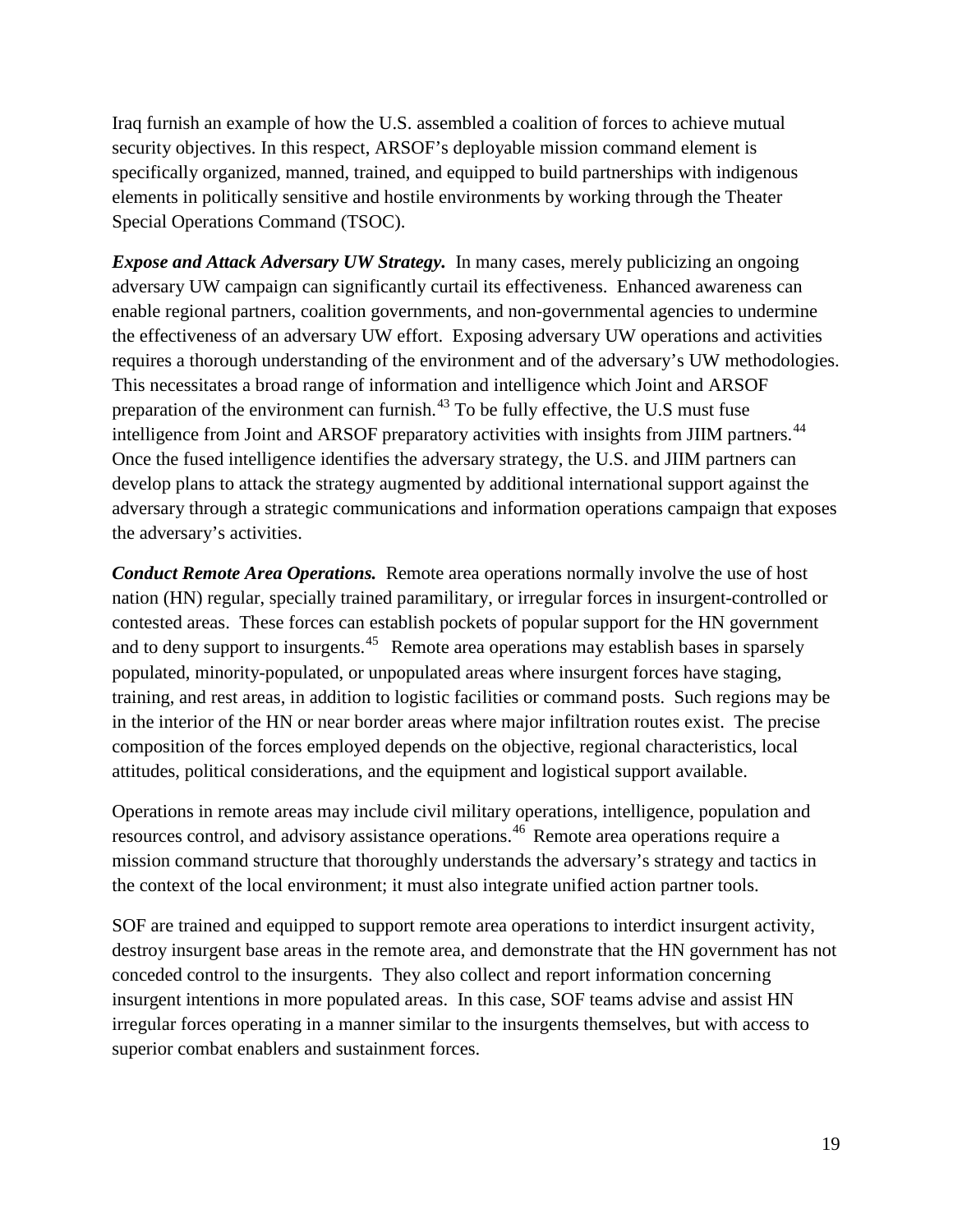*Leverage Law Enforcement.* Law enforcement is a valuable tool to C-UW campaigns. United States law enforcement can support operations oversees to train, advise and assist partner law enforcement elements to identify, disrupt, and defeat underground networks; and to deny sanctuary, resources, mobility, and popular support for threat organizations.<sup>[47](#page-45-27)</sup> Furthermore, U.S. law enforcement agencies can support partner nation law enforcement operations overseas with information regarding local individuals and groups located within the U.S. that have connections to foreign threat groups. Federal law enforcement agencies have long established networks abroad which support such activities. Additionally, these law enforcement networks may provide information that can support U.S. or partner nation military operations. Therefore, to build partner nation law enforcement and capability, the U.S. should include them in all planning processes and consider them as an integral part of a campaign whenever feasible.

Often, partner nation law enforcement will already be engaged in combatting the threat. Therefore, the U.S. government should leverage their capabilities as well as those of other international law enforcement mechanisms to apprehend insurgent leaders and strip legitimacy from the insurgent movement by exposing them as criminal or terrorists. Likewise, working with SOF, local law enforcement can support in-country C-UW operations through an intimate grasp of the local environment, as well as established informant networks. Recognizing that establishing law and order within an area is key to long-term stability, SOF can mentor local law enforcement to the point that the HN military is able to turn security operations over to them.

A thorough understanding of partner nation legal and political constraints must precede operations. To bolster the legitimacy of local governance, the U.S. and partner nations must aggressively but lawfully pursue, prosecute, and interdict subversion, lawlessness, insurgency, terrorism, and other threats. Before establishing C-UW plans, commanders must draw on their legal staff's expertise and the sociopolitical expertise of SF, MISO, and CA personnel as well as the law enforcement expertise of military police. Army legal advisors must review all sensitive aspects of C-UW planning and execution to ensure compliance with U.S. and international law.

*As an example of leveraging global law enforcement to increase the legitimacy of local governance, the UN International Criminal Tribunal for the Former Yugoslavia effectively used the international legal system to indict key Serbian political and military leaders for war crimes. This weakened their claims to legitimacy and isolated them in the eyes of the international community.*

*Gain Intelligence.* Intelligence support is vital to counter-UW operations. Because of the covert or clandestine nature of subversion, lawlessness, insurgency, and terrorism, adversary UW elements function as compartmented networks. This compartmentalization frustrates outsiders' understanding of the UW adversary. This challenge is not insurmountable, but it requires the intelligence system employ appropriate tools to collect and process all-source information into actionable user-level intelligence. In particular, C-UW efforts require the collection and analysis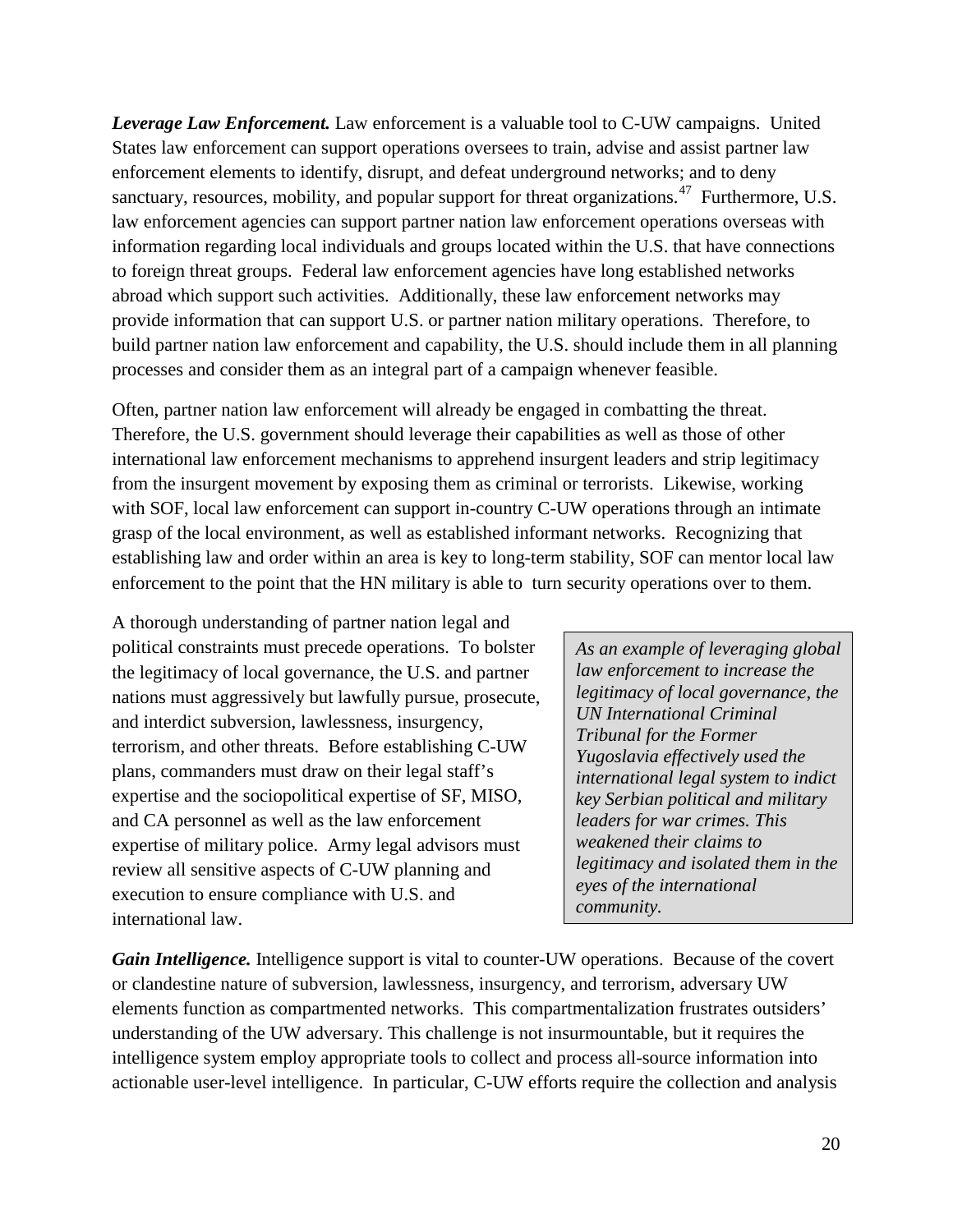of information typically of little interest to conventional forces prosecuting state-on-state warfare. The challenges of intelligence support to C-UW thus require unconventional, critical thinking to counter an adaptive adversary whose strategy is frequently indistinct and unpredictable, based on an asymmetric approach to gain an advantage.

Persistent intelligence fusion is likewise critical to successful C-UW. Though usually ad hoc and beset with many challenges in a JIIM environment, intelligence fusion should be the norm and not an exception for JIIM-augmented headquarters environment, necessitating policies and procedures to fuse intelligence during operations with partners. Likewise, the fusion cell itself must consider how to integrate JIIM partners into the planning process, developing collection plans based on information gaps and all available U.S. and JIIM intelligence assets.

*Leverage Authorities and Permissions.* Counter-UW campaigns will require numerous execution authorities across the range of military operations. This may include clarifying or adding to the existing authorities under Titles 10, 22, or 50 of the U.S. Code. All C-UW campaigns feature several statutory responsibilities. Staffs must clearly outline the authorities used for each operation; delineate the lead department or agency; define processes for requesting authorities in the interagency environment; and establish approval levels for actions. An analogous example is cyber operations. The approving authority must clearly outline who has authority to execute operations, what type of operations those designated execution authorities cover, the procedures to request additional authorities, and the level of approval required for actions.

Authorities provided in U.S. Code are not sufficient for individuals or organizations to execute every activity on their own, since specific, case-based permissions may be required to use authorities. An Execution Order from the Secretary of Defense (SECDEF) may authorize activities or rules of engagement but may require permission from the GCC, SECDEF, or President to actually

*The relationship between operational authorities and permissions resembles elements of the budgeting process for the Department of Defense. For example, Congress may pass a National Defense Authorization Act giving the Department the authority to purchase body armor. In the Department of Defense Appropriations Act, however, Congress could restrict the amount of funds as well as the duration of time that can be used to purchase the body armor.* 

execute the activity in a specific operational setting. For example, a unit may be conducting operations against an adversary unit near an international border when the enemy retreats across the border. The unit has the authority to execute operations in the partner nation but may have to request permission to pursue the enemy across the border or use fire support to engage the targets across the border. Requiring permissions for authorized activities thus provides a measure of control to prevent escalation of a conflict.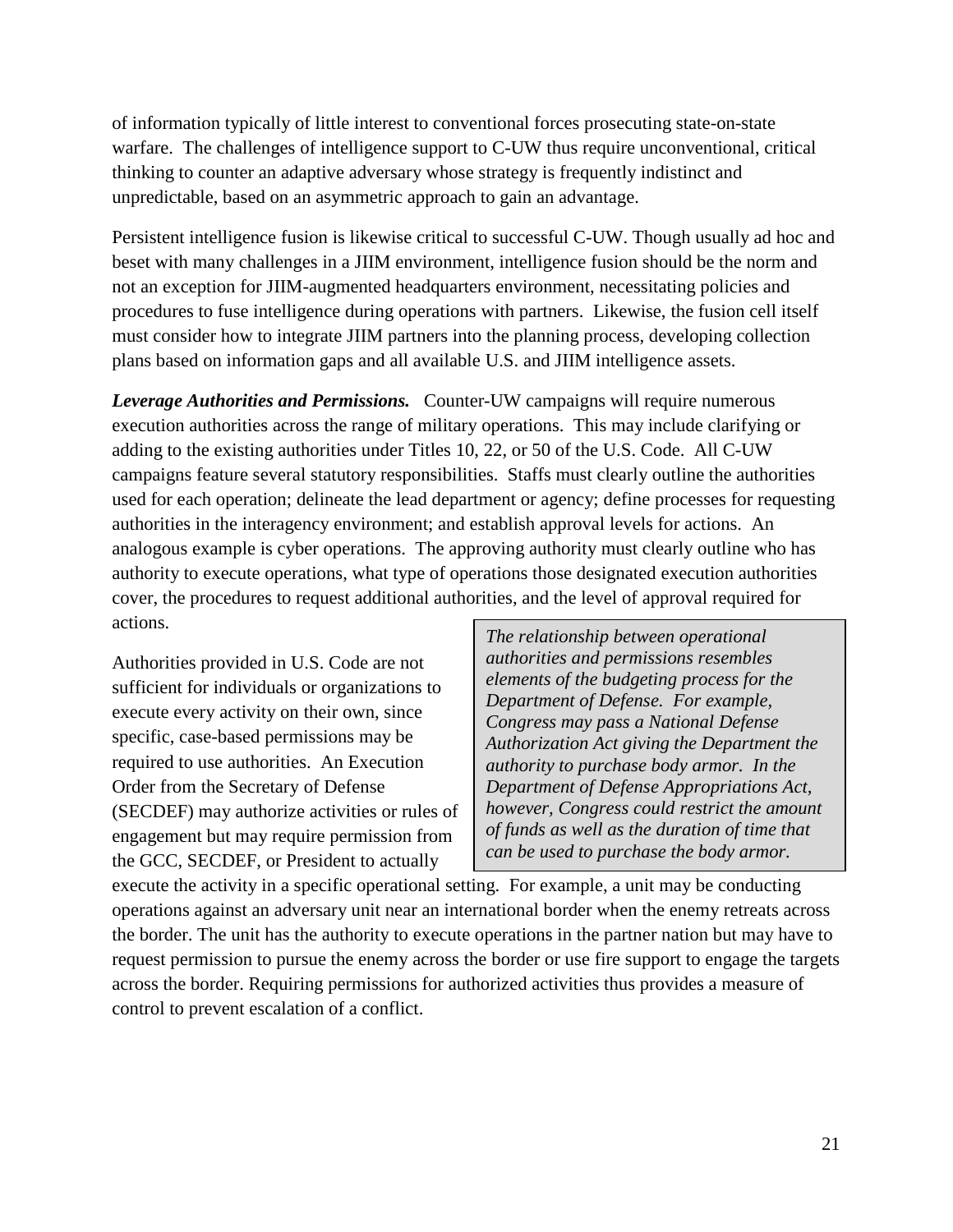# **Chapter 4 Counter-UW's Operational Core**

#### **Introduction**

Five principal IW operations and activities may comprise a comprehensive counter-UW campaign. These include unconventional warfare, foreign internal defense, counterinsurgency, stability operations, and counterterrorism. They may be executed in a single country or simultaneously in multiple countries. While the exact scale and type of operations will be determined by U.S. and partner nation(s) political considerations and objectives, they are scalable, with footprints ranging from individuals, to small groups, or large formations. Notably, C-UW campaigns may be SOF-specific, SOF-centric, or even conventional in nature, depending on the scale of operations and political sensitivities.

#### **Unconventional Warfare (UW)**

Unconventional Warfare includes "activities conducted to enable a resistance movement or insurgency to coerce, disrupt, or overthrow an occupying power or government by operating through or with an underground, auxiliary, and guerrilla force in a denied area."<sup>[48](#page-45-12)</sup> SOF can conduct UW with a small footprint and ideally with a very low signature because the insurgent is the prime mover in UW. However, UW does require SOF to possess a covert or clandestine infrastructure and mechanisms for both security and force protection. Depending upon the applicable title of US Code, the lead agency can be Department of Defense or an Other Government Agency. UW operations can support a C-UW campaign by enabling a resistance movement or insurgency to coerce, disrupt, or overthrow a government or power conducting UW against a U.S. ally.

#### **Foreign Internal Defense (FID)**

Foreign Internal Defense entails "participation by civilian and military agencies of a government in any of the action programs taken by another government or other designated organization to free and protect its society from subversion, lawlessness, insurgency, terrorism, and other threats to their security."<sup>[49](#page-45-28)</sup> FID operations are instrumental to strengthening partner nations sufficiently so they may counter adversary UW campaigns within their borders. FID operations can be accomplished with a small footprint and a relatively small budget. FID efforts to support a country's internal defense and development programs may involve all instruments of national power—diplomatic, information, military, economic, financial, intelligence, and law enforcement (DIMEFIL).<sup>[50](#page-45-13)</sup> The Department of State is normally the lead agency for FID operations and the Country Team coordinates and synchronizes interagency activities.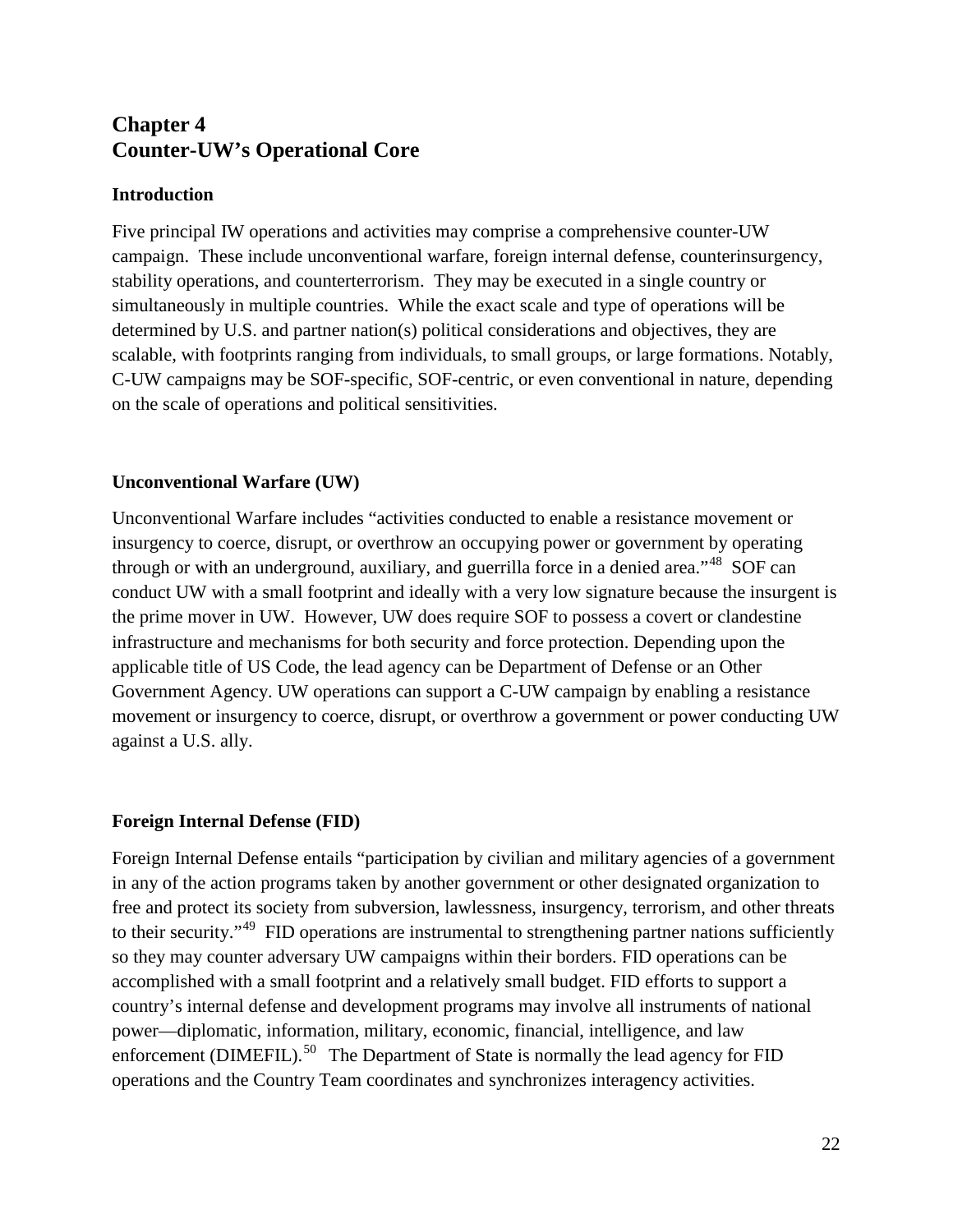*The U.S. effort in El Salvador during the 1980s epitomizes successful small footprint, lowbudget FID. Aided by 55 U.S. advisors and the expenditure of no more than \$6 billion from 1980 to*  1992,<sup>1</sup> the El Salvadorian *Government soundly defeated the communist backed Frente Farabundo Martí para la Liberación Nacional (FMLN) insurgents.* 

#### **Counterinsurgency (COIN)**

Counterinsurgency (COIN) is "a comprehensive civilian and military effort designed to simultaneously defeat and contain insurgency and address its root causes."<sup>[51](#page-45-29)</sup> COIN operations require a whole-ofgovernment approach to support a host nation's

internal defense and development program to enhance governance and security operations to defeat an insurgency. The U.S. must identify potential areas globally that have the potential for insurgent activities in order to develop a comprehensive plan to address the problem of instability in the earlier stages of the movement. The DOS would lead this effort to identify problem areas and integrate other Department and Agency capabilities to identify an emerging insurgency and synchronize efforts addressing the causes of instability.

#### **Stability Operations (SO)**

Stability Operations are the "various military missions, tasks, and activities conducted outside the United States in coordination with other instruments of national power to maintain or reestablish a safe and secure environment, provide essential governmental services, emergency infrastructure reconstruction, and humanitarian relief."<sup>[52](#page-45-30)</sup> As such, they allow a C-UW strategy to treat the root causes of instability and insurgency. Employing multiple instruments of national power to build partner nation internal capacity in a preventive mode, stability operations have three important roles in C-UW campaigns: they allow the U.S. to help the partner government to defend itself and maintain stability; they facilitate the transition of responsibility back to the partner nation after the defeat of an insurgency; or they bring stability to areas and peoples affected by natural or manmade disasters. SO may involve rebuilding infrastructure, supporting economic development, establishing the rule of law, building accountable governance, establishing essential services, or building a capable military responsive to civilian authority.<sup>[53](#page-45-31)</sup> The U.S. government with DOS in the lead must coordinate and integrate JIIM partner efforts to achieve long-term stability within a partner nation.

#### **Counterterrorism (CT)**

Counterterrorism (CT) entails "actions taken directly against terrorist networks and indirectly to influence and render global and regional environments inhospitable to terrorist networks."[54](#page-45-32) CT is a viable component of a C-UW campaign as it helps to undermine an adversary's power, will, credibility, and legitimacy by influencing the relevant population. CT operations are scalable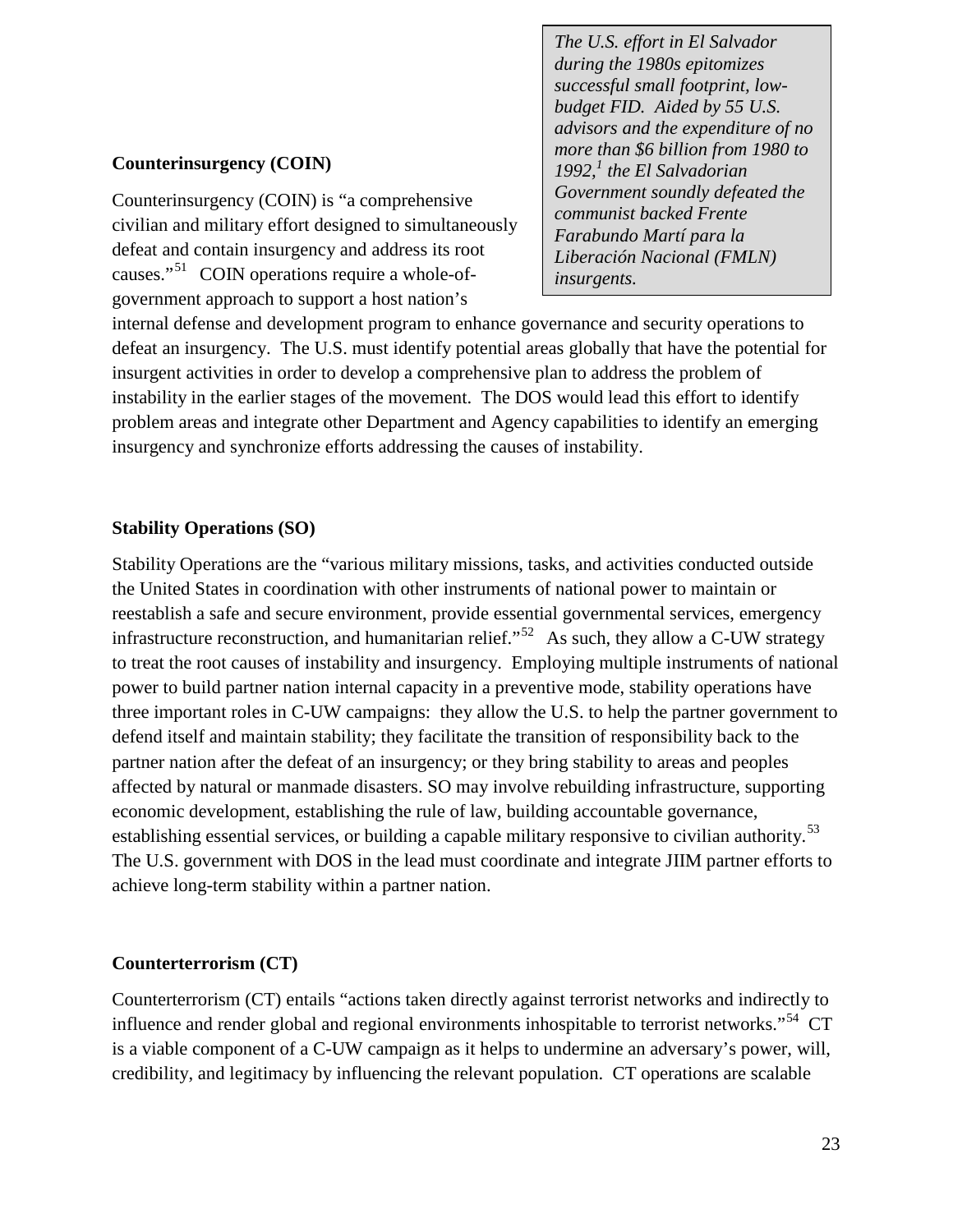and can be executed unilaterally or through partners in a covert, clandestine, or low visibility manner. CT operations can build partner CT capacity or can be used to conduct surgical strikes<sup>[55](#page-45-33)</sup> in support of U.S. and allied interests to rapidly and precisely strike high-payoff targets, to rescue hostages, or to retrieve special materiel or items of interest. The U.S. Government lead for CT operations can vary based on the situation.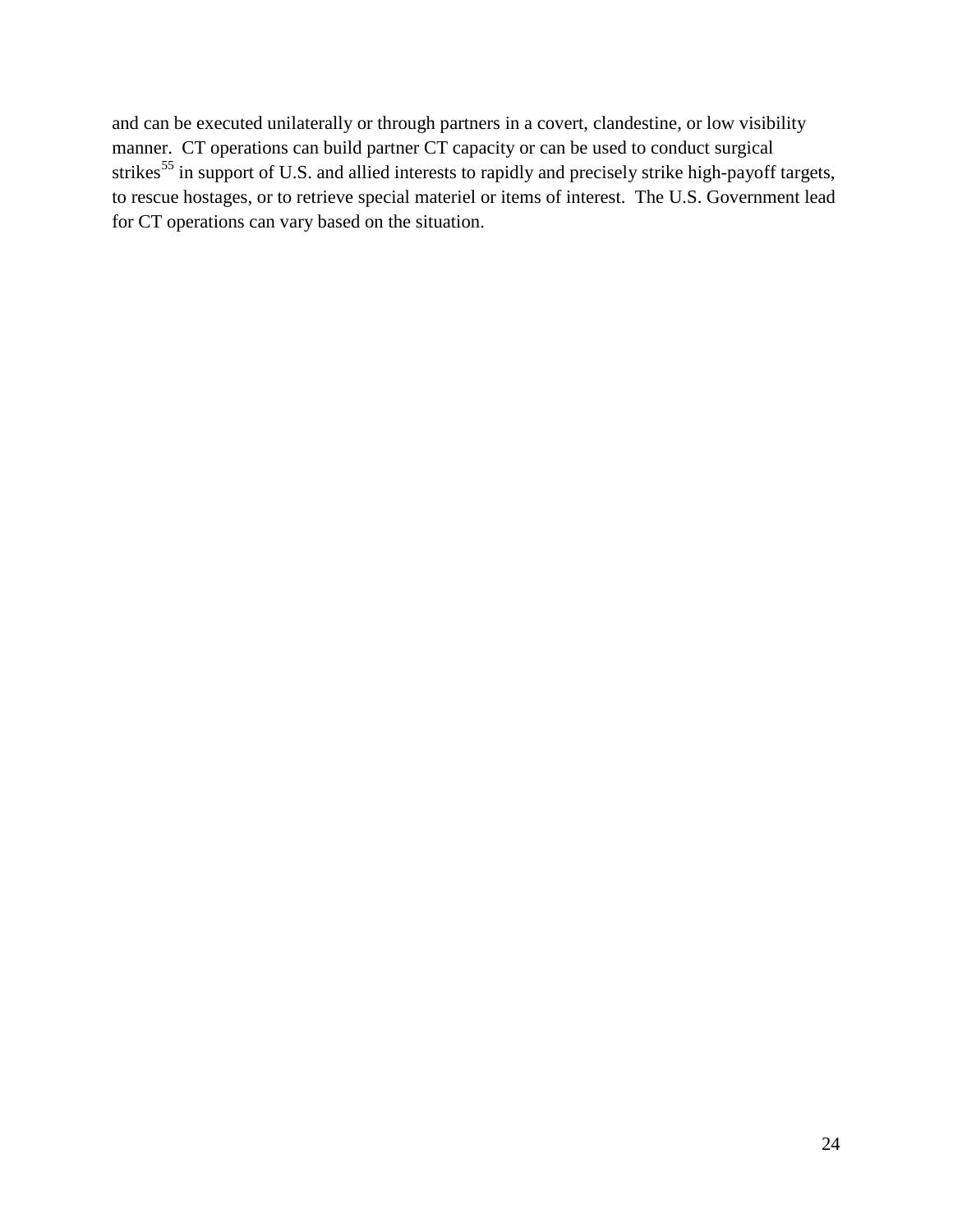## **Chapter 5 Conclusion**

Counter-UW describes an over-arching strategy that synchronizes IW and JIIM operations and activities to effectively counter adversary UW campaigns. Historical experience shows that IW has been the predominant form of warfare since 1775.<sup>[56](#page-45-14)</sup> The trends in the NIC allow us to predict that it will continue to be so into the foreseeable future, with UW operations acting as a central component of an overall Hybrid Warfare campaign. The U.S. government lacks a cohesive IW strategy to counter adversary UW campaigns conducted by state and non-state actors, and this has hindered the U.S./NATO response to Russian aggression in Ukraine. The U.S. government must develop a comprehensive framework to plan and execute regional and global IW strategies and operations that counter adversary UW campaigns as part of a whole-ofgovernment approach. This includes policies and procedures to establish roles, responsibilities, and established authorities to conduct IW campaigns to counter adversary UW operations.

Successful regional and global counter-UW campaigns are predicated on a whole-of-government effort enhanced through the coordination and integration of JIIM partners. Such coordination and integration will require persistent engagement to build partner capacity and proficiency, promote sharing of information and development of compatible communications systems to integrate activities and obtain a common operating picture. To develop effective IW campaign plans, the Joint Force must improve IW capabilities and develop operational art based upon effective planning tools which emphasize the human domain. To achieve long term success, the Joint Force must also develop IW mission command structures which are scalable and attuned to political sensitivities on the ground, and they must also integrate JIIM and other partners.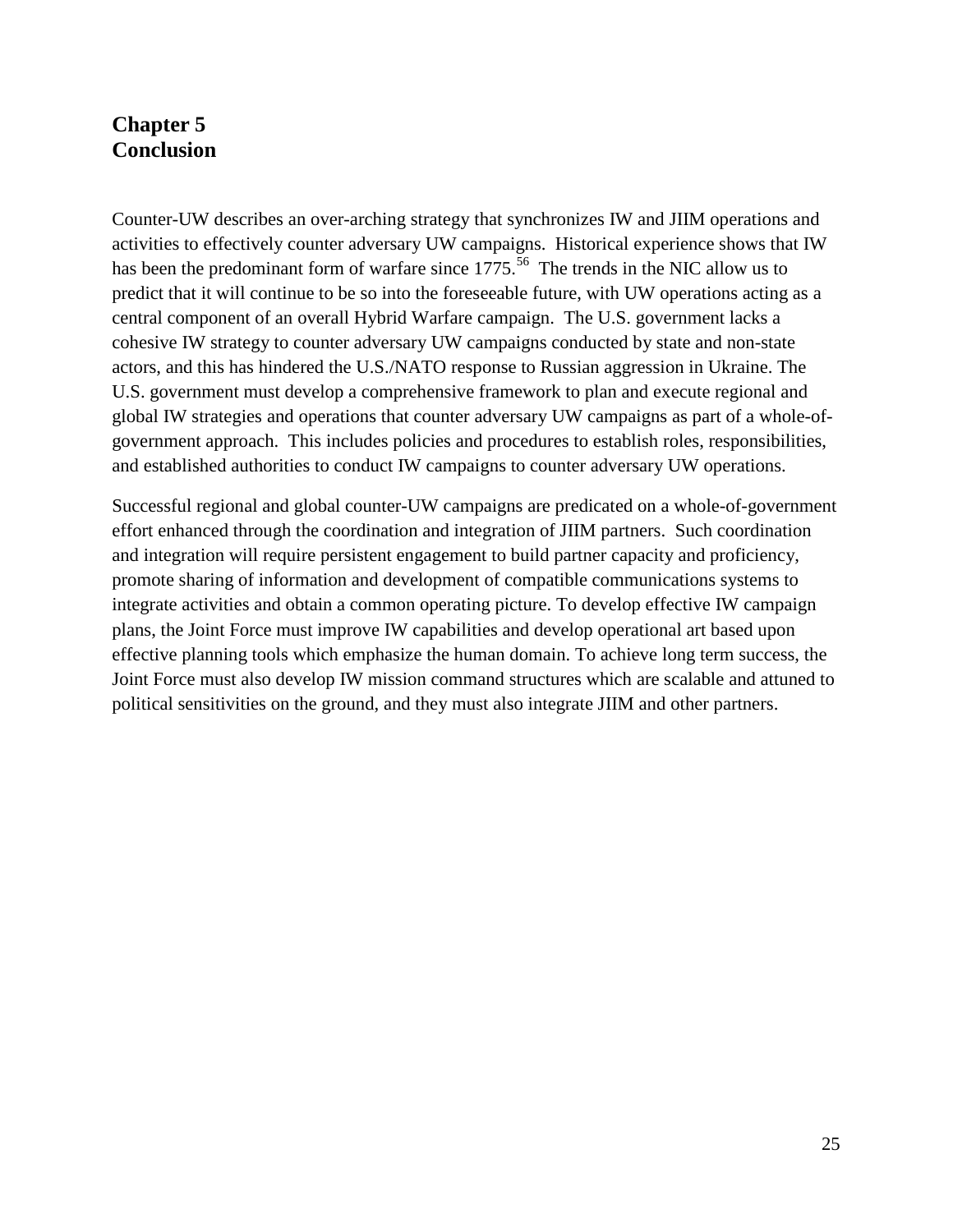### **Appendix A References**

Army regulations, DA pamphlets, FMs and DA forms are available at http://www.usapa.army.mil. TRADOC publications and forms are available at http://tradoc.army.mil/tpubs. Joint publications are available at http://www.dtic.mil.

#### **Section I Required References**

Irregular Warfare: Countering Irregular Threats, Joint Operating Concept, Version 2.0

Joint Publication (JP) 1 Doctrine for the Armed Forces of the United States

#### **Section II Related References**

Army Doctrine Publication (ADP) 3-05 Special Operations

Berzins, Janis. "Russia's New Generation Warfare in Ukraine: Implications for Latvian Defense Policy." Policy Paper 2. Center for Security and Strategic Research, National Defence Academy of Latvia. April 2014.

Boot, Max, Jeane J. Kirkpatrick, Michael Doran, and Roger Hertog. "Political Warfare." Policy Innovation Memorandum No. 33. Council on Foreign Relations. June 2013. Accessed May 16, 2014. http://www.cfr.org/wars-and-warfare/political-warfare/p30894.

Clarke, Richard and Robert Knake. *Cyber War: The Next Threat To National Security and What To Do About It*. New York, NY: HarperCollins Publishers, 2010.

Department of Defense. "Annual Report on Military Power of Iran." Executive Summary. April 2012. Accessed August 11, 2014. http://fas.org/man/eprint/dod-iran.pdf.

Department of Defense. "Annual Report on Military Power of Iran." Executive Summary. January 2014. Accessed August 11, 2014. http://freebeacon.com/wpcontent/uploads/2014/07/Iranmilitary.pdf

Department of Defense Strategy for Homeland Defense and Defense Support of Civil Authorities

Department of Defense. Office of the Secretary of Defense. "Annual Report to Congress: Military and Security Developments Involving the People's Republic of China 2011." August 2011, 26. Accessed August 1, 2014. http://www.defense.gov/pubs/pdfs/2011\_cmpr\_final.pdf.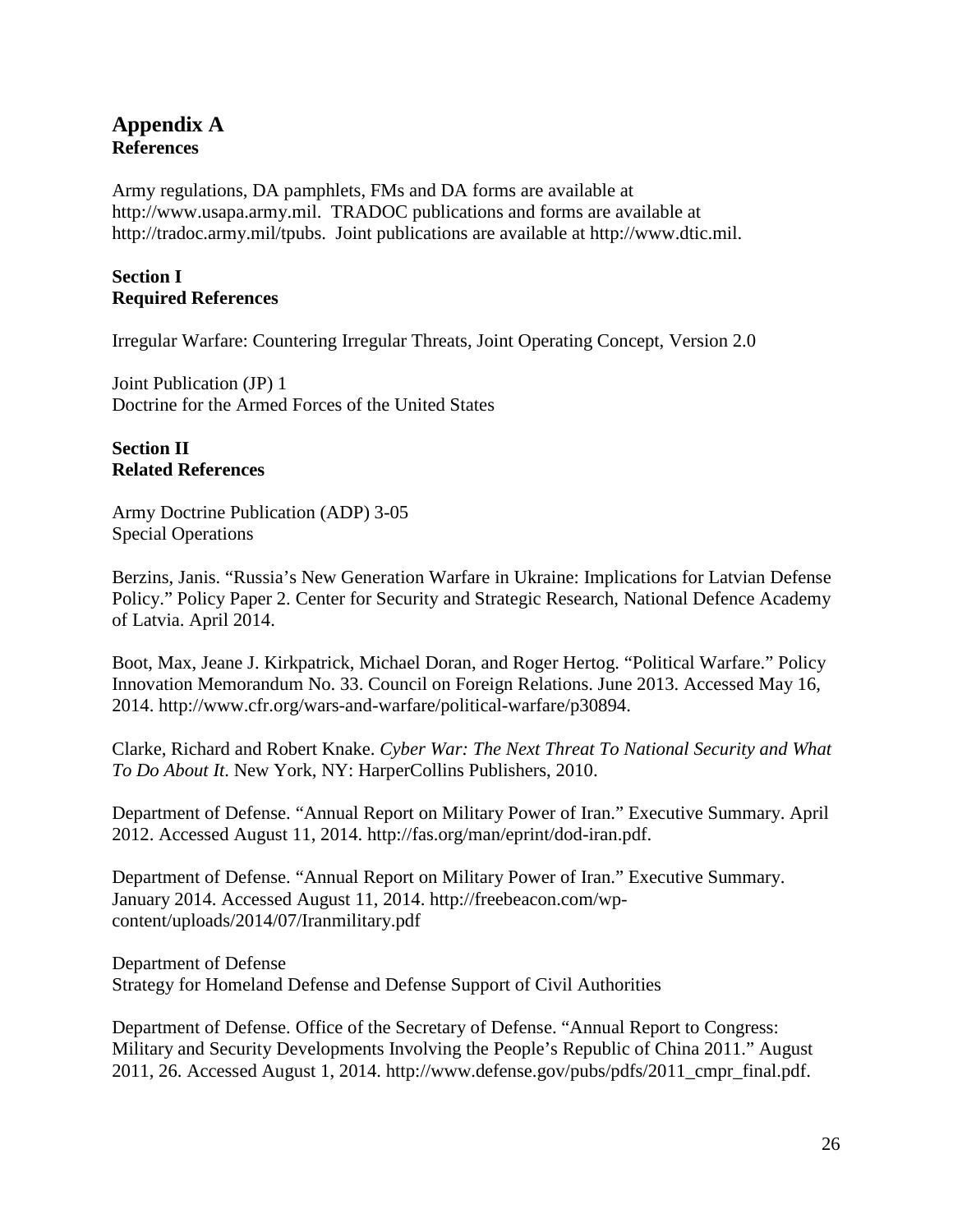Department of Defense. Office of the Secretary of Defense. "Annual Report to Congress: Military and Security Developments Involving the People's Republic of China 2012." May 2012. Accessed August 1, 2014. http://www.defense.gov/pubs/pdfs/2012\_cmpr\_final.pdf.

Field Manual (FM) 3-05.2 Foreign Internal Defense

FM 3-24 Insurgencies and Countering Insurgencies

Gertz, Bill. *The China Threat: How the People's Republic Targets America.* Washington, D.C.: Regnery Publishing, 2000.

Hashim, Ahmed S. "The Evolution of Iran's Military Doctrine." Center for Strategic & International Studies. January 9, 2013. Accessed August 11, 2014. http://csis.org/files/attachments/130109\_Summary\_Hashim.pdf.

JP 2-01.3 Joint Intelligence Preparation of the Operational Environment

JP 3-0 Joint Operations

JP 3-05 Special Operations

JP 3-07 Stability Operations

JP 3-22 Foreign Internal Defense

JP 3-24 Counterinsurgency

JP 3-26 Counterterrorism

JP 5-0 Joint Operation Planning

Kennan, George. "Policy Planning Memorandum." May 4, 1948. National Archives and Records Administration. RG 273, Records of the National Security Council, NSC 10/2. Accessed June 9, 2014, http://academic.brooklyn.cuny.edu/history/johnson/65ciafounding3.htm.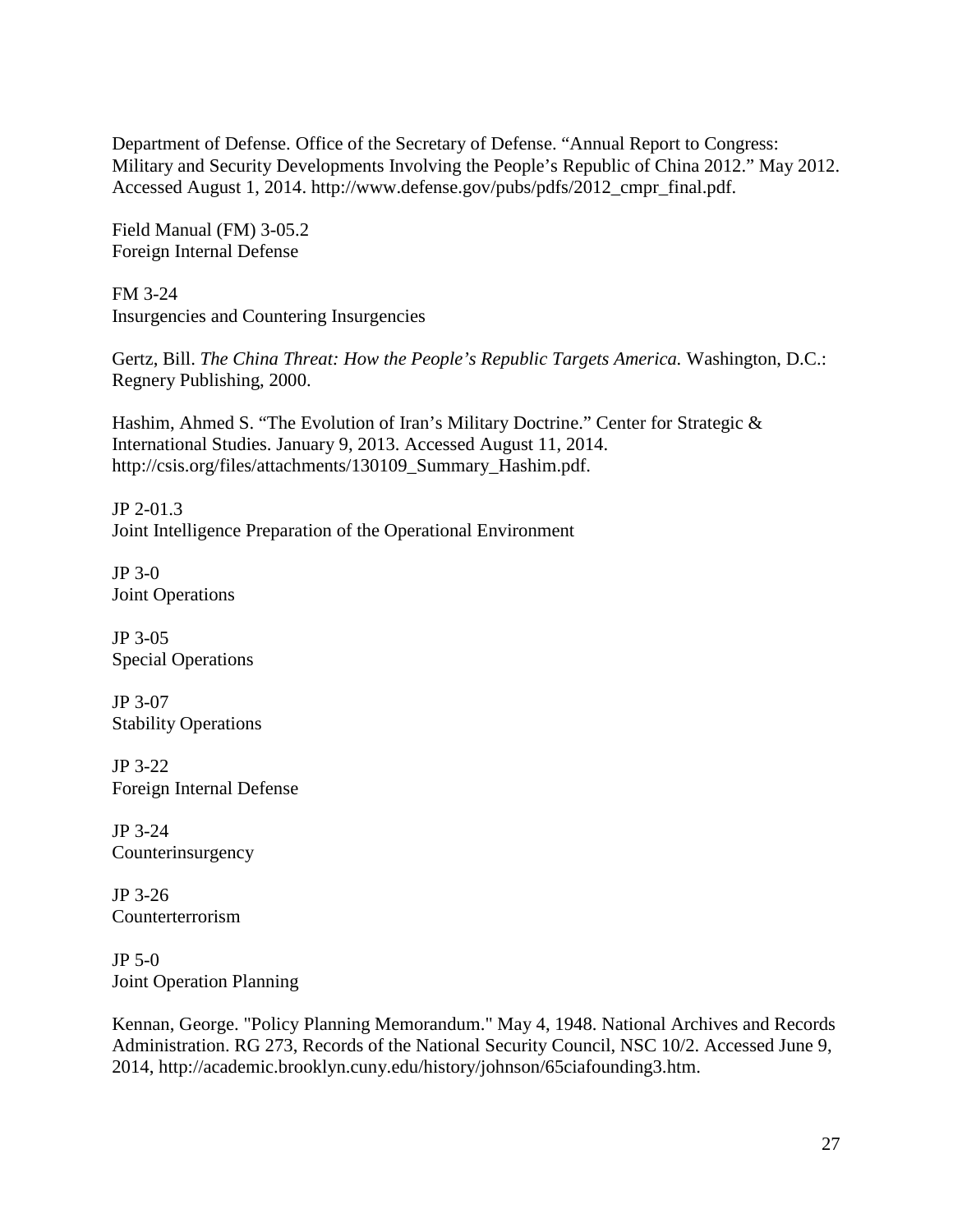Levitt, Matthew. "Hizballah and the Qods Force in Iran's Shadow War with the West." Policy Focus 123. Washington Institute For Near East Policy. January 2013.

Liang, Qiao and Wang Xiangsui. *Unrestricted Warfare*. Translated by Foreign Broadcast Information Service. Beijing: PLA Literature and Arts Publishing House, 1999.

National Intelligence Council. *Global Trends 2030: Alternative Worlds*. Washington D.C.: U.S Government Printing Office, December 2012.

"The Military Doctrine of the Russian Federation." Text of report by Russian presidential website 5 February 2010. Carnegie Endowment for Peace. Accessed July 30, 2014, http://carnegieendowment.org/files/2010russia\_military\_doctrine.pdf.

Training and Doctrine Command (TRADOC) G-2 Operational Environments to 2028: The Strategic Environment for Unified Land Operations

United States Army Special Operations Command ARSOF 2022

United States Joint Forces Command Commander's Handbook for the Joint Interagency Coordination Group

United States Joint Forces Command Joint Operating Environment 2010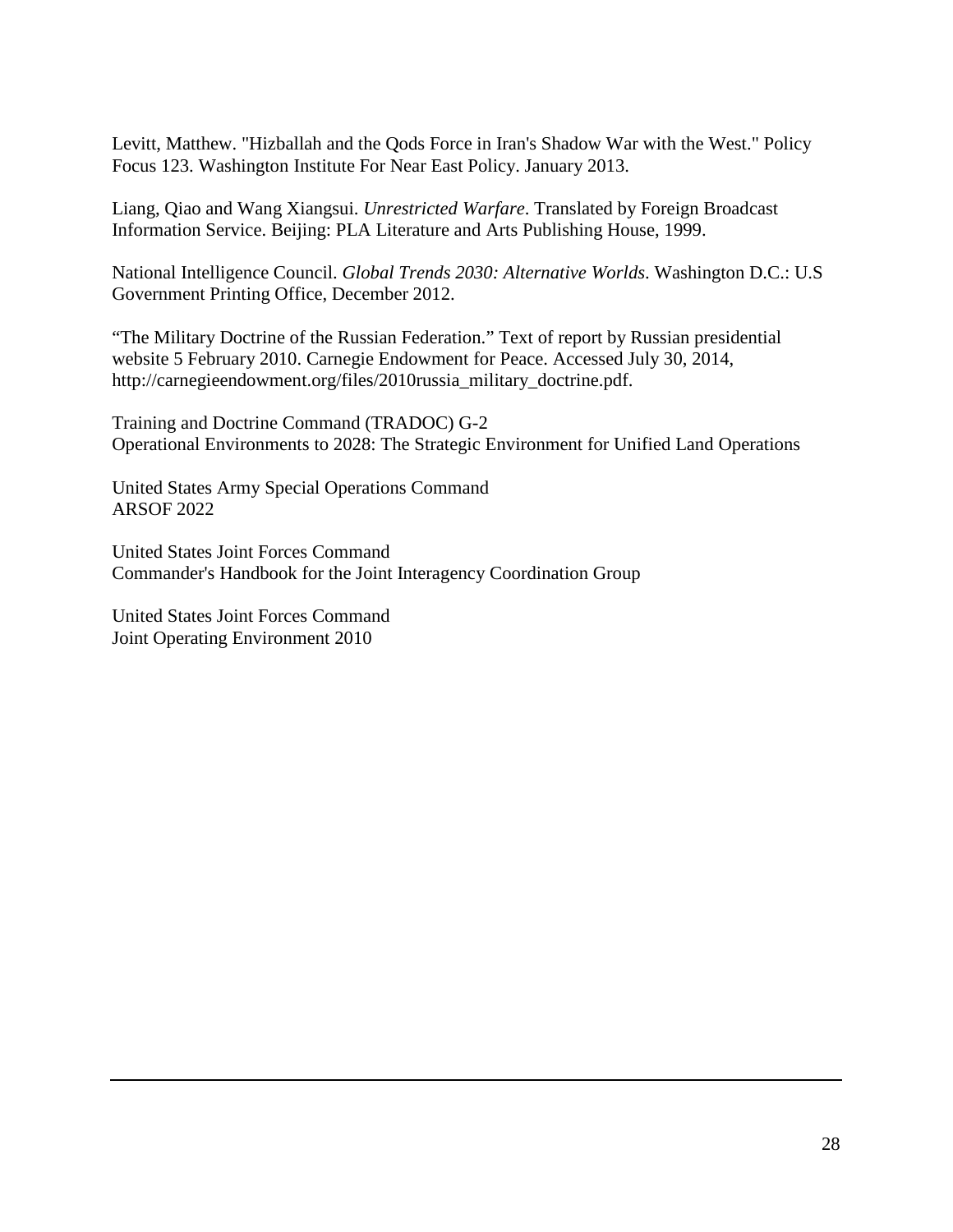#### **B-1. Purpose.**

The appendix highlights the United States' major nation state competitor's tactics, techniques and procedures. The appendix will present key points of Russian, Chinese, and Iranian doctrine to provide a basic understanding of how these countries conduct operations. A thorough understanding of an adversary's tactics, techniques, and procedures (TTPs) is essential in developing an effective strategy to counter adversary operations and activities.

#### **B-2. Russia.**

a. The Soviet previous military doctrine was based on the principle of *maskirovka*. *Maskirovka* is the art of using camouflage, denial, and deception to achieve desired effects. The key features of *maskirovka* are the maintenance of plausible deniability, concealment of forces, disinformation, and the use of decoy or dummy structures to confuse opponents' ability to predict and respond to actions.<sup>57</sup> Russia's New Generation Warfare incorporates many key principles of *maskirovka* by modernizing the principles through the use of new technologies.

b. Russia's current military operations in Ukraine and recent operations in the region provide examples of Russia's New Generation Warfare. Janis Berzins in his *Policy Paper Number Two* analyzed Russia's New Generation Warfare in Ukraine and the implications the new warfare has for Latvian Defense Policy. Berzins points out that Russia's view on modern warfare is "based on the idea that the main battle-space is the mind and, as a result, newgeneration wars are to be dominated by information and psychological warfare, in order to achieve superiority in troops and weapons control, morally and psychologically depressing the enemy's armed forces personnel and civil population."<sup>58</sup> Russia's new doctrine avoids western states conventional combat capacity to gain an advantage. Russia's Military Doctrine of the Russian Federation 2010 declares that the main external military danger is the North Atlantic Treaty Organization (NATO) moving military infrastructure closer to the borders of the Russian Federation, the attempt to expand membership, and extending the west's span of overmatching force capabilities.<sup>59</sup> Similarly, a main external military danger in the Russian 2010 doctrine is "the deployment (buildup) of troop contingents of foreign states (groups of states) on the territories of states contiguous with the Russian Federation and its allies and also in adjacent waters . . . " The Russian doctrine suggests they will pursue this approach to mitigate perceived encroachment and to expand their sphere of influence in support of national objectives.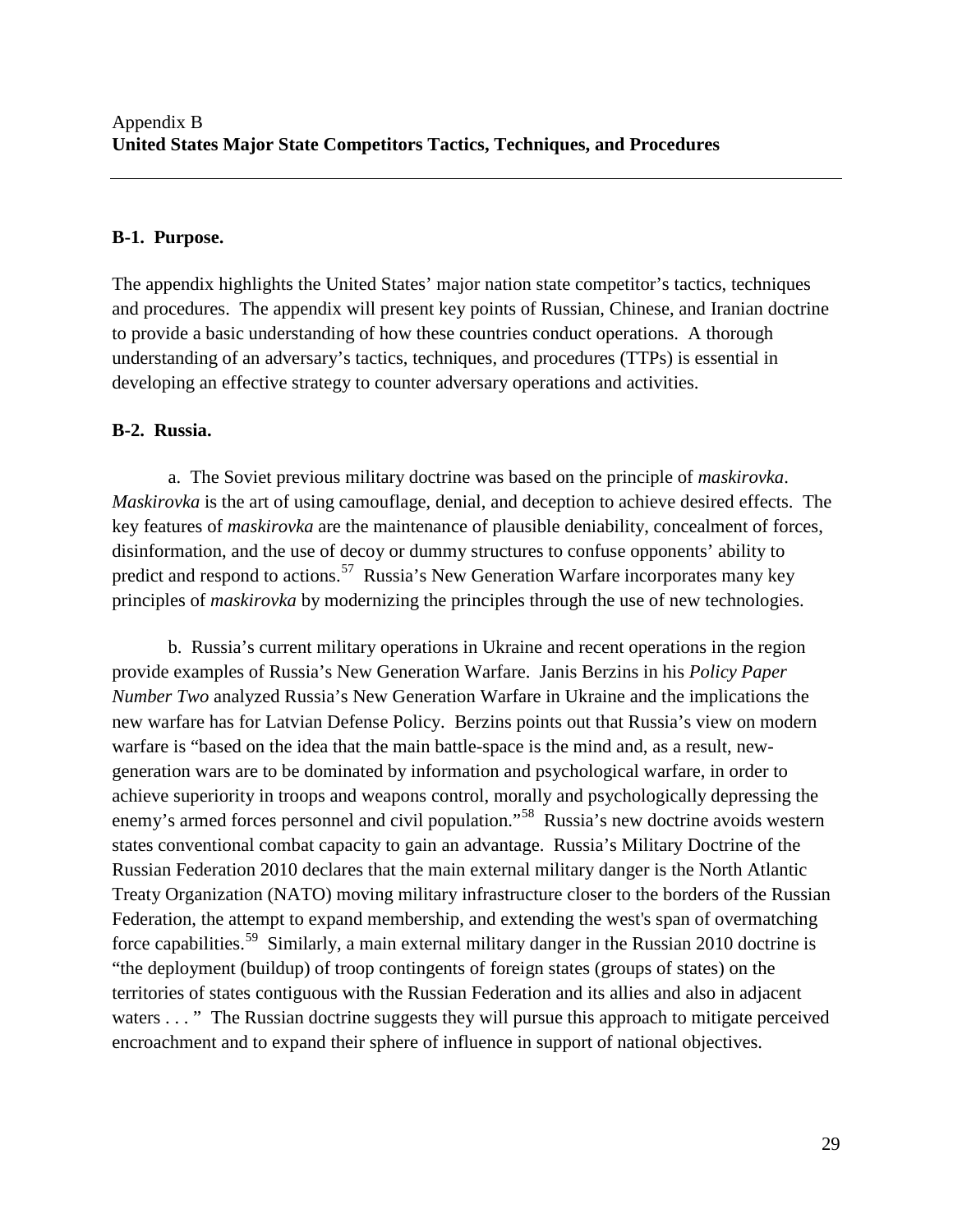c. The Russian New Generation Warfare is outlined into eight phases. Tchekinov and Bogdanov (2013) describe the following eight phases:

- First Phase: non-military asymmetric warfare (encompassing information, moral, psychological, ideology, diplomatic, and economic measures as part of a plan to establish a favorable political, economic, and military setup);
- Second Phase: special operations to mislead political and military leaders by coordinated measures carried out by diplomatic channels, media, and top government and military agencies by leaking false data, orders, directives, and instructions;
- Third Phase: intimidation, deceiving, and bribing government and military officers, with the objective of masking them abandon their service duties;
- Fourth Phase: destabilizing propaganda to increase discontent among the population, boosted by the arrival of Russian bands of militants, escalating subversion;
- Fifth Phase: establishment of no-fly zones over the country to be attacked, imposition of blockades, and extensive use of private companies in close cooperation with armed opposition units;
- Sixth Phase: commencement of military action, immediately preceded by large-scale reconnaissance and subversive missions. All types, forms, methods, and forces, including special operations forces, space, radio, radio engineering, electronic, diplomatic, and secret service intelligence, and industrial espionage;
- Seventh Phase: combination of targeted information operation, electronic warfare operations, aerospace operation, continuous airforce harassment, combined with the use of high-precision weapons launched from various platforms (long-range artillery, and weapons based on new physical principles, including microwaves, radiation, non-lethal biological weapons); and
- Eighth Phase: roll over the remaining points of resistance and destroy surviving enemy units by special operations conducted by reconnaissance units to spot which enemy units have survived and transmit their coordinates to the attacker's missile and artillery units; fire barrages to annihilate the defender's resisting army units by effective advanced weapons; air-drop operations to surround points of resistance; and territory mopping-up operations by ground troops.<sup>[60](#page-45-1)</sup>

Russia's New Generation Warfare places an emphasis on influence operations to reduce the requirement of military forces to achieve the objective and set the stage for follow-on military operations.

d. An analysis of Russia's recent operations and activities in the region can add some context to Russia's TTPs in implementing its new military doctrine. Stratfor conducted an analysis of Russia's previous interventions and determined that Russia follows a "rigorous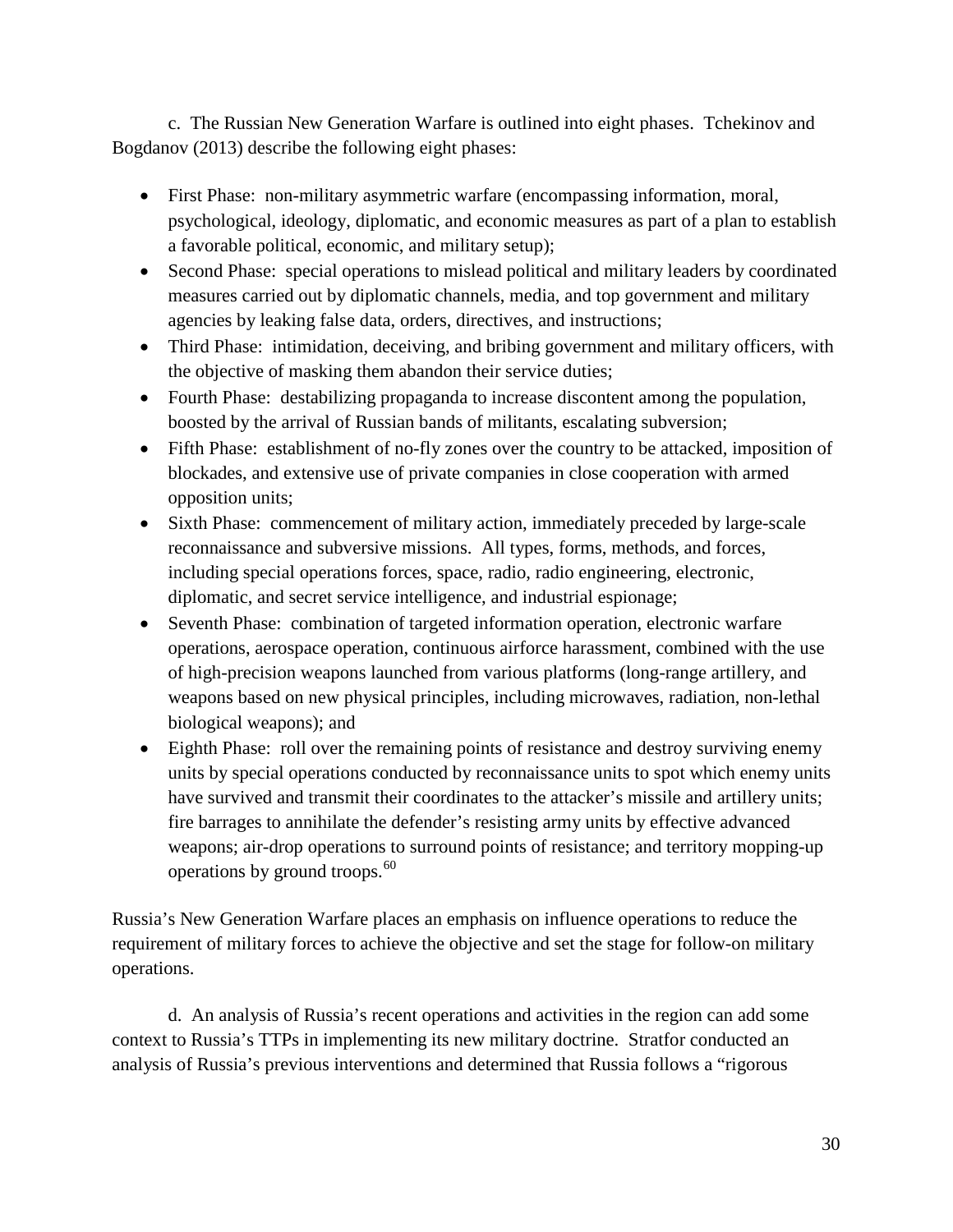calculus and constraint-based strategy" in each case study.<sup>[61](#page-45-37)</sup> The four case studies were Russian intervention in Lithuania 1990-1991, Moldova 1989-1992, Georgia 1989-1993 and 2008, and Ukraine 2014. The analysis of the case studies has shown some important parallels in each case and the summation of Russian TTPs are the following:

- Conduct detailed planning and preparation prior to major deployment; use exercises to preposition forces for action;
- Use proxies or surrogates for subversive activates and establish conditions for future military operations;
- Employed intelligence operatives to support separatist in Ukraine; recruit, organize, arm, and conduct sabotage and subversion;
- Present actions as operations of independent groups, whose interests merely happen to coincide with those of the Russian government;
- Issues passports to ethnic Russians to claim it is acting in the defense of its citizens authorizing the deployment of forces;
- Supports and stages demonstrations that are pro-Russian; flags and propaganda;
- Supports political leaders sympathetic to Russian interests;
- Employ forces with unmarked uniforms and denying their presence;
- Employed "peacekeepers" in Georgia to counter Georgian forces claiming self-defense;
- In Georgia 2008, employed state sponsored cyber operatives to disrupt Georgian government communications; and
- Apply economic pressure (e.g. threat to cut off gas supplies to Ukraine).  $62$

The Russian TTPs extracted from the case studies are consistent with their current military doctrine.

e. The Russian New Generation Warfare and the TTPs extracted from the Stratfor case studies depict the cyber domain is used to create political and military effects. Russia is a major player in cyber warfare conducting espionage, political influence, and supporting conventional military operations. Russia is alleged to have conducted cyber-attacks against Estonia in 2007 and Georgia in 2008. Tensions between Russia and Estonia increased after Estonia declared independence from the former Soviet Union. In February 2007, the Estonia legislature passed a law to remove a Red Army statue leading to riots in April 2007.<sup>63</sup> Estonia was subjected to a distributed denial of service attack (DDOS) with tens of thousands (largest seen to this date) of computers sending pings to government webpages and the national bank impacting commercial and communications across the country.<sup>64</sup> The Estonian government claimed the controlling computers were located in Russia, but the Russian government denied any involvement in the cyber-attack. The large volume of attacks and the specific targeting of the national bank suggest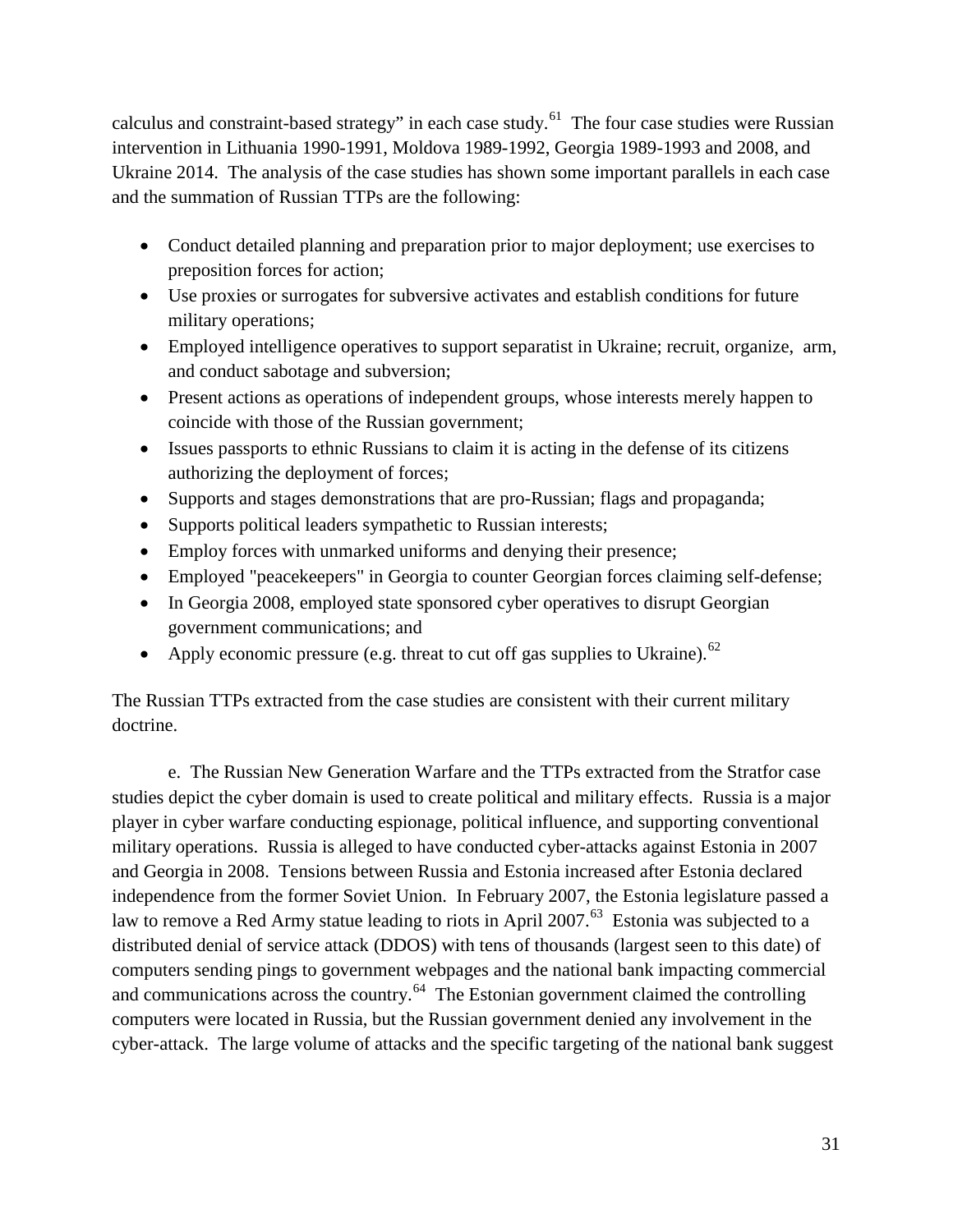the Russian government had a hand in the attack, and Russia's involvement seemed to be solidified when cyber-attacks were executed against Georgia.

Russia used cyber-attacks to support conventional military operations against Georgia in 2008. The Georgian government launched an attack against South Ossetia in response to missile attacks launched by rebels. The Russian Army launched an attack the next day supported by a DDOS cyber-attack targeted at government websites and media outlets preventing the flow of information.[65](#page-45-40) The Georgian Government tried to counter the cyber-attacks; however, the Russian's were able to reroute the attack packets making them appear to come from China.<sup>66</sup> The controller computer was located in Moscow with botnets hosted on servers in Canada, Turkey and Estonia.<sup>67</sup> The Russian's had the botnets target the international banking system with attacks appearing to originate from Georgia causing a shutdown of the banking system in Georgia.<sup>[68](#page-45-20)</sup> While the DDOS is an unsophisticated cyber-attack, Russia demonstrated to the world the potential of what its cyber-attack can accomplish. Russia most certainly has more sophisticated cyber-attack capabilities that could impact U.S. government and private sector infrastructure.

#### **B-3. China.**

a. Recent Chinese doctrine articulates the use of a wide spectrum of warfare against its adversaries, including the United States. The People's Liberation Army (PLA) Colonels Liang and Xiangsui outline China's vision on how China will attack the United States through a combination of military and nonmilitary actions. Qiao Liang states "the first rule of unrestricted warfare is that there are no rules, with nothing forbidden."<sup>[69](#page-45-21)</sup> Qiao Liang's rule suggests any method will be used to win the war at all cost. Liang's theory presents challenges because the United States must prepare for all worse case scenarios. According to Liang and Xiangsui, China will use a host of methods, many of which lie out of the realm of conventional warfare. These methods include trade warfare, financial warfare, ecological warfare, psychological warfare, smuggling warfare, media warfare, drug warfare, network warfare, technological warfare, fabrication warfare, resources warfare, economic aid warfare, cultural warfare, and international law warfare. $70$ 

b. An outgrowth of Unrestricted Warfare, China's three warfare's concept was approved by the Chinese Communist Party Central Committee and the Central Military Commission in 2003. A summary of the three warfares follows:

• Psychological Warfare seeks to undermine an enemy's ability to conduct combat operations through operations aimed at deterring, shocking, and demoralizing enemy military personnel and supporting civilian populations;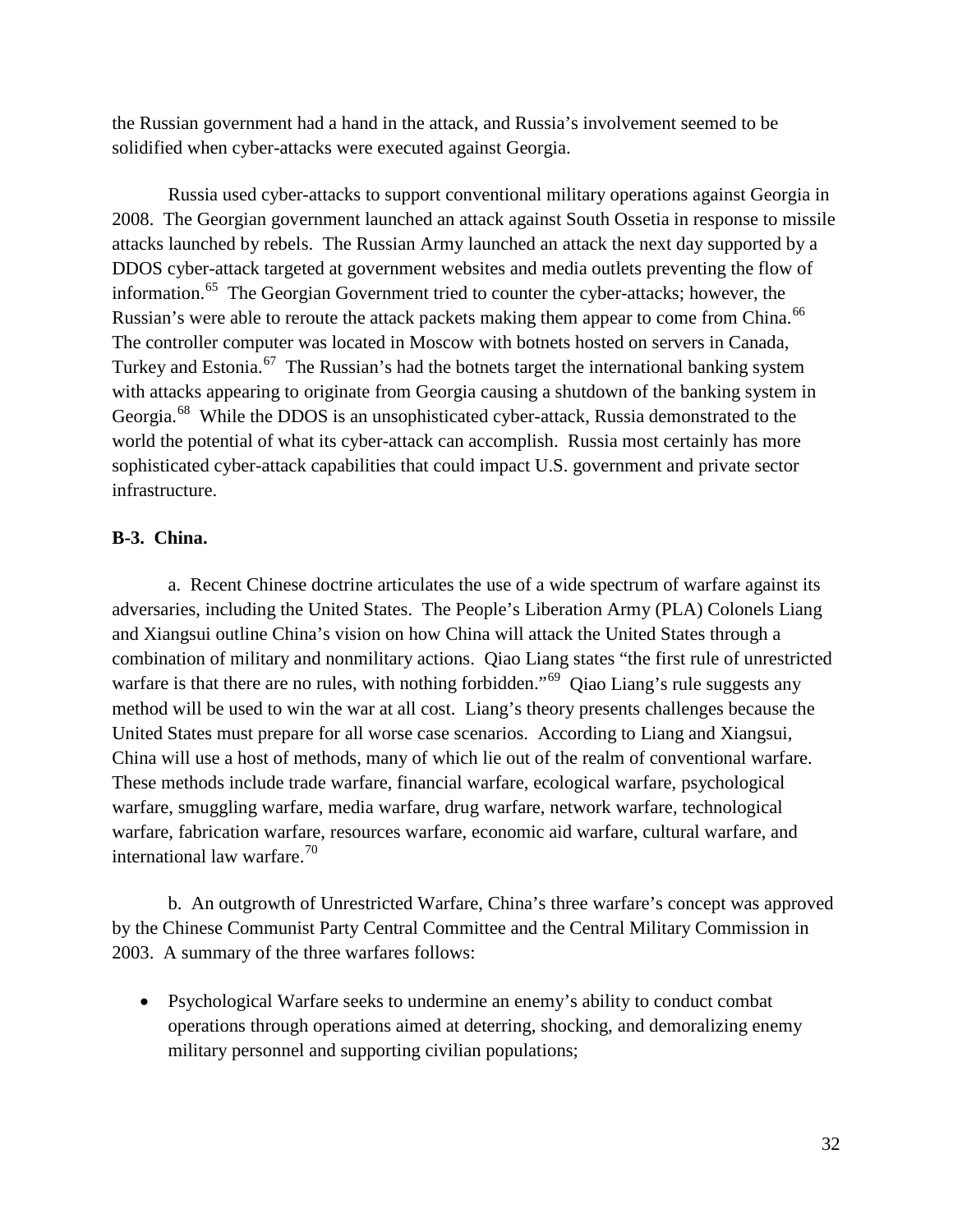- Media Warfare is aimed at influencing domestic and international public opinion to build support for China's military actions and dissuade an adversary from pursuing actions contrary to China's interests; and
- Legal Warfare uses international and domestic law to claim the legal high ground or assert Chinese interests. It can be employed to hamstring an adversary's operational freedom and shape the operational space. Legal warfare is also intended to build international support and manage possible political repercussions of China's military actions. $71$

China's Three Warfares are an asymmetrical approach to support conventional and nuclear warfare. A Pentagon May 2013 Report on China claims the Three Warfares are designed to counter U.S. power projection and states that "The United States is one of four key audiences targeted by the campaign, as part of China's broader military strategy of 'anti-access/area denial' in the South China Sea."[72](#page-45-24)

c. China's psychological warfare is a "whole of government approach with political, economic, and diplomatic components" and employs psychological warfare to reduce enemy moral through various mediums including "television, radio broadcast, loudspeakers, leaflets, and calculated military operations."<sup>73</sup> Furthermore, psychological warfare includes "diplomatic pressure, rumors, false narratives, and harassment to 'express displeasure, assert hegemony, and convey threats."[74](#page-45-10) Examples of economic based psychological warfare are China threatening to sell its large holdings of U.S. debt and leveraging its nature resources such as rare earth minerals.<sup>[75](#page-45-26)</sup> An example of China leveraging its natural resources is the 2010 Senkaku Boat Collision Incident in disputed water territory between Japan. Japan arrested the crew of the Chinese boat provoking China to implement a two month export ban on rare earth minerals to Japan prompting the release of the crew.<sup>[76](#page-45-27)</sup>

d. China uses media warfare to continually influence populations. Media warfare is "aimed at influencing domestic and international public opinion to build support for China's military actions and dissuade an adversary from pursuing actions contrary to China's interests."<sup>77</sup> The People's Liberation Army (PLA) seeks to control domestic information access and develops themes to guide public opinion. Likewise, China targets foreign media outlet to shape information to support national objectives. The Chinese state-controlled television station network CCTV has a White House pool reporter that could influence U.S. media reporting on China issues.[78](#page-45-41) In addition, China targets its own people overseas with propaganda to promote the idea of transnational culture that "supports Chinese public diplomacy and espionage operations throughout the world in ethnic Chinese communities, university campuses, and cultural centers such as the Confucius Institutes."<sup>[79](#page-45-42)</sup>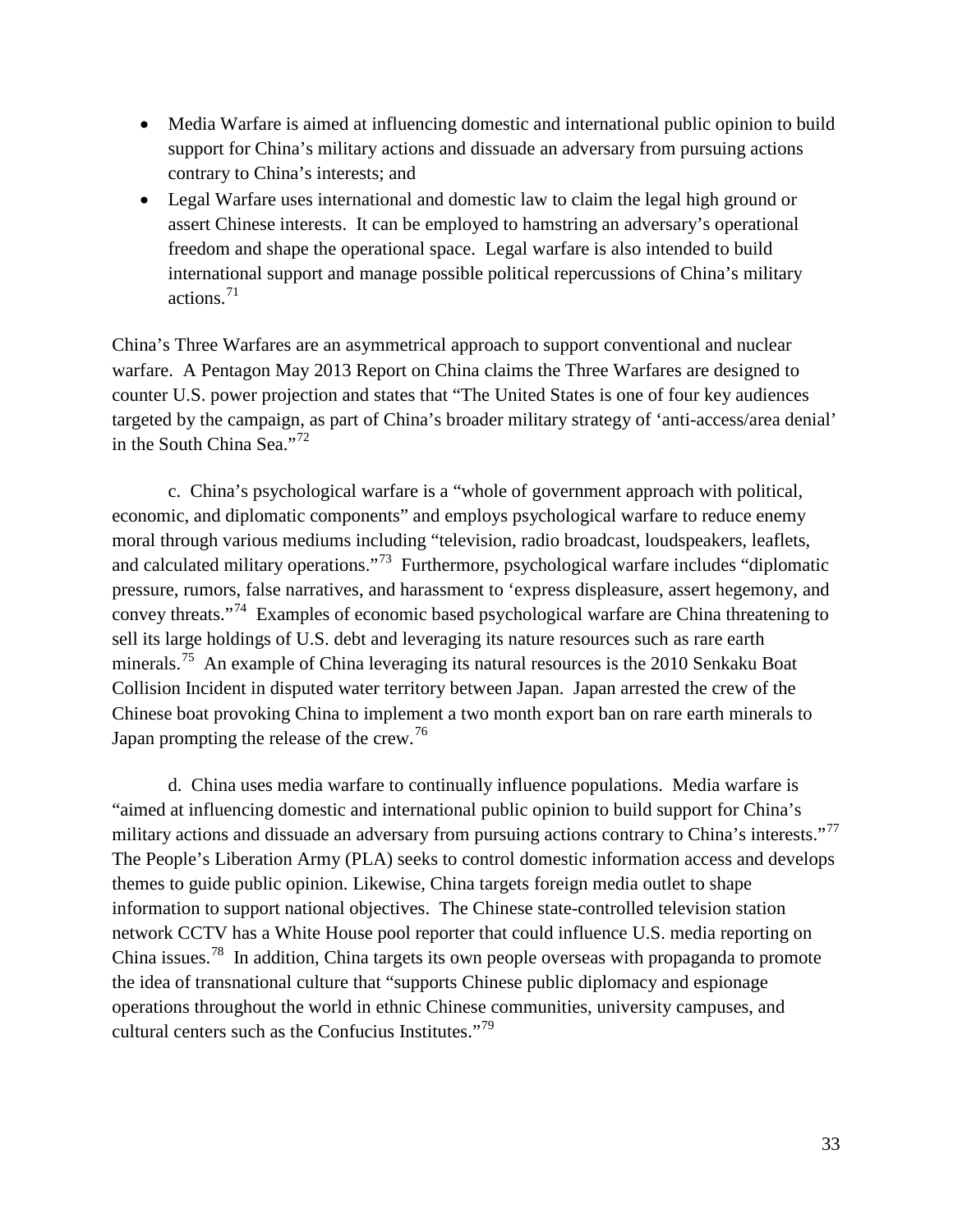e. China's legal warfare "uses international and domestic law to claim the legal high ground or assert Chinese interests."[80](#page-45-29) China has used legal warfare in its territorial disputes in the South China Sea causing friction between Vietnam, Philippines, and other states that lay claim to the same islands and the East China Sea territorial disputes with Japan. Similarly, China uses legal warfare to influence interpretation of international law, such as the United Nations Convention on the Law of Sea, pushing to expand its sovereign authority out to a 200 nautical mile Exclusive Economic Zone, including the airspace and potentially space within the zone.<sup>[81](#page-45-32)</sup> This would benefit China greatly, pushing its territory authority beyond Taiwan into the Pacific Ocean and creating a larger buffer zone and sphere of influence.

f. China has a robust and active cyber warfare programs used to target the United States in the public and private sectors. Richard Clarke and Robert Knake in their book *Cyber War: The Next Threat to National Security and What to Do About It outlines ten techniques the cyber* warfare department of the People's Liberation Army (PLA) for offensive and defensive operations in cyberspace: "planting information mines, conducting information reconnaissance, changing network data, releasing information bombs, dumping information garbage, disseminating propaganda, applying information deception, releasing clone (sic) information, organizing information defense, and establishing network spy stations."<sup>[82](#page-45-33)</sup> The Department of Defense (DOD) Annual Report to Congress *Military and Security Developments Involving the People's Republic of China 2012* reports that China in 2011 has maintained investment in military cyberspace capabilities and China had an extensive cyber espionage program targeting "computer networks and systems around the world … to be targets of intrusions and data theft … some of the targeted systems were U.S. government-owned, others were commercial networks owned by private companies whose stolen data represents valuable intellectual property."<sup>[83](#page-45-43)</sup> The DOD report asserts that, "Chinese actors are the world's most active and persistent perpetrators of economic espionage."<sup>84</sup> China has clearly demonstrated that it is conducting some of these operations against the United States.

China is suspected in many cases of conducting cyber-attacks against the United States in the private and public sectors. Shane Harris reports that in 2003 the PLA is suspected of causing power outages in the northeastern United States and Florida. The largest blackout in American history occurred in August 2003 effecting Michigan, Ohio, New York, and Parts of Canada.<sup>[85](#page-45-44)</sup> A computer virus disrupted communication lines used to control the power grid.<sup>[86](#page-45-15)</sup> In the Florida case, the PLA is suspected of trying to map the Florida Power & Light's computer infrastructure, but inadvertently shut down a large portion of the Florida power grid in doing so.<sup>87</sup> Likewise, Cyber espionage in both government and the private sector is prevalent. Paul K. Martin, National Aeronautics and Space Administration's (NASA) inspector general, reported Chinese hackers gained control of NASA's Jet Propulsion Laboratory computer system, and he reported in 2010 and 2011that NASA had "5,408 computer security incidents that resulted in the installation of malicious software on or unauthorized access to its systems."<sup>[88](#page-45-1)</sup> According to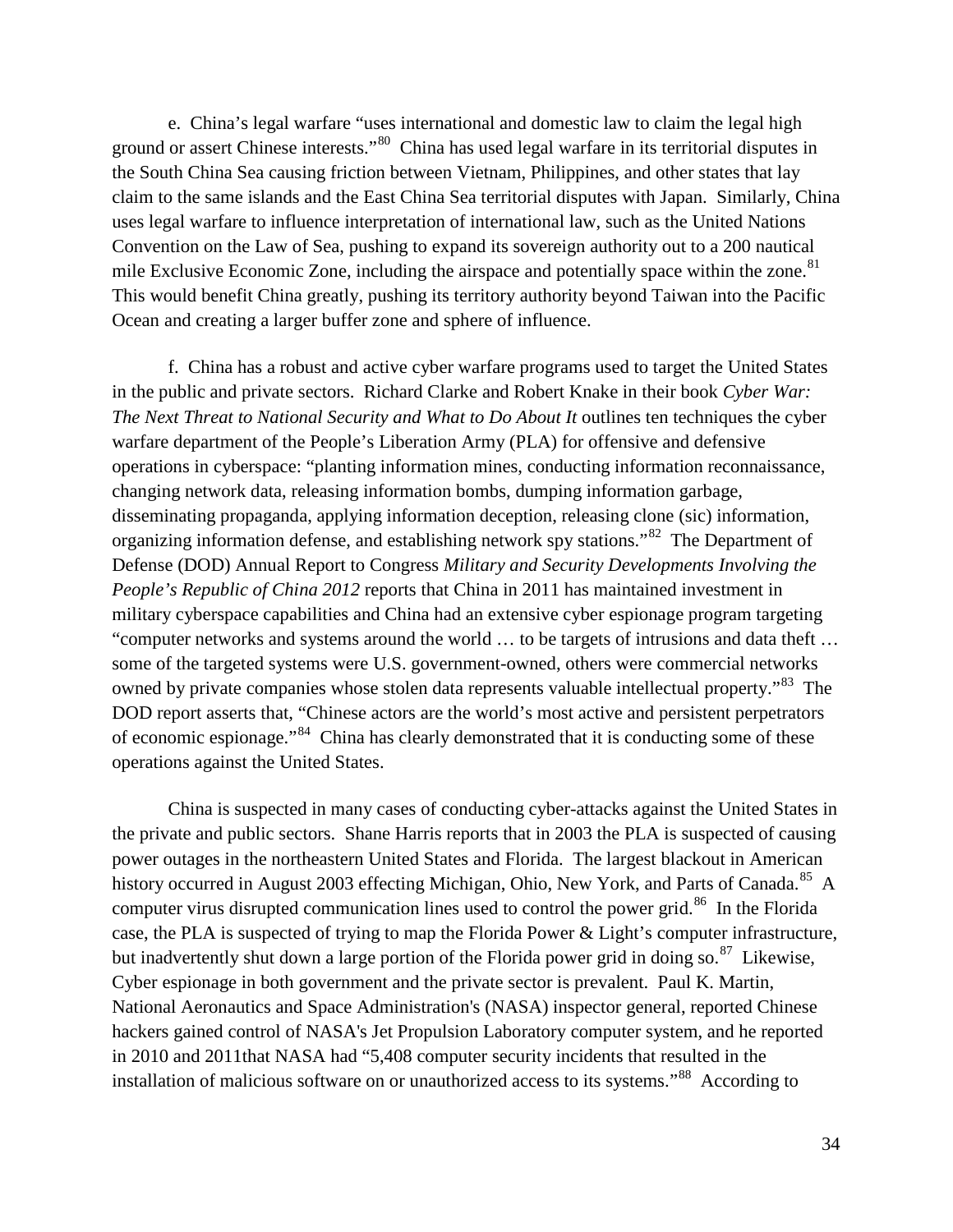Pierre Thomas and Olivia Katrandjian, hackers with Chinese military ties hacked into the Chamber of Commerce with access to "everything in the chamber computers, including, potentially, the entire U.S. trade policy playbook."<sup>[89](#page-45-37)</sup> In addition, the People's Liberation Army is suspected of hacking into Pentagon computers impacting computer systems in the Office of the Secretary of Defense.<sup>90</sup> China's cyber-attacks clearly show the vulnerabilities to the U.S. public and private sectors information and infrastructure security. States like Russia and China will continue to exploit weaknesses in cyberspace to gather information and influence others.

#### **B-4. Iran.**

a. Iran's military doctrine is defensive in nature and combines the use of conventional, guerrilla, and special operations forces. Iran's defensive military doctrine is described as a mosaic defense having flexibility and decentralized command and control.<sup>[91](#page-45-46)</sup> The doctrine is designed to "deter an attack, survive an initial strike, retaliate against an aggressor, and force a diplomatic solution to hostilities while avoiding any concessions that challenge its core interests."<sup>[92](#page-45-40)</sup> Iran views the United States as its greatest threat and has adopted some doctrinal inspiration from China and North Korea after seeing how the two countries are able to balance against the United States.<sup>[93](#page-45-20)</sup>

b. Iran's defensive doctrine to deter and retaliate against an aggressor includes programs to expand missile capabilities and the development of nuclear technologies. Iran is developing and fielding more capable ballistic missiles to counter threats from Israel and other actors in the region while developing the capability to launch intercontinental ballistic missiles.<sup>[94](#page-45-22)</sup>

c. Iran will continue to develop its anti-access and area denial capabilities through symmetric and asymmetric means to protect its territory and control the Strait of Hormuz. Iran will use "hit and run attacks with sea and land-launched anti-ship cruise missiles, mines, mini-subs and suicide boats."<sup>[95](#page-45-6)</sup> Iran is known to have used small high-speed boats to harass other boats in the region. In January 2012, U.S. Military officials reported two incidents involving harassment from Iranian speed boats. The first incident involved the USS New Orleans sailing through the Strait of Hormuz when three Iranian Navy speed boats approached within 500 yards without heading any warnings and eventually broke away.<sup>[96](#page-45-47)</sup> The second incident involved the U.S. Coast Guard cutter Adak operating 75 miles east of Kuwait City when harassed by highspeed Iranian Navy boats with personnel carrying  $AK-47$  rifles.<sup>[97](#page-45-8)</sup>

d. Iran conducts covert activities through special operations forces to conduct terrorist activities and support proxy forces to support Iranian national objectives. The primary unit that conducts these activities is Iran's Islamic Revolutionary Guard Corps (IRGC) elite Qods force. The IRGC has a direct connect to the Supreme Leader bypassing the General Military Staff. The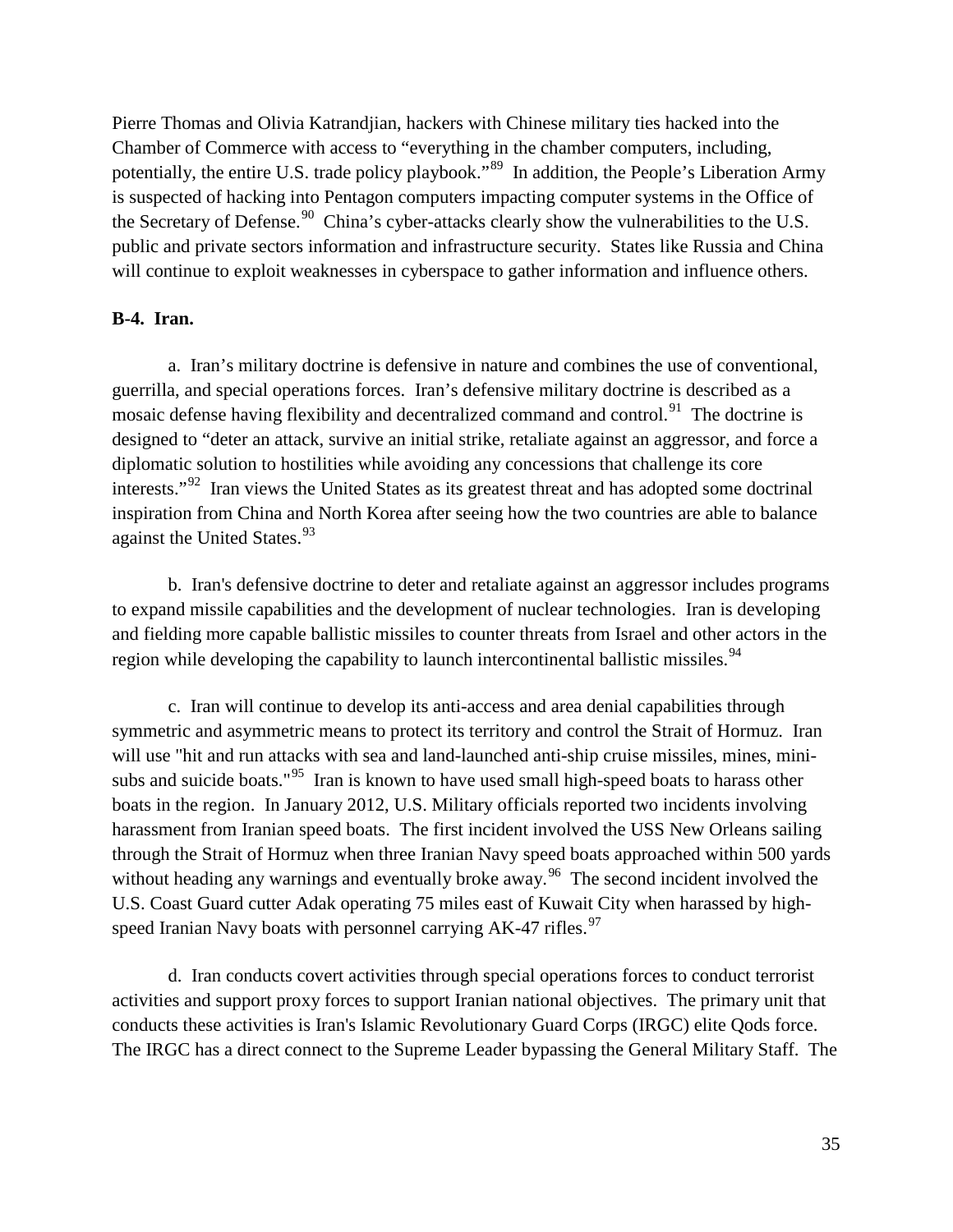IRGC is financial through government and commercial enterprises. The IRGC's \$5 billion overt military budget is supplemented by smuggling income estimated at \$13 billion per year.<sup>[98](#page-45-9)</sup>

Through the Qods force, Iran provides "material support to terrorist or militant groups such as HAMAS, Lebanese Hezbollah, the Palestinian Islamic Jihad, the Taliban, and Iraqi Shia groups."<sup>[99](#page-45-27)</sup> Hezbollah is the primary terrorists' proxy for Iran working together with a campaign of terror against Israel, the United States and other western nations.<sup>[100](#page-45-28)</sup> Iran has attempted terrorist actions in the United States orchestrated by the Qods Force. Mansour Arbabsiar, an Iranian-American used-car salesman, pleaded guilty in October 2012 "to conspiring with Iranian agents to assassinate the Saudi ambassador to the United States."<sup>[101](#page-45-48)</sup> Within Iraq, the Qods Force worked with Shia militia groups to counter U.S. objectives and diminish the presence and influence of Sunni groups. The special operations forces in Iraq have gained operational experience and "trained to attack critical infrastructure such as dams, power plants, and pipelines."[102](#page-45-41) The Qods Force will be the primary Iranian unit operating outside its borders, which the U.S. will have to counter.

e. Iran has rapidly developed its defensive and offensive cyber capabilities over the past two years. Iran's past experience with the Stuxnet virus and the post-election riots in 2009 have demonstrated a need for a defensive cyber capability that has a multi-dimensional system with three main parts:

- Creating a defensive envelope against cyber attacks on critical infrastructures and sensitive information;
- Neutralizing cyber operations by opposition elements and regime opponents;
- Keeping Western ideas and content, which would contribute to the development of a "soft revolution" that would harm the stability of the regime, out of Iranian cyberspace.<sup>[103](#page-45-42)</sup>

Iran's defensive internal cyber system worked during the June 2013 elections having considerable success controlling the discourse on the domestic internet.<sup>104</sup> Iran's cyber capabilities are not as developed as the United States and China, but Iran will continue to improve its defensive cyber capabilities.

f. Iran seeks a sophisticated offensive cyber capability to weaken adversaries to gain military superiority and to counter external actions and activities. An effective cyber capability allows Iran the ability to have effects on an adversary with plausible deniability, and those cyber actions may not reach the level of retaliatory reactions. In late 2012, U.S. intelligence officials believe Iran executed a denial of service attack against U.S. banks websites having debilitating effects.<sup>[105](#page-45-31)</sup> In 2013, Iran hackers are alleged to have infiltrated the U.S. Navy and Marine Corps unclassified computer network resulting into a four month effort to recover from the breach.<sup>[106](#page-45-43)</sup>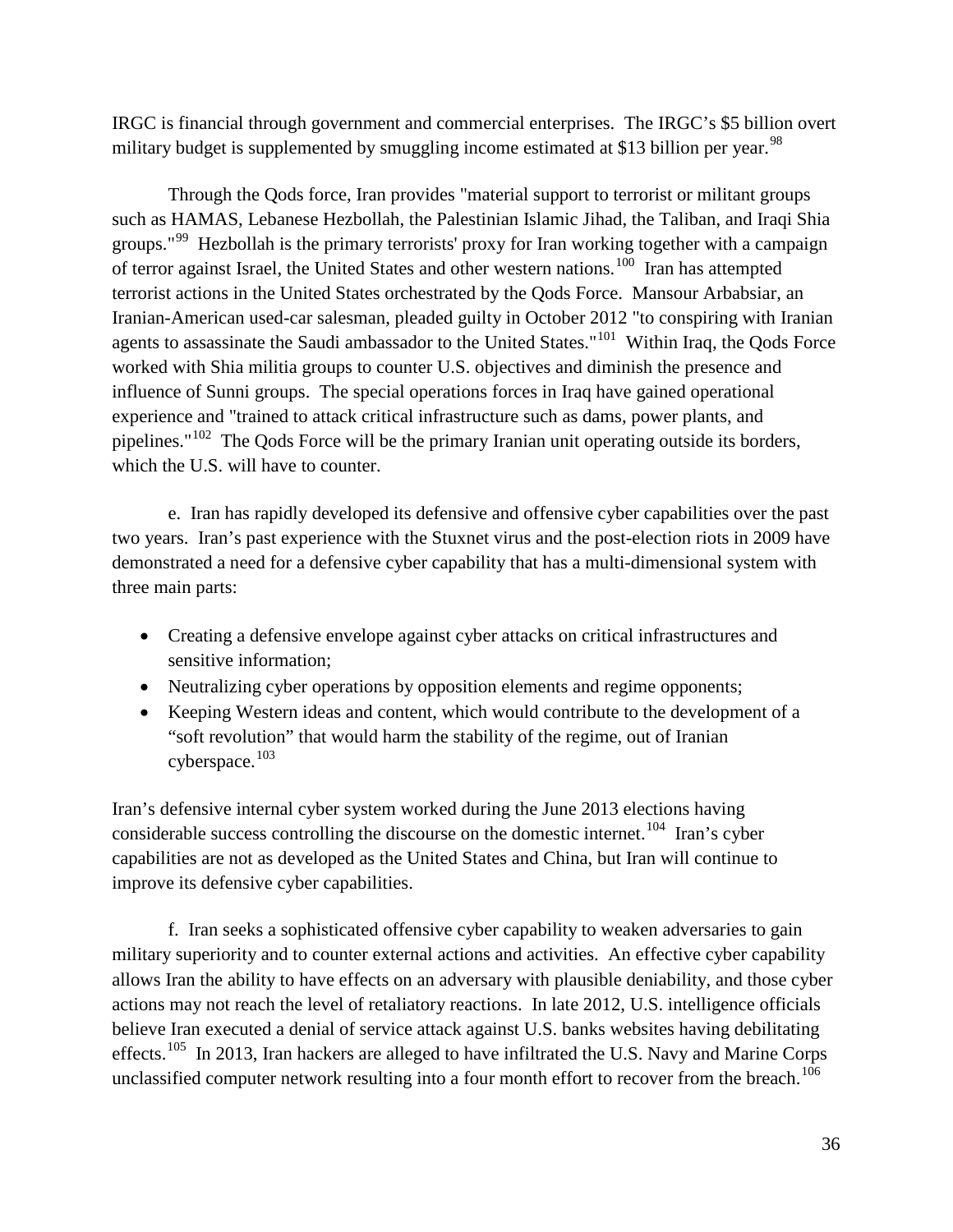In addition, Iran is working to expand cyber capabilities with its allies. Iran is supporting the Syrian Electronic Army hacker's organization to create an effective system of proxies to work with then in the cyber domain.<sup>[107](#page-45-14)</sup> The Director of National Intelligence James Clapper warned that Iran's "development of cyber espionage or attack capabilities might be used in an attempt to either provoke or destabilize the United States or its partners."<sup>108</sup> Iran will continue to expand its sphere of influence in the cyber domain by developing a more sophisticated capability for offensive and counter-strike actions in support of national objectives.

#### **B-5 Conclusion.**

Adversaries are using and growing capabilities, which avoid current western overmatching combat strengths. Adversaries will continue using asymmetrical approaches such as applications derived from technological proliferation, cyber operations, terrorist activities, information and media operations to diminish western advantages. Opportunities to bruise international law without consequence and vulnerabilities in a globalized economy provide seams where adversaries apply pressure. The synergy of these efforts creates a new battleground, requiring adaptation to confront the new challenge.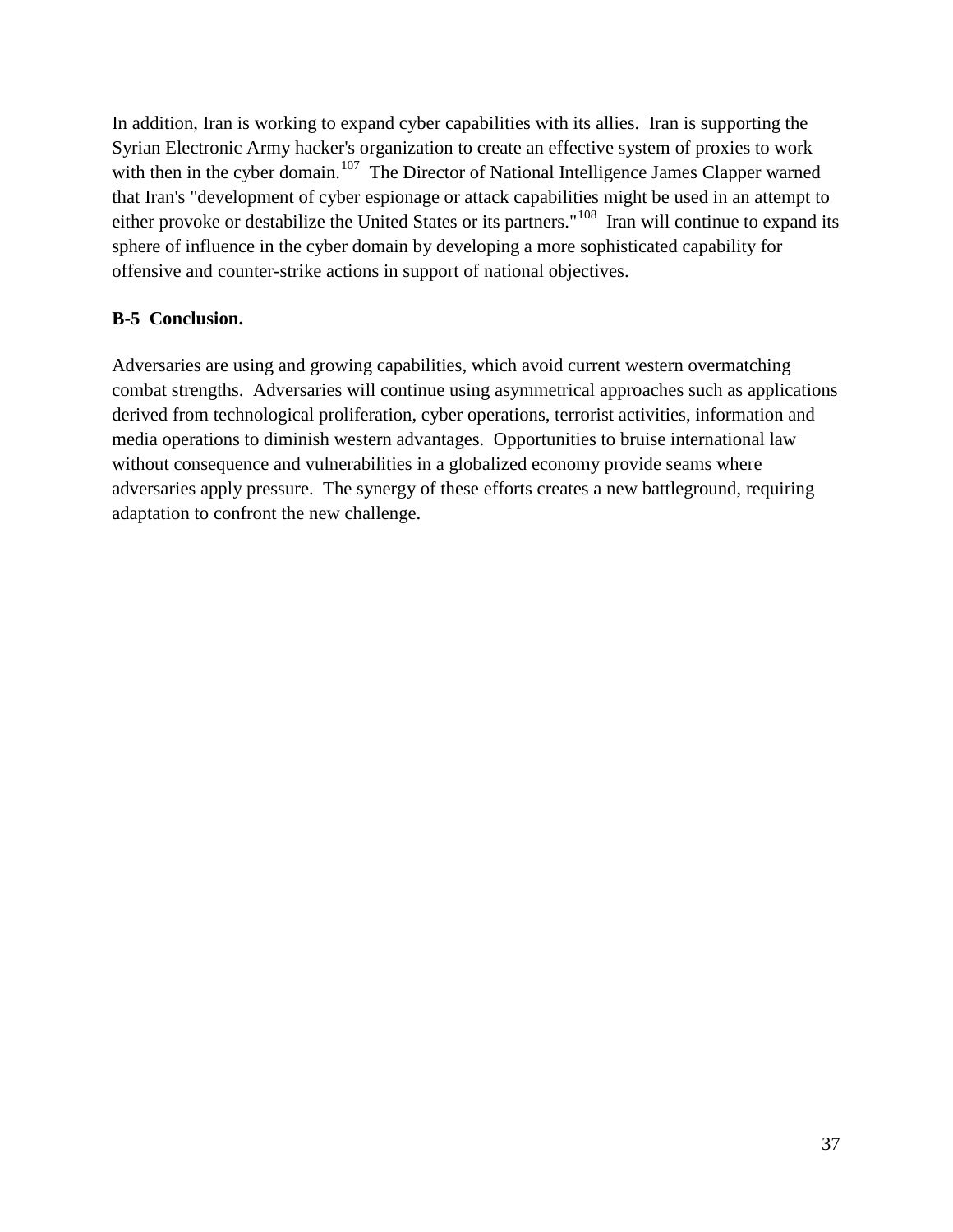# **Glossary**

#### **Section I Abbreviations**

| $1st$ SFC $(P)$ | 1 <sup>st</sup> Special Forces Command (Provisional)                       |
|-----------------|----------------------------------------------------------------------------|
| <b>ADP</b>      | <b>Army Doctrine Publication</b>                                           |
| <b>ARSOF</b>    | <b>United States Army Special Operations Forces</b>                        |
| <b>CA</b>       | Civil Affairs                                                              |
| <b>CENTCOM</b>  | <b>United States Central Command</b>                                       |
| CF              | conventional forces                                                        |
| <b>CIA</b>      | Central Intelligence Agency                                                |
| <b>CMAG</b>     | Civil Military Advisory Group                                              |
| <b>COIN</b>     | counterinsurgency                                                          |
| <b>CONUS</b>    | continental United States                                                  |
| <b>CT</b>       | counterterrorism                                                           |
| C-UW            | counter-unconventional warfare                                             |
| <b>DDOS</b>     | distributed denial of service                                              |
| <b>DIME</b>     | diplomatic, informational, military, and economic                          |
| <b>DIMEFIL</b>  | diplomatic, informational, military, economic, financial, intelligence and |
|                 | law enforcement                                                            |
| <b>DOD</b>      | Department of Defense                                                      |
| <b>DOS</b>      | Department of State                                                        |
| <b>EXORD</b>    | execute order                                                              |
| <b>FID</b>      | foreign internal defense                                                   |
| <b>FM</b>       | field manual                                                               |
| <b>FMLN</b>     | Frente Farabundo Martí para la Liberación Nacional                         |
| <b>FOE</b>      | future operating environment                                               |
| GCC             | Geographical Combatant Command                                             |
| <b>GLN</b>      | <b>Global Landpower Network</b>                                            |
| <b>GSN</b>      | <b>Global Special Operations Forces Network</b>                            |
| <b>GWOT</b>     | Global War on Terrorism                                                    |
| HN              | host nation                                                                |
| <b>IRGC</b>     | <b>Islamic Revolutionary Guard Corps</b>                                   |
| IW              | irregular warfare                                                          |
| <b>JIACG</b>    | Joint Interagency Coordination Group                                       |
| <b>JIATF-CT</b> | Joint Interagency Task Force-Counterterrorism                              |
| <b>JIIM</b>     | joint, interagency, intergovernmental, and multinational                   |
| <b>JIPOE</b>    | Joint Intelligence Preparation of the Operational Environment              |
| <b>JOPES</b>    | Joint Operation Planning and Execution System                              |
| <b>JOPP</b>     | <b>Joint Operation Planning Process</b>                                    |
| JP              | joint publication                                                          |
| <b>JTF</b>      | joint task force                                                           |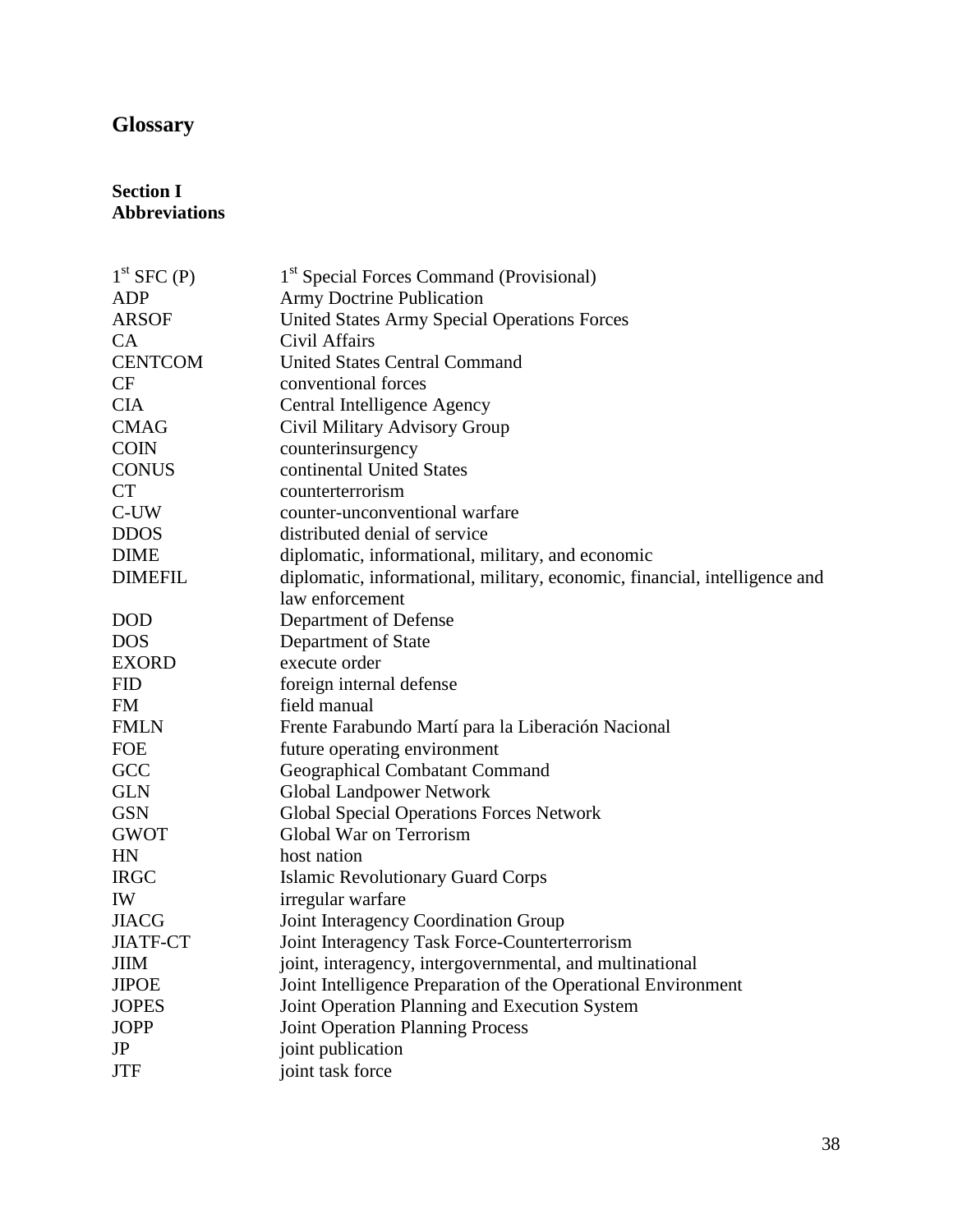| <b>LNO</b>     | <b>Liaison Officer</b>                              |
|----------------|-----------------------------------------------------|
| <b>MDMP</b>    | <b>Military Decision Making Process</b>             |
| <b>MEG</b>     | <b>MISOC</b> Effects Group                          |
| <b>MIS</b>     | <b>Military Information Support</b>                 |
| <b>MISO</b>    | <b>Military Information Support Operations</b>      |
| <b>MISOC</b>   | Military Information Support Operations Command     |
| <b>NASA</b>    | National Aeronautics and Space Administration       |
| <b>NATO</b>    | North Atlantic Treaty Organization                  |
| <b>NIC</b>     | National Intelligence Council                       |
| <b>NIMS</b>    | National Incident Management System                 |
| <b>NRF</b>     | <b>National Response Framework</b>                  |
| <b>NSC</b>     | <b>National Security Council</b>                    |
| <b>OPCON</b>   | operational control                                 |
| PE             | preparation of the environment                      |
| <b>PLA</b>     | People's Liberation Army                            |
| <b>PPD</b>     | <b>Presidential Policy Directive</b>                |
| <b>SECDEF</b>  | Secretary of Defense                                |
| <b>SF</b>      | <b>Special Forces</b>                               |
| <b>SO</b>      | stability operations                                |
| <b>SOF</b>     | special operations forces                           |
| <b>SOJTF</b>   | <b>Special Operations Joint Task Force</b>          |
| <b>SOTF</b>    | <b>Special Operations Task Force</b>                |
| <b>TRADOC</b>  | U.S. Army Training and Doctrine Command             |
| <b>TSOC</b>    | <b>Theater Special Operations Command</b>           |
| <b>TTP</b>     | tactics, techniques, and procedures                 |
| <b>UN</b>      | <b>United Nations</b>                               |
| <b>USA</b>     | <b>United States Army</b>                           |
| <b>USAID</b>   | U.S. Agency for International Development           |
| <b>USSOCOM</b> | <b>United States Special Operations Command</b>     |
| <b>UW</b>      | unconventional warfare                              |
| <b>UWSTA</b>   | <b>Unconventional Warfare Social Theory Academy</b> |
| <b>VEO</b>     | violent extremist organization                      |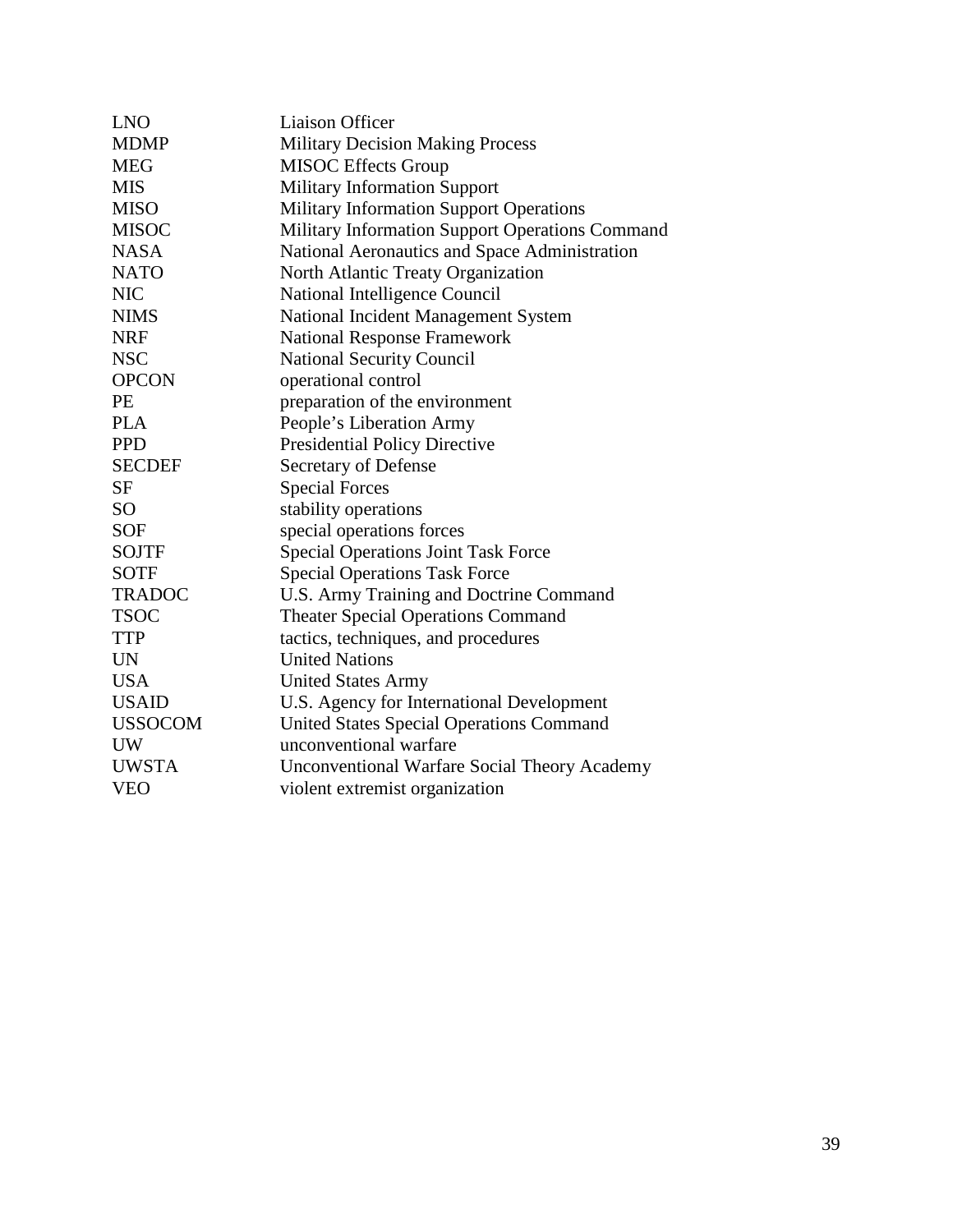**Section II Terms**

#### **Counterinsurgency**

A comprehensive civilian and military effort designed to simultaneously defeat and contain insurgency and address its root causes (JP 3-24).

#### **Counterterrorism**

Actions taken directly against terrorist networks and indirectly to influence and render global and regional environments inhospitable to terrorist networks (JP 3-26).

#### **Counter-unconventional warfare**

A strategy encompassing a whole-of-government approach to synchronize the pillars of irregular warfare to integrate joint, interagency, intergovernmental, and multinational partner efforts against adversary unconventional warfare activities.

#### **Foreign internal defense**

Participation by civilian and military agencies of a government in any of the action programs taken by another government or other designated organization to free and protect its society from subversion, lawlessness, insurgency, terrorism, and other threats to their security (JP 3-22).

#### **Irregular warfare**

A violent struggle among state and non-state actors for legitimacy and influence over the relevant population(s). In IW, a less powerful adversary seeks to disrupt or negate the military capabilities and advantages of a more powerful military force, which usually serves that nation's established government (JP 1).

#### **Joint intelligence preparation of the operational environment**

The analytical process used by joint intelligence organizations to produce intelligence estimates and other intelligence products in support of the joint force commander's decision-making process. It is a continuous process that includes defining the operational environment; describing the impact of the operational environment; evaluating the adversary; and determining adversary courses of action (JP 2-01.3).

#### **Preparation of the environment**

An umbrella term for operations and activities conducted by selectively trained special operations forces to develop an environment for potential future special operations (JP 3-05).

#### **Security Sector Assistance**

The security sector is composed of those institutions - to include partner governments and international organizations - that have the authority to use force to protect both the state and its citizens at home or abroad, to maintain international peace and security, and to enforce the law and provide oversight of those organizations and forces. It includes both military and civilian organizations and personnel operating at the international, regional, national, and sub-national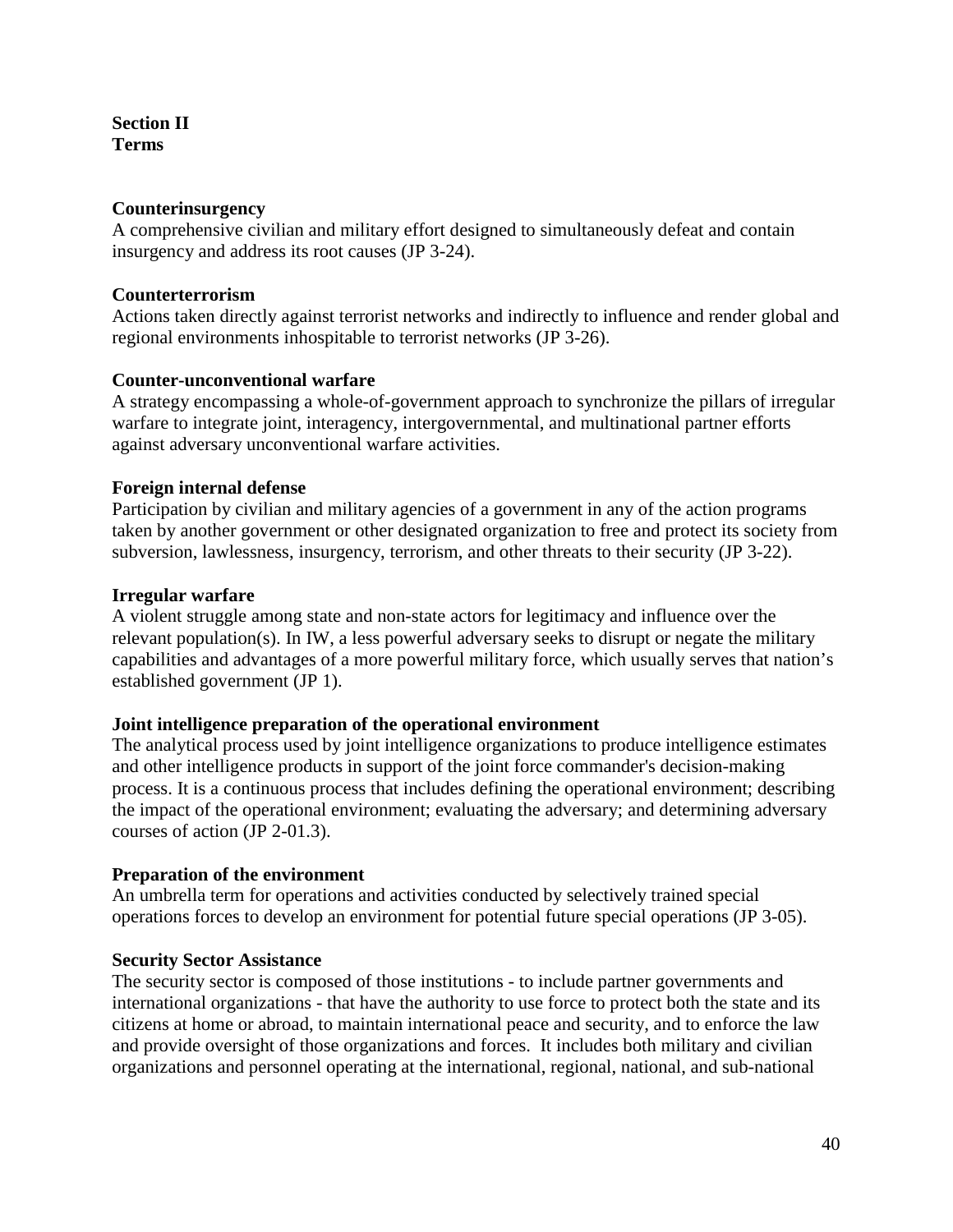levels. Security sector actors include state security and law enforcement providers, governmental security and justice management and oversight bodies, civil society, institutions responsible for border management, customs and civil emergencies, and non-state justice and security providers (PPD 23 Fact Sheet).

#### **Special warfare**

The execution of activities that involve a combination of lethal and nonlethal actions taken by a specially trained and educated force that has a deep understanding of cultures and foreign language, proficiency in small-unit tactics, and the ability to build and fight alongside indigenous combat formations in permissive, uncertain, or hostile environment (ADP 3-05).

#### **Stability operations**

Various military missions, tasks, and activities conducted outside the U.S. in coordination with other instruments of national power to maintain or reestablish a safe and secure environment, provide essential governmental services, emergency infrastructure reconstruction, and humanitarian relief (JP 3-07).

#### **Surgical strike**

The execution of activities in a precise manner that employ special operations forces in hostile, denied, or politically sensitive environments to seize, destroy, capture, exploit, recover or damage designated targets, or influence threats. (ADP 3-05)

#### **Traditional warfare**

A violent struggle for domination between nation-states or coalitions and alliances of nationstates. With the increasingly rare case of formally declared war, traditional warfare typically involves force-on-force military operations in which adversaries employ a variety of conventional forces and special operations forces (SOF) against each other in all physical domains as well as the information environment (which includes cyberspace) (JP 1).

#### **Unconventional warfare**

Activities conducted to enable a resistance movement or insurgency to coerce, disrupt, or overthrow a government or occupying power by operating through or with an underground, auxiliary, and guerrilla force in a denied area (JP 3-05).

### **Endnotes**

<sup>&</sup>lt;sup>1</sup> Joint Publication (JP) 3-05 *Special Operations*, April 2011, II-9.<br><sup>2</sup> The Islamic State is also known as the Islamic State in Iraq and Syria (ISIS) and Islamic State of Iraq and the Levant (ISIL).

<sup>&</sup>lt;sup>3</sup> Victoria Nuland, Assistant Secretary, Bureau of European and Eurasian Affairs, Statement Before the Senate Committee on Foreign Relations, *Ukraine: Countering Russian Intervention and Supporting Democratic State*,

<sup>113</sup>th Cong., 2d sess., May 6, 2014. <sup>4</sup> John Kerry, Secretary of State, Opening Statement Before the Senate Committee on Foreign Relations, *National Security and Foreign Policy Priorities in the FY 2015 International Affairs Budget*, 113th Cong., 2d sess., April 8, 2014.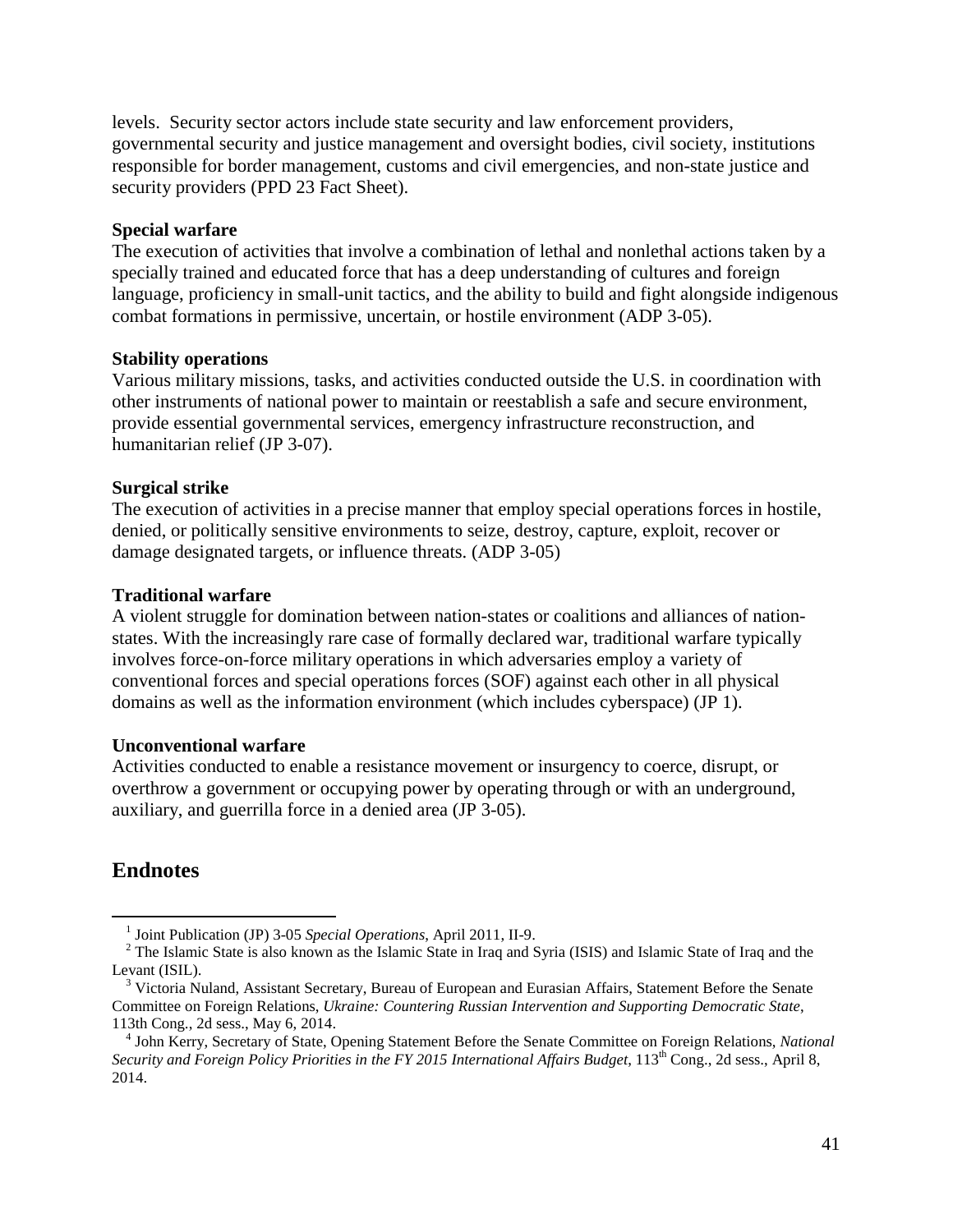<sup>5</sup> See Gen Valery Gerasimov, Chief of Staff of the Russian Federation, "The Value of Science in Prediction," in *Military-Industrial Kurier*, Feb 27, 2013; cited in "The 'Gerasimov Doctrine' and Russian non-Linear War," accessed Sept 26, 2013: http://inmoscowsshadows.wordpress.com/2014/07/06/the-gerasimov-doctrine-and-russian-

non-linear-war/<br><sup>6</sup> David Maxwell, "Unconventional Warfare and Counter-Unconventional Warfare" (PowerPoint Presentation,<br>United States Special Operations Command, MacDill AFB, Florida, July 9, 2014).

 $\frac{7}{8}$  David Maxwell, "Unconventional Warfare and Counter-Unconventional Warfare".<br> $\frac{8}{8}$  Traditional warfare is characterized as a violent struggle for domination between nation-states or coalitions and alliances of nation-states. With the increasingly rare case of formally declared war, traditional warfare typically involves force-on-force military operations in which adversaries employ a variety of conventional forces and special operations forces (SOF) against each other in all physical domains as well as the information environment (which includes cyberspace). JP 1 *Doctrine for the Armed Forces of the United States*, 25 March 2013, x. <sup>9</sup> U.S. Department of State, Bureau of Political-Military Affairs, *U.S. Government Counterinsurgency Guide*

(Washington, D.C.: U.S. Government Printing Office, 2009), accessed May 16, 2014,

http://www.state.gov/documents/organization/119629.pdf.<br><sup>10</sup> IW is characterized as a violent struggle among state and non-state actors for legitimacy and influence over the relevant population(s). In IW, a less powerful adversary seeks to disrupt or negate the military capabilities and advantages of a more powerful military force, which usually serves that nation's established government. JP 1 *Doctrine for the Armed Forces of the United States,* 25 March 2013, x.; There are principally five activities or operations that are undertaken in sequence, in parallel, or in blended form in a coherent campaign to address irregular threats: counterterrorism (CT), unconventional warfare (UW), foreign internal defense (FID), counterinsurgency (COIN), and stability operations (SO). In addition to these five core activities, there are a host of key related activities including strategic communications, information operations of all kinds, psychological operations, civil-military operations, and support to law enforcement, intelligence, and counterintelligence operations in which the joint force may engage to counter irregular threats. Irregular Warfare: Countering Irregular Threats, Joint Operating Concept, Version 2.0, 17 May 2010, 5.

<sup>11</sup> Field Manual 3-24 *Insurgencies and Countering Insurgencies*, 13 May 2014, 4-11.<br><sup>12</sup> National Intelligence Council, *Global Trends 2030: Alternative Worlds* (Washington D.C.: U.S Government Printing Office, December 2012), ii. The Megatrends are individual empowerment, diffusion of power,

demographic patterns, and food, water, energy nexus.<br><sup>13</sup> Sebastian Gorka, *Army Special Operations Forces Operating Concept Strategic Setting Paper* (Blacksburg, VA: Virginia Tech Applied Research Corporation, September 2

<sup>14</sup> National Intelligence Council, *Global Trends 2030: Alternative Worlds*, 18.<br><sup>15</sup> National Intelligence Council, *Global Trends 2030: Alternative Worlds*, iii.<br><sup>16</sup> The key components of a hybrid threat are two or mo paramilitary forces (such as internal security forces, police, or border guards), insurgent organizations (movements that primarily rely on subversion and violence to change the status quo), guerrilla units (irregular indigenous forces operating in occupied territory), and criminal organizations (such as gangs, drug cartels, or hackers). Training and Doctrine Command (TRADOC) G-2, *Operational Environments to 2028: The Strategic Environment for Unified* 

<sup>17</sup> Training and Doctrine Command (TRADOC) G-2, *Operational Environments to 2028: The Strategic Environment for Unified Land Operations*, 40. <sup>18</sup> United States Joint Forces Command, *Joint Operating Environment 2010* (Norfolk, VA: United States Joint

<span id="page-41-0"></span>Forces Command, 2010), 66.<br><sup>19</sup> What has been attempted with less success in the GWOT is to influence the population groups who, through intimidation or affinity, provide the "water", i.e., the support and sanctuary for th

<sup>20</sup> A possible model could be the National Response Framework (NRF) and the supporting National Incident Management System (NIMS) used in U.S. disaster response. For more information on the National Response Framework see Federal Emergency Management Agency, "National Response Framework," U.S. Department of Homeland Security, last modified February 3, 2014, accessed May 15, 2014, http://www.fema.gov/nationalresponse-framework. For more information on the National Incident Management System see Federal Emergency Management Agency, "National Incident Management System," U.S. Department of Homeland Security, last modified June 4, 2013, accessed May 15, 2014, http://www.fema.gov/national-incident-management-system.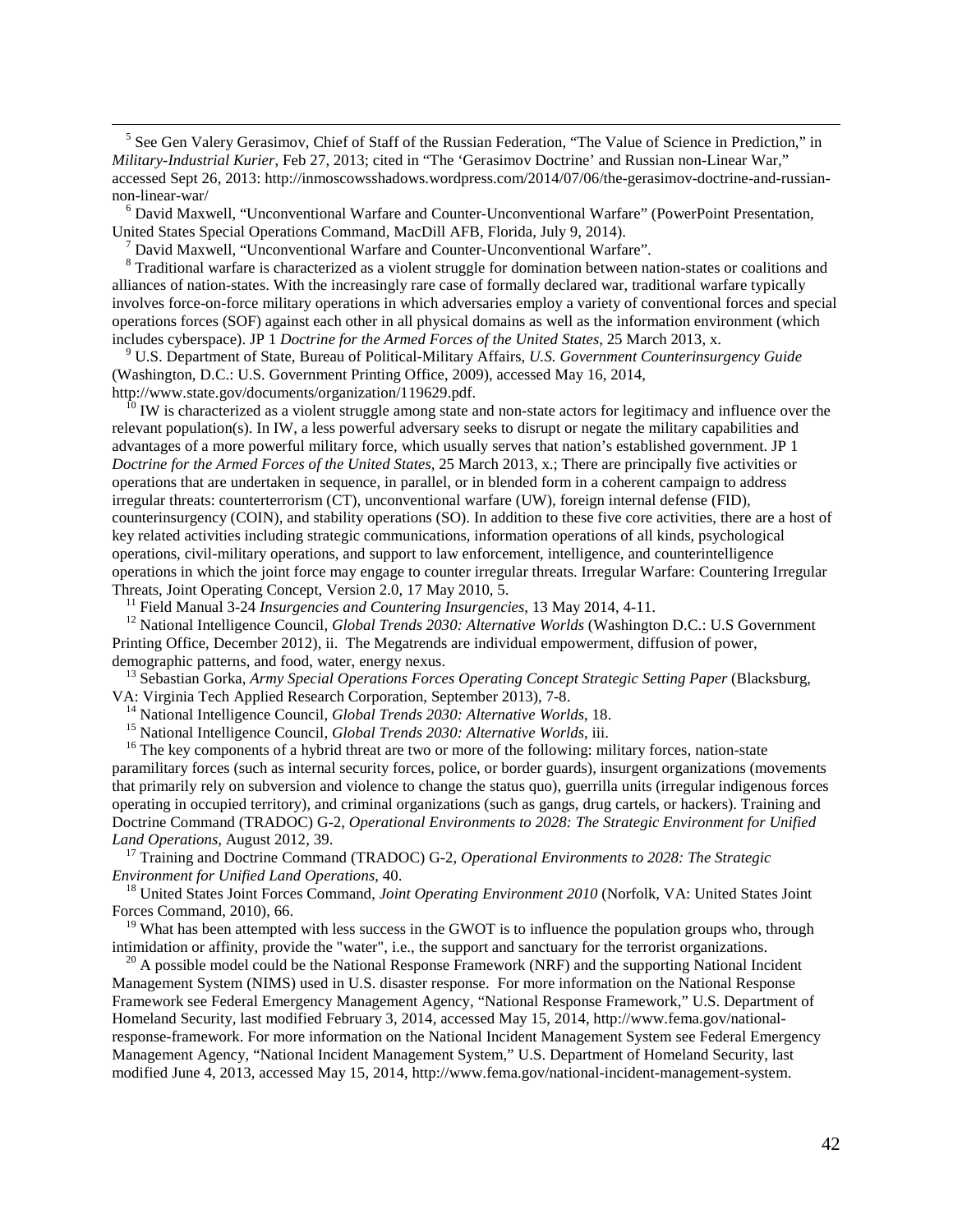<span id="page-42-3"></span> Additionally, the Department of Defense *Strategy for Homeland Defense and Defense Support of Civil Authorities*, February 2013, outlines the missions, objectives, core capabilities and strategic approaches for the Department. A

similar strategy should be developed for irregular warfare/counter-UW with a whole-of-government approach.<br><sup>21</sup> See "Operating in the Human Domain," White Paper, Version 0.70, USSOCOM, September 2014.<br><sup>22</sup> The President o

<sup>3</sup> Max Boot, Jeane J. Kirkpatrick, Michael Doran, and Roger Hertog, "Political Warfare," Policy Innovation Memorandum No. 33, Council on Foreign Relations, June 2013, accessed May 16, 2014, http://www.cfr.org/warsand-warfare/political-warfare/p30894.<br><sup>24</sup> Max Boot, Jeane J. Kirkpatrick, Michael Doran, and Roger Hertog, "Political Warfare."<br><sup>25</sup> The White House, Office of the Press Secretary, "Fact Sheet: U.S. Security Sector Assist

White House, April 5, 2013, accessed July 3, 2014, http://www.whitehouse.gov/the-press-office/2013/04/05/factsheet-us-security-sector-assistance-policy.<br><sup>26</sup> Max Boot, Jeane J. Kirkpatrick, Michael Doran, and Roger Hertog, "Political Warfar.," 27 George Kennan, "Policy Planning Memorandum," May 4, 1948, National Archives and Reco

Administration, RG 273, Records of the National Security Council, NSC 10/2, accessed June 9, 2014, http://academic.brooklyn.cuny.edu/history/johnson/65ciafounding3.htm.

 $^{28}$ United States Joint Forces Command, Commander's Handbook for Joint Interagency Coordination Group, 1 March 2007, II-1.

<sup>29</sup> Matthew F. Bogdanos, "Joint Interagency Cooperation: The First Step," *Joint Force Quarterly* 37, (2<sup>nd</sup> Quarter 2005): 10-18, accessed July 11, 2014, http://www.dtic.mil/doctrine/jfq/jfq-37.pdf. Prior to the development of the JIACG, task forces and working groups were formed in an ad hoc manner to coordinated activities with narrow scopes and authorities. In November 2001, United States Central Command (CENTCOM) established a Joint Interagency Task Force-Counterterrorism (JIATF-CT) in Afghanistan primarily as an intelligence fusion center and to operate the interrogation facility in Bagram —which it did with great success. In 2002, the JIATF-CT evolved into a comprehensive JIACG that changed its focus from the short-term CT fight to the long-term war on terrorism. JIATF-CT comprised 36 U.S. military, 57 non-DOD, and several British and Australian special forces personnel. The interagency team included: Federal Bureau of Investigation (FBI), Central Intelligence Agency (CIA), Diplomatic Security Service (DSS), Customs Service, National Security Agency (NSA), Defense Intelligence Agency (DIA), Defense Human Intelligence Service, New York's Joint Terrorism Task Force, and the Justice, Treasury and State Departments. 30 U.S. Pacific Command, "Joint Interagency Task Force West," U.S. Pacific Command, accessed July 10, 2014,

http://www.pacom.mil/Contact/Directory/JointIntegragencyTaskForceWest.aspx.; The JIATF West Strategy is built on the premise of interagency cooperation. JIATF West partners with U.S. and foreign law enforcement agencies through regional U.S. Embassies and their respective country teams. We also partner with regional law enforcement agencies, such as New Zealand Police, Australian Federal Police, and Australian Customs Service, who coordinate complementary capabilities in the region. We bring military and law enforcement capabilities together to combat

<sup>31</sup> Michael Knights, "The Evolution of Iran's Special Groups in Iraq," Combating Terrorism Center at West Point, November 1, 2010, accessed May 22, 2014, https://www.ctc.usma.edu/posts/the-evolution-of-iran%e2%80%99sspecial-groups-in-iraq.<br><sup>32</sup> James M. Bright (LtCol, USMC), "Operational Seam: The Command and Control of Conventional and Special

Operations Forces" (Newport, RI: Naval War College, 2007), 2, accessed May 15, 2014, http://www.dtic.mil/get-tr-

doc/pdf?AD=ADA476433.<br><sup>33</sup> An example is the 1<sup>st</sup> Special Forces Command (Provisional) (1<sup>st</sup> SFC (P)) can deploy command elements up to a two-star general-commanded SOJTF, as the basis for a hybrid command.

<span id="page-42-1"></span><span id="page-42-0"></span> $34$  A possible example is where a resistance organization may have a structure to establish safe areas for the guerrilla forces. The C-UW organization would determine if they had the capabilities to identify and disrupt safe area operations. If not, the organization would organize to address the capability gaps.

<span id="page-42-2"></span> $35$  These include Joint Operation Planning and Execution System (JOPES), Joint Operation Planning Process (JOPP), and Military Decision Making Process (MDMP).<br> $\frac{36}{37}$  Such as the 1<sup>st</sup> SFC (P) (SWC).<br> $\frac{37}{37}$  ARSOF 2022, 21.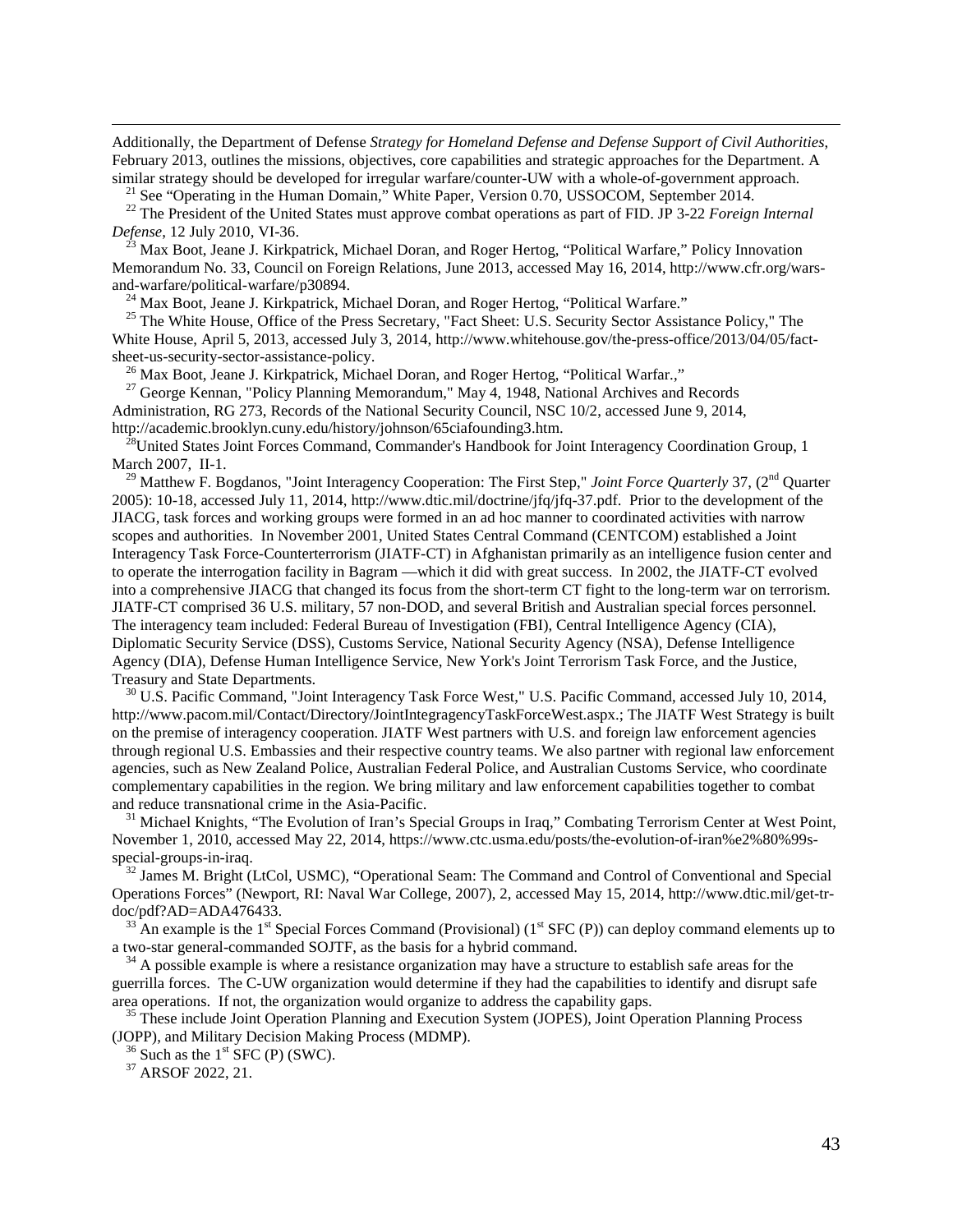<sup>38</sup> ARSOF 2022, 21<br><sup>39</sup> ARSOF 2022, 21.

<sup>40</sup> The White House, Office of the Press Secretary, "Fact Sheet: U.S. Security Sector Assistance Policy," The White House, April 5, 2013, accessed July 3, 2014, http://www.whitehouse.gov/the-press-office/2013/04/05/fact-

<span id="page-43-1"></span><span id="page-43-0"></span>sheet-us-security-sector-assistance-policy.<br>
<sup>41</sup> Joint Concept for Sustained Land Operations, Draft, 10 July 2014, 8.<br>
<sup>42</sup> See "Joint Capability Areas Tier 1 and Supporting Tier 2 Lexicon, Post 24 August 2006 JROC," acce

<span id="page-43-2"></span><sup>43</sup> The Joint Intelligence Preparation of the Operational Environment (JIPOE) is an example for intelligence aspects. See Joint Publication 2-01.3: *Joint Intelligence Preparation of the Battlefield, 16 June 2009.* 

<span id="page-43-3"></span> $44$  The Counter Terrorist intelligence fusion process could serve as a model in this regard.<br><sup>45</sup> Field Manual 3-24 *Insurgencies and Countering Insurgencies*, 13 May 2014, 7-14. Remote area operations was removed from current FID doctrine. Remote area operations had a section in Appendix A Insurgency and Counterinsurgency, sub section Military Operations in Counterinsurgency in FM 3-05.202 *Foreign Internal*  Defense, 2 February 2007, A-9, A-10.<br>
<sup>46</sup> Field Manual 3-24 *Insurgencies and Countering Insurgencies*, 13 May 2014, 7-15.<br>
<sup>47</sup> David Maxwell, "Unconventional Warfare and Counter-Unconventional Warfare."<br>
<sup>48</sup> Joint Pub

<span id="page-43-4"></span>

<sup>50</sup> FID tools include: indirect support including security cooperation, security assistance, multinational/joint exercises, and exchange exercises; direct support including civil-military operations, military information support operations, military training support, logistic support, intelligence, and communications sharing; and combat operations with presidential approval. FM 3-05.2 *Foreign Internal Defense*, 1 September 2011, 1-4; See also JP 3-22 Foreign Internal Defense, 12 July 2010, I-8, I-11.<br><sup>51</sup> Joint Publication 3-24 Counterinsurgency, 22 November 2013, ix.<br><sup>52</sup> Joint Publication 3-07 Stability Operations, 29 September 2011, vii.<br><sup>53</sup> Ibid., I-1.<br><sup>54</sup> Joint

<span id="page-43-5"></span>denied, or politically sensitive environments to seize, destroy, capture, exploit, recover or damage designated targets, or influence threats. ADP 3-05 Special Operations, 31 August 2012, 9.

<sup>56</sup> Max Boot, "Appendix: The Invisible Armies Database," in *Invisible Armies: An Epic History of Guerrilla Warfare from Ancient Times to the Present (New York: Liveright Publishing Company, 2013), 569-589.* 

<sup>57</sup> Charles L. Smith, "Soviet Maskirovko," *Airpower Journal* 2, no. 1 (Spring 1988): accessed July 30, 2014, http://www.airpower.maxwell.af.mil/airchronicles/apj/apj88/spr88/smith.html.

Janis Berzins, "Russia's New Generation Warfare in Ukraine: Implications for Latvian Defense Policy," Policy Paper 2, Center for Security and Strategic Research, National Defence Academy of Lativa, April 2014, 5.

<sup>59</sup> "The Military Doctrine of the Russian Federation," Text of report by Russian presidential website 5 February 2010, approved by Russian Federation presidential edict on 5 February 2010, Carnegie Endowment for Peace, accessed July 30, 2014, http://carnegieendowment.org/files/2010russia\_military\_doctrine.pdf.

<sup>60</sup> Tchekinov and Bogdanov quoted in Janis Berzins, "Russia's New Generation Warfare in Ukraine: Implications for Latvian Defense Policy," Policy Paper 2, Center for Security and Strategic Research, National Defence Academy

of Lativa, April 2014, 6. <sup>61</sup> Stratfor, "Putting Russia's Crimean Intervention in Context," Stratfor, April 12, 2014, accessed July 21, 2014, http://www.stratfor.com.

http://www.stratfor. "Putting Russia's Crimean Intervention in Context," Stratfor, April 12, 2014, accessed July 21, 2014, http://www.stratfor.com. <sup>63</sup> Richard Clarke and Robert Knake, *Cyber War: The Next Threat To National Security and What To Do About It*

(New York, NY: HarperCollins Publishers, 2010), 13.<br>  $^{64}$  Ibid., 13-15.<br>  $^{65}$  Ibid., 18-19.<br>  $^{66}$  Ibid., 19.<br>  $^{67}$  Ibid., 19.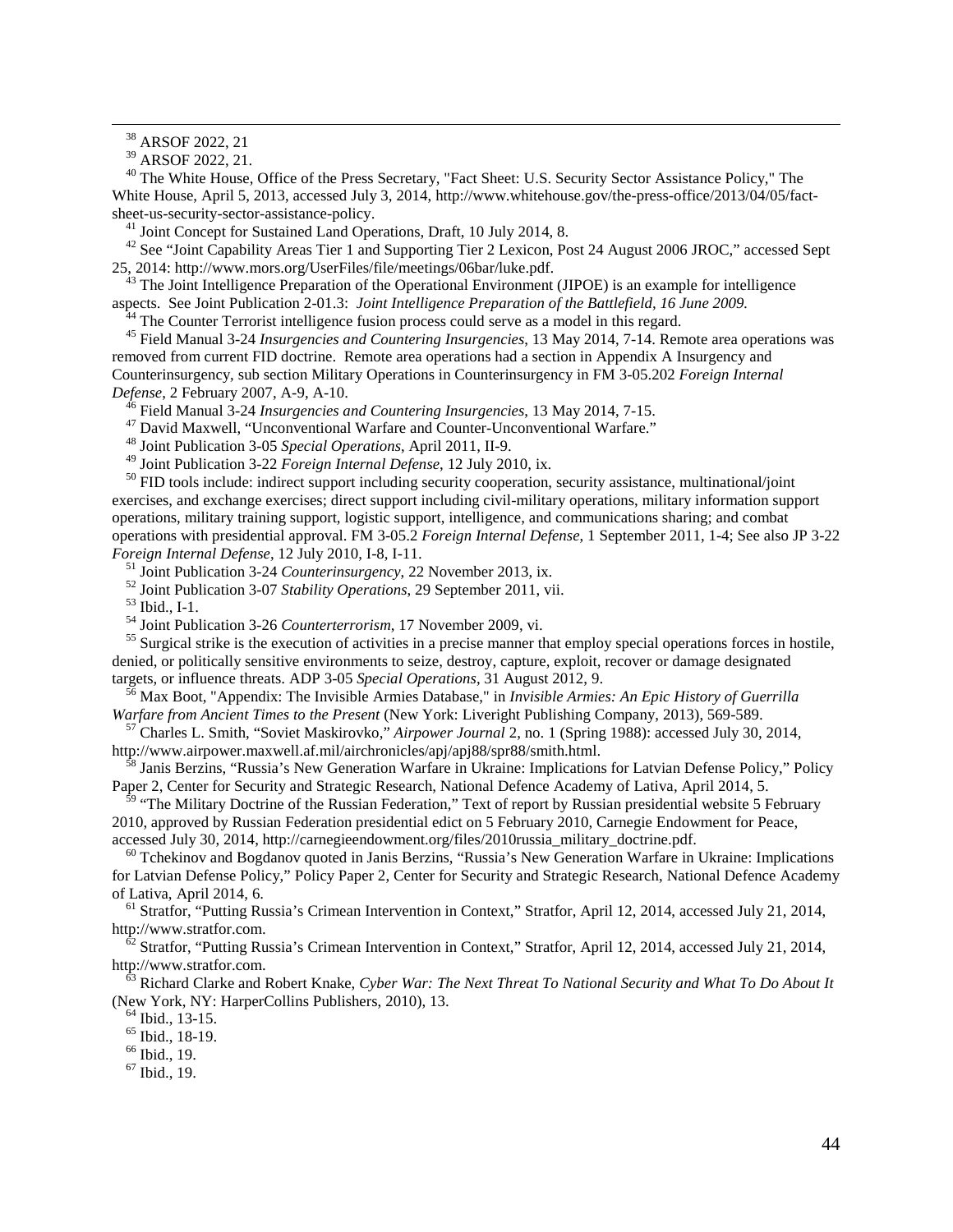68 Ibid., 20. <sup>69</sup> Qiao Liang and Wang Xiangsui, *Unrestricted Warfare*, trans. Foreign Broadcast Information Service. (Beijing: PLA Literature and Arts Publishing House, 1999) 2. <sup>70</sup> Bill Gertz, *The China Threat: How the People's Republic Targets America* (Washington, D.C.: Regnery

Publishing, 2000), 16.<br><sup>71</sup> Department of Defense, Office of the Secretary of Defense, "Annual Report to Congress: Military and Security Developments Involving the People's Republic of China 2011," August 2011, 26, accessed August 1, 2014, http://www.defense.gov/pubs/pdfs/2011\_cmpr\_final.pdf.<br><sup>72</sup> Department of Defense China Report May 2013 quoted in Bill Gertz, "Warfare Three Ways: China Waging

'Three Warfares' against United States in Asia, Pentagon Says," *The Washington Free Beacon*, March 26, 2014,

accessed July 31, 2014, http://freebeacon.com/national-security/warfare-three-ways/.<br><sup>73</sup> Timothy A. Walton, "China's Three Warfares," Special Report 3, Delex Systems, January 18, 2012, 5, accessed<br>July 30, 2014, http://ww

 $^{74}$  Department of Defense China Report May 2013 quoted in Bill Gertz, "Warfare Three Ways: China Waging

Three Warfares' against United States in Asia, Pentagon Says."<br>
<sup>75</sup> Ibid. <sup>76</sup> Timothy A. Walton, "China's Three Warfares," Special Report 3, Delex Systems, January 18, 2012, accessed<br>
July 30, 2014, http://www.delex.com/

Department of Defense, Office of the Secretary of Defense, "Annual Report to Congress: Military and Security Developments Involving the People's Republic of China 2011," August 2011, www.defense.gov/pubs/pdfs/2011 cmpr final.pdf (accessed August 1, 2014) 26.

<sup>78</sup> Bill Gertz, "Warfare Three Ways: China Waging 'Three Warfares' against United States in Asia, Pentagon Says.<br><sup>79</sup> Timothy A. Walton, "China's Three Warfares."<br><sup>80</sup> Department of Defense, Office of the Secretary of Defense, "Annual Report to Congress: Military and Security

Developments Involving the People's Republic of China 2011," August 2011, 26, accessed August 1, 2014, http://www.defense.gov/pubs/pdfs/2011 cmpr final.pdf.

<span id="page-44-0"></span> $\frac{1}{81}$  Timothy A. Walton, "China's Three Warfares." *Chinater Warter Warter A. Water To National Security and What To Do About It***,**  $\frac{1}{82}$  **Richard Clarke and Robert Knake,** *Cyber War: The Next Threat To National* 57-58.

<span id="page-44-1"></span><sup>83</sup> Department of Defense, Office of the Secretary of Defense, "Annual Report to Congress: Military and Security Developments Involving the People's Republic of China 2012," May 2012, iv, 9, accessed August 1, 2014, http://www.defense.gov/pubs/pdfs/2012\_cmpr\_final.pdf.<br><sup>84</sup> Department of Defense, Office of the Secretary of Defense, "Annual Report to Congress: Military and Security

<span id="page-44-3"></span><span id="page-44-2"></span>Developments Involving the People's Republic of China 2012," May 2012, 10, accessed August 1, 2014,

http://www.defense.gov/pubs/pdfs/2012\_cmpr\_final.pdf.<br><sup>85</sup> Shane Harris, "China's Cyber-Militia," *National Journal*, Updated January 31, 2011, accessed August 5, 2014,<br>http://www.nationaljournal.com/magazine/china-s-cyber

<sup>86</sup> Ibid.<br><sup>87</sup> Ibid.<br><sup>88</sup> FoxNews, "Chinese hackers took over NASA's Jet Propulsion Lab, Inspector General reveals," *FoxNews.com*, March 1, 2012, accessed August 1, 2014, http://www.foxnews.com/scitech/2012/03/01/chinese-hackers-nasa-jpl-<br>lab/?intcmp=features#ixzz1o4lu0Zfg.

 $89$  Thomas Pierre and Olivia Katrandjian, "Chinese Hack Into US Chamber of Commerce, Authorities Say," ABC News, December 21, 2011, accessed August 2, 2014, http://abcnews.go.com/International/chinese-hack-us-chambercommerce-authorities/story?id=15207642.

<sup>90</sup> Demetri Sevastopulo, "Chinese hacked into Pentagon," *Financial Times*, September 3, 2007, accessed August 1, 2014, http://www.ft.com/cms/s/0/9dba9ba2-5a3b-11dc-9bcd-0000779fd2ac.html#axzz1ub4uQxx1. <sup>91</sup> Alireza Nader, "The Iran Primer, Part I: How Would Iran Fight Back? United States Institute for Peace, October

1, 2012, accessed August 11, 2014, http://iranprimer.usip.org/blog/2012/oct/01/part-i-how-would-iran-fight-back?

<sup>92</sup> Department of Defense, "Annual Report on Military Power of Iran," Executive Summary, January 2014, accessed August 11, 2014, http://freebeacon.com/wp-content/uploads/2014/07/Iranmilitary.pdf.